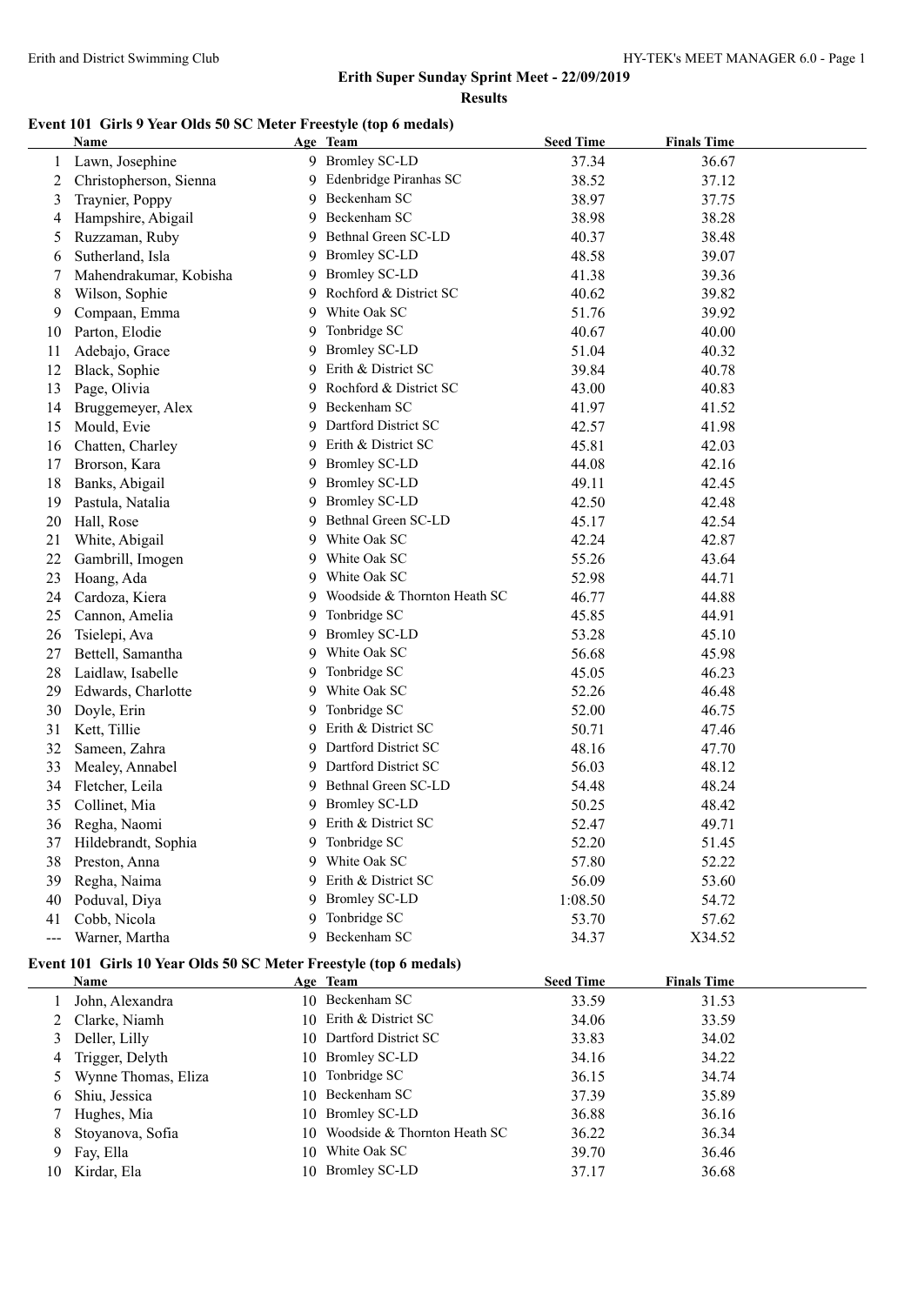#### **Results**

#### **(Event 101 Girls 10 Year Olds 50 SC Meter Freestyle (top 6 medals))**

|    | Name                                                              |     | Age Team                     | <b>Seed Time</b> | <b>Finals Time</b> |  |
|----|-------------------------------------------------------------------|-----|------------------------------|------------------|--------------------|--|
| 11 | Beament, Sophia                                                   |     | 10 Bromley SC-LD             | NT               | 37.12              |  |
| 12 | Bond, Carys                                                       |     | 10 Orpington Ojays           | 38.36            | 37.97              |  |
| 13 | Nilagarathna, Tharushi                                            |     | 10 Bromley SC-LD             | 38.68            | 38.32              |  |
| 14 | Stobbs, Emily-Mae                                                 |     | 10 Rochford & District SC    | 40.13            | 38.62              |  |
| 15 | White, Peyton                                                     |     | 10 Dartford District SC      | 41.58            | 38.74              |  |
| 16 | Czapla, Julia                                                     |     | 10 Dartford District SC      | 40.89            | 39.09              |  |
| 17 | Joseph, Sloane                                                    |     | 10 Dartford District SC      | 38.84            | 39.13              |  |
| 18 | Bowling, Carys                                                    |     | 10 Bromley SC-LD             | 40.81            | 39.68              |  |
| 19 | Absalom, Scarlett                                                 |     | 10 Beckenham SC              | 39.13            | 39.83              |  |
| 20 | Knox, Yumi                                                        | 10  | Tonbridge SC                 | 40.76            | 40.47              |  |
| 21 | McGhee, Isabella                                                  | 10. | Rochford & District SC       | 41.81            | 40.54              |  |
| 22 | Charlesworth, Marie                                               |     | 10 Bromley SC-LD             | 42.59            | 40.70              |  |
| 23 | Campbell, Daisy                                                   | 10. | Beckenham SC                 | 40.00            | 40.84              |  |
| 24 | Holliday, Rhiannon                                                |     | 10 Dartford District SC      | 45.44            | 40.90              |  |
| 25 | Hall, Isobel                                                      |     | 10 Dartford District SC      | 44.61            | 42.02              |  |
| 26 | Baykun, Veronica                                                  |     | 10 Beachfield Swimming Squad | 44.32            | 42.47              |  |
| 27 | Mierzwa, Julia                                                    |     | 10 Dartford District SC      | NT               | 42.50              |  |
| 28 | Sakizlis, Ilakkiya-Irenie                                         |     | 10 Bromley SC-LD             | 42.24            | 42.82              |  |
| 29 | Austin, Ella                                                      |     | 10 Bromley SC-LD             | 45.62            | 43.27              |  |
| 30 | Drake, Libby                                                      |     | 10 Rochford & District SC    | 46.82            | 44.41              |  |
| 31 | Spencer, Roxy                                                     | 10  | <b>Bromley SC-LD</b>         | 44.95            | 44.43              |  |
| 32 | Powell, Leila                                                     |     | 10 Bromley SC-LD             | 51.28            | 44.63              |  |
| 33 | Sullivan, Kacey                                                   |     | 10 Dartford District SC      | 46.29            | 44.93              |  |
| 34 | McRobbie, Charlotte                                               |     | 10 Dartford District SC      | 48.00            | 45.61              |  |
| 35 | Lawrence, Tilly                                                   | 10  | Tonbridge SC                 | 47.35            | 47.34              |  |
| 36 | Cobb, Ava                                                         | 10  | Tonbridge SC                 | 48.28            | 48.91              |  |
| 37 | Lopez O'Sullivan, Sofia                                           |     | 10 Bethnal Green SC-LD       | 1:02.10          | 51.50              |  |
|    | Event 101 Girls 11 Year Olds 50 SC Meter Freestyle (top 6 medals) |     |                              |                  |                    |  |
|    | Name                                                              |     | Age Team                     | <b>Seed Time</b> | <b>Finals Time</b> |  |
| 1  | Sprague, Saskia                                                   | 11  | <b>Bromley SC-LD</b>         | 32.18            | 31.84              |  |
| 2  | Howard, Lisa                                                      | 11  | <b>Bromley SC-LD</b>         | 33.46            | 32.76              |  |
| 3  | Black, Alice                                                      | 11  | Erith & District SC          | 32.71            | 32.86              |  |
| 4  | Williamson, Sophie                                                | 11  | Beckenham SC                 | 32.47            | 32.92              |  |

|       | Black, Alice           |    | Erith & District SC       | 32.71 | 32.86 |
|-------|------------------------|----|---------------------------|-------|-------|
| 4     | Williamson, Sophie     | 11 | Beckenham SC              | 32.47 | 32.92 |
| Ć.    | Parratt, Lily          | 11 | Erith & District SC       | 37.71 | 32.95 |
| 6     | Bonfante, Emily        | 11 | Bethnal Green SC-LD       | 35.90 | 33.29 |
|       | Field, Charlotte       | 11 | Orpington Ojays           | 33.00 | 33.40 |
| 8     | Sutherland, Niamh      | 11 | Bromley SC-LD             | 33.89 | 33.71 |
| 9     | Orchard, Isabel        | 11 | <b>Bromley SC-LD</b>      | 34.62 | 33.85 |
| 10    | Hickey, Ava            | 11 | Orpington Ojays           | 34.48 | 33.87 |
| 11    | Mitchell, Kara         | 11 | Beachfield Swimming Squad | 34.24 | 33.97 |
| 12    | Ghuman, Gurneet        | 11 | Erith & District SC       | 33.80 | 34.15 |
| 13    | Trigueirinho, Gabriela | 11 | Sevenoaks SC              | 33.72 | 34.25 |
| 14    | Dunn, Olivia           | 11 | Beckenham SC              | 33.76 | 34.28 |
| 15    | Warman, Ellen          | 11 | Tonbridge SC              | 34.32 | 34.36 |
| 16    | Hall, Alice            | 11 | Bethnal Green SC-LD       | 34.10 | 34.41 |
| $*17$ | Finn, Alana            | 11 | Rochford & District SC    | 33.18 | 34.47 |
| $*17$ | Bushmina, Esenia       | 11 | Erith & District SC       | 35.93 | 34.47 |
| 19    | Davie, Scarlett        | 11 | White Oak SC              | 36.91 | 34.55 |
| 20    | Hampshire, Isabelle    | 11 | Beckenham SC              | 34.13 | 35.10 |
| 21    | Salamanca, Maria       | 11 | <b>Bromley SC-LD</b>      | 36.04 | 35.22 |
| 22    | Vignoli, Raffaella     | 11 | Bromley SC-LD             | 34.60 | 35.28 |
| 23    | Tynan, Hollie          | 11 | Erith & District SC       | 35.30 | 35.34 |
| 24    | Gerwat, Leela          | 11 | <b>Bromley SC-LD</b>      | 34.50 | 35.35 |
| $*25$ | Woodgate, Darcie       | 11 | Erith & District SC       | 37.35 | 35.63 |
| $*25$ | Rogers, Ellie          | 11 | Tonbridge SC              | 34.98 | 35.63 |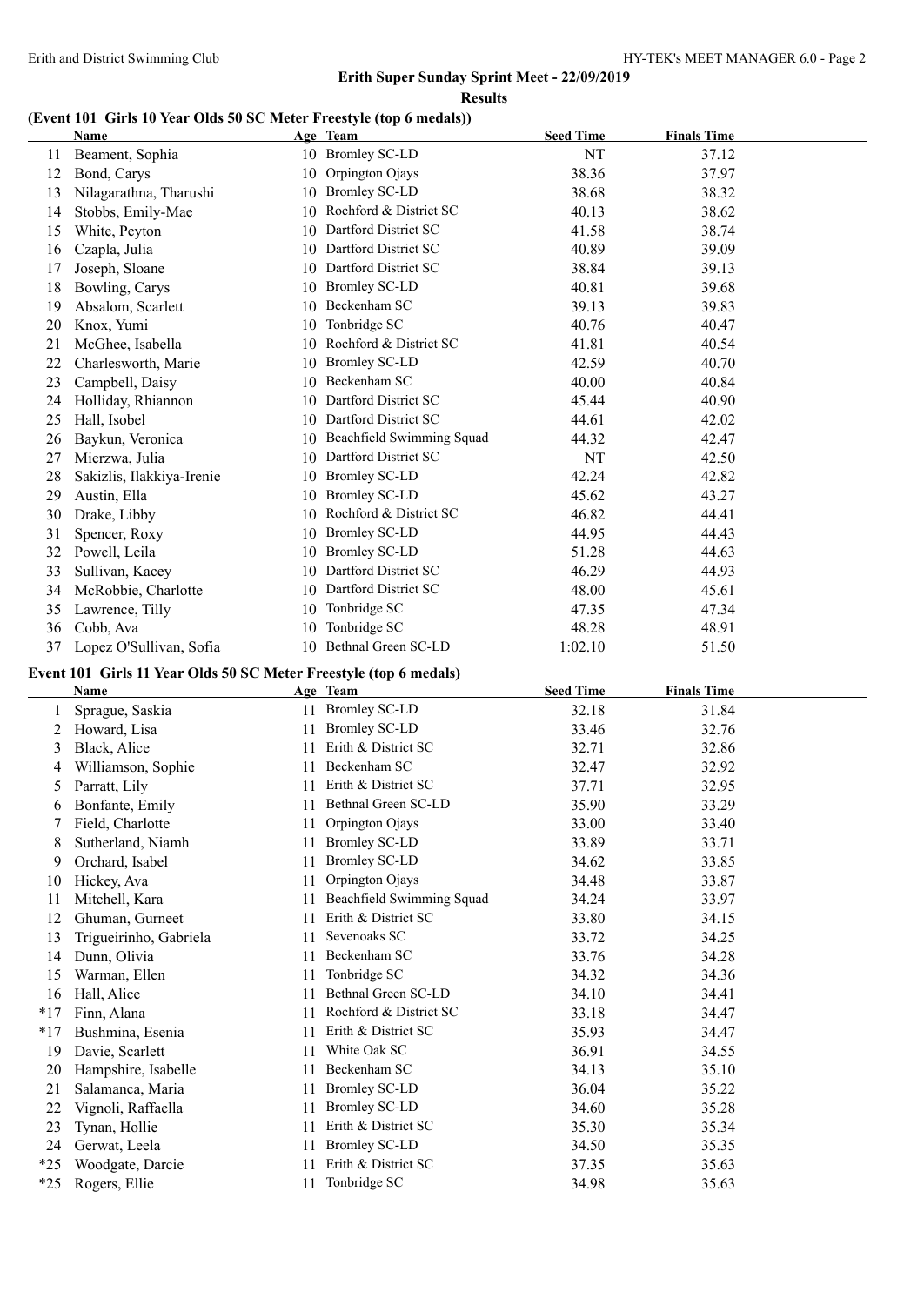#### **Results**

#### **(Event 101 Girls 11 Year Olds 50 SC Meter Freestyle (top 6 medals))**

|     | <b>Name</b>            |    | Age Team                     | <b>Seed Time</b> | <b>Finals Time</b> |  |
|-----|------------------------|----|------------------------------|------------------|--------------------|--|
| 27  | Diana, Micah           | 11 | Erith & District SC          | 36.73            | 35.78              |  |
| 28  | Amrane, Yasmine        | 11 | <b>Bromley SC-LD</b>         | 38.20            | 35.87              |  |
| 29  | Lavington-Owen, Nell   | 11 | Beckenham SC                 | 34.35            | 35.91              |  |
| 30  | Bloodworth, Charlotte  | 11 | Orpington Ojays              | 36.20            | 36.02              |  |
| 31  | Castleton, Isabelle    | 11 | Dartford District SC         | 37.62            | 36.23              |  |
| 32  | Dudley, Aoife          | 11 | Rochford & District SC       | 37.30            | 36.80              |  |
| 33  | Worley, Emma           | 11 | Bethnal Green SC-LD          | 40.70            | 36.98              |  |
| 34  | Collins, Ellie         | 11 | Bethnal Green SC-LD          | 37.30            | 37.38              |  |
| 35  | Robinson, Annabelle    | 11 | Orpington Ojays              | 36.20            | 37.44              |  |
| 36  | Ismail, Nabilah        | 11 | Orpington Ojays              | 37.28            | 37.69              |  |
| 37  | Brzutowska, Sonia      | 11 | Woodside & Thornton Heath SC | 38.92            | 37.82              |  |
| 38  | Cioran, Olivia         | 11 | Orpington Ojays              | 38.12            | 37.96              |  |
| 39  | Kennedy, Maya          | 11 | Bethnal Green SC-LD          | 38.30            | 38.04              |  |
| 40  | Santos-Moya, Maria     | 11 | Erith & District SC          | 39.65            | 38.13              |  |
| 41  | Tinker, Caitlin        | 11 | Orpington Ojays              | 41.48            | 38.35              |  |
| 42  | Serrat Abbas, Shaniqua | 11 | Erith & District SC          | 38.01            | 38.77              |  |
| 43  | Spence, Orla           | 11 | White Oak SC                 | 43.03            | 38.81              |  |
| 44  | Larner, Bethany        | 11 | Erith & District SC          | 43.19            | 38.88              |  |
| 45  | Dumbleton, Isabelle    | 11 | Dartford District SC         | 38.99            | 39.08              |  |
| 46  | Beer, Caitlin          | 11 | Dartford District SC         | 41.12            | 39.29              |  |
| 47  | Manning, Kailey        | 11 | Dartford District SC         | 39.55            | 40.79              |  |
| 48  | Ismail, Aquilah        | 11 | Orpington Ojays              | 40.12            | 41.05              |  |
| 49  | Netscher, Chloe        | 11 | <b>Bromley SC-LD</b>         | NT               | 41.43              |  |
| 50  | Chenier, Jasmine       | 11 | Tonbridge SC                 | 44.63            | 43.07              |  |
| 51  | Lewin, Kai'Yonna       | 11 | Woodside & Thornton Heath SC | 44.33            | 45.08              |  |
| 52  | Aram, Millie           | 11 | Dartford District SC         | 44.64            | 45.31              |  |
|     | Hannibal, Yasmin       | 11 | Dartford District SC         | NT               | <b>NS</b>          |  |
| --- | Heaton, Berri          | 11 | Beachfield Swimming Squad    | 47.01            | <b>NS</b>          |  |

#### **Event 102 Boys 9 Year Olds 50 SC Meter Backstroke (top 6 medals)**

|    | <b>Name</b>                                                                                |   | Age Team               | <b>Seed Time</b> | <b>Finals Time</b> |  |
|----|--------------------------------------------------------------------------------------------|---|------------------------|------------------|--------------------|--|
|    | Daley-Allison, Jago                                                                        |   | 9 Beckenham SC         | 43.81            | 42.65              |  |
|    | Magcanan, Andrew                                                                           | 9 | Orpington Ojays        | 43.40            | 42.96              |  |
| 3  | Love, Thomas                                                                               | 9 | Beckenham SC           | 44.71            | 43.59              |  |
|    | Pickering, Oscar                                                                           | 9 | <b>Bromley SC-LD</b>   | 43.36            | 45.11              |  |
| 5  | Brooks, Albert                                                                             |   | 9 Bromley SC-LD        | 48.62            | 45.16              |  |
| 6  | Johnson, Alberto                                                                           | 9 | Beckenham SC           | 43.08            | 45.43              |  |
|    | O'Connell, George                                                                          |   | 9 Erith & District SC  | NT               | 48.76              |  |
| 8  | Dadkov, Damian                                                                             |   | 9 Bromley SC-LD        | 52.65            | 50.28              |  |
| 9  | Griffith, Samuel                                                                           |   | 9 Erith & District SC  | 55.96            | 50.44              |  |
| 10 | Bisht, Aaryan                                                                              |   | 9 Dartford District SC | 1:02.24          | 51.16              |  |
| 11 | Wallis, Bryce                                                                              |   | 9 Dartford District SC | 54.38            | 51.64              |  |
| 12 | Olatunji, Shekinah                                                                         |   | 9 Erith & District SC  | 56.59            | 52.83              |  |
| 13 | O'Brien, Luke                                                                              |   | 9 Bethnal Green SC-LD  | 50.30            | 52.86              |  |
| 14 | Bouton, Leo                                                                                |   | 9 Dartford District SC | 1:00.38          | 54.78              |  |
| 15 | Thomas, William                                                                            |   | 9 Beckenham SC         | 1:02.75          | 58.41              |  |
| 16 | Dec, Adrian                                                                                |   | 9 Erith & District SC  | 1:07.65          | 1:00.86            |  |
| 17 | Kane, Euan                                                                                 |   | 9 Erith & District SC  | <b>NT</b>        | 1:04.55            |  |
|    | Magcanan, Aaron                                                                            | 9 | Orpington Ojays        | 40.17            | X40.53             |  |
|    | Preston, William                                                                           |   | 9 Bromley SC-LD        | 46.53            | DQ                 |  |
|    | 6.5 Single or double simultaneous arm pull used to initiate turn or not performed immediat |   |                        |                  |                    |  |
|    | Akintolu, Matthew                                                                          |   | 9 Erith & District SC  | NT               | DQ                 |  |
|    | 6.5 Not on back when leaving the wall                                                      |   |                        |                  |                    |  |
|    | Hutchinson, Harry                                                                          |   | 9 Beckenham SC         | 49.50            | DQ                 |  |
|    | 6.5 Single or double simultaneous arm pull used to initiate turn or not performed immediat |   |                        |                  |                    |  |
|    | Boardman, Heath                                                                            |   | 9 Bethnal Green SC-LD  | 51.19            | <b>NS</b>          |  |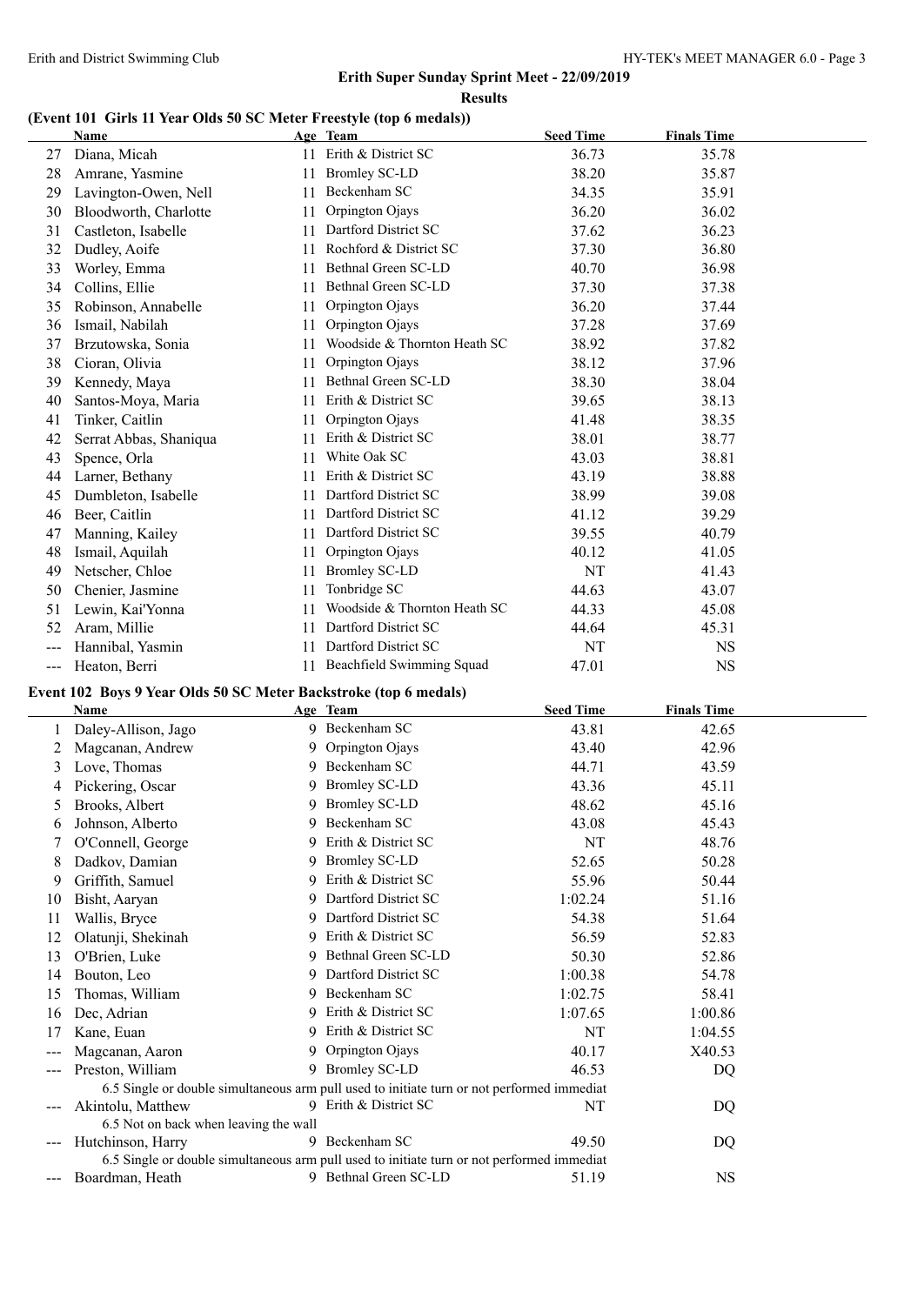$\overline{a}$ 

### **Erith Super Sunday Sprint Meet - 22/09/2019**

#### **Results**

#### **(Event 102 Boys 9 Year Olds 50 SC Meter Backstroke (top 6 medals))**

|               | <b>Name</b>                                                       |    | Age Team                     | <b>Seed Time</b> | <b>Finals Time</b> |  |
|---------------|-------------------------------------------------------------------|----|------------------------------|------------------|--------------------|--|
| $---$         | Buttle, Max                                                       |    | 9 Dartford District SC       | 1:00.48          | NS                 |  |
|               | Event 102 Boys 10 Year Olds 50 SC Meter Backstroke (top 6 medals) |    |                              |                  |                    |  |
|               | Name                                                              |    | Age Team                     | <b>Seed Time</b> | <b>Finals Time</b> |  |
|               | Goode, Oliver                                                     | 10 | Beckenham SC                 | 39.42            | 40.35              |  |
|               | McLennon Defoe, Maximus                                           | 10 | Woodside & Thornton Heath SC | 42.35            | 40.79              |  |
| 3             | Shankar, Rishan                                                   | 10 | Beckenham SC                 | 40.93            | 41.39              |  |
| 4             | Nikolic, Leo                                                      | 10 | Dartford District SC         | 44.17            | 42.87              |  |
| 5             | Meksenas, Daniel                                                  | 10 | Dartford District SC         | 43.08            | 43.27              |  |
| $\mathfrak b$ | Williamson, Sam                                                   | 10 | Beckenham SC                 | 41.25            | 43.56              |  |
|               | Williams, Charles                                                 | 10 | Bromley SC-LD                | 44.11            | 45.05              |  |
| 8             | Lazizi, Rassim                                                    | 10 | Bethnal Green SC-LD          | 46.90            | 45.34              |  |
| 9             | Hokstad, Tristan                                                  | 10 | Bromley SC-LD                | 44.10            | 46.43              |  |
| 10            | Dirse, Lukas                                                      | 10 | Bethnal Green SC-LD          | 47.29            | 46.63              |  |
| 11            | Dick, David                                                       | 10 | Erith & District SC          | 46.98            | 47.00              |  |
| 12            | Amusan, Noah                                                      | 10 | <b>Bromley SC-LD</b>         | NT               | 47.65              |  |
| 13            | Eagle, Thomas                                                     | 10 | White Oak SC                 | 51.12            | 47.85              |  |
| 14            | Olatunji, Samuel                                                  | 10 | Erith & District SC          | 52.86            | 48.00              |  |
| 15            | Moorcroft, Harrison                                               | 10 | Erith & District SC          | 48.63            | 50.38              |  |
| ---           | Ntiamoah, Kal-El                                                  | 10 | Beckenham SC                 | 37.49            | X36.11             |  |
| ---           | Walker, Oliver                                                    | 10 | Beckenham SC                 | 38.88            | X39.45             |  |
| ---           | Mott, Joseph                                                      |    | 10 Bromley SC-LD             | 58.78            | DQ                 |  |

6.5 More than one single or double simultaneous arm pull used to initiate turn

### **Event 102 Boys 11 Year Olds 50 SC Meter Backstroke (top 6 medals)**

|    | <b>Name</b>         |    | Age Team                                                                                       | <b>Seed Time</b> | <b>Finals Time</b> |
|----|---------------------|----|------------------------------------------------------------------------------------------------|------------------|--------------------|
|    | Brosch, Mitchel     | 11 | Edenbridge Piranhas SC                                                                         | 37.92            | 37.39              |
|    | Belton, James       | 11 | <b>Bromley SC-LD</b>                                                                           | 38.84            | 37.51              |
| 3  | Landeman, Sonny     | 11 | <b>Bromley SC-LD</b>                                                                           | 40.75            | 39.61              |
| 4  | Postlethwaite, Max  | 11 | Dartford District SC                                                                           | 40.72            | 39.64              |
|    | Banks, Michael      | 11 | <b>Bromley SC-LD</b>                                                                           | 39.66            | 39.76              |
| 6  | Xian Ming, Li       | 11 | Orpington Ojays                                                                                | 40.62            | 40.02              |
|    | Kokkini, Harri      | 11 | Beckenham SC                                                                                   | 40.28            | 40.34              |
| 8  | Di Pace, Christian  | 11 | <b>Bromley SC-LD</b>                                                                           | 44.11            | 40.86              |
| 9  | Roberts, Thomas     | 11 | Bethnal Green SC-LD                                                                            | 42.22            | 41.15              |
| 10 | Osborne, Ben        | 11 | Erith & District SC                                                                            | 44.72            | 41.23              |
| 11 | Bennett, Aubry      | 11 | Edenbridge Piranhas SC                                                                         | 45.37            | 41.69              |
| 12 | Heggenhougen, Storm | 11 | Bethnal Green SC-LD                                                                            | 45.79            | 42.08              |
| 13 | O'Brien, James      | 11 | Bethnal Green SC-LD                                                                            | 43.40            | 42.37              |
| 14 | Toros, Tyler        | 11 | White Oak SC                                                                                   | 45.86            | 42.45              |
| 15 | Bird, Ethan         | 11 | <b>Bromley SC-LD</b>                                                                           | 44.83            | 42.46              |
| 16 | Preston, Ricahrd    | 11 | White Oak SC                                                                                   | 45.67            | 43.27              |
| 17 | Holt, Samuel        | 11 | Erith & District SC                                                                            | 46.10            | 43.44              |
| 18 | Brierley, Emile     | 11 | Dartford District SC                                                                           | 45.42            | 44.09              |
| 19 | Ghatauray, Jack     | 11 | Erith & District SC                                                                            | 44.86            | 44.42              |
| 20 | Williams, Tom       | 11 | Beckenham SC                                                                                   | 42.99            | 46.16              |
| 21 | Wood, Arthur        | 11 | Tonbridge SC                                                                                   | 47.77            | 46.68              |
| 22 | Riley, Harry        | 11 | White Oak SC                                                                                   | 48.98            | 47.06              |
| 23 | Tobun, Abdullah     | 11 | Dartford District SC                                                                           | 48.98            | 47.52              |
| 24 | Stonkus, Laurynas   | 11 | Erith & District SC                                                                            | 50.98            | 47.89              |
| 25 | Shen, Chengqi       | 11 | Orpington Ojays                                                                                | 50.91            | 48.35              |
| 26 | McCune, Oliver      | 11 | Dartford District SC                                                                           | 51.72            | 50.10              |
|    | Kinsambwe, Joshua   |    | 11 Erith & District SC                                                                         | 40.90            | DQ                 |
|    |                     |    | 6.5 Single or double simultaneous arm pull used to initiate turn or not performed immediat     |                  |                    |
|    | Dunsmore, Alex      |    | 11 Erith & District SC                                                                         | 40.04            | DQ                 |
|    |                     |    | $\ell \in M$ and then you should you dealthy should be seen your partly seed to initiate to me |                  |                    |

6.5 More than one single or double simultaneous arm pull used to initiate turn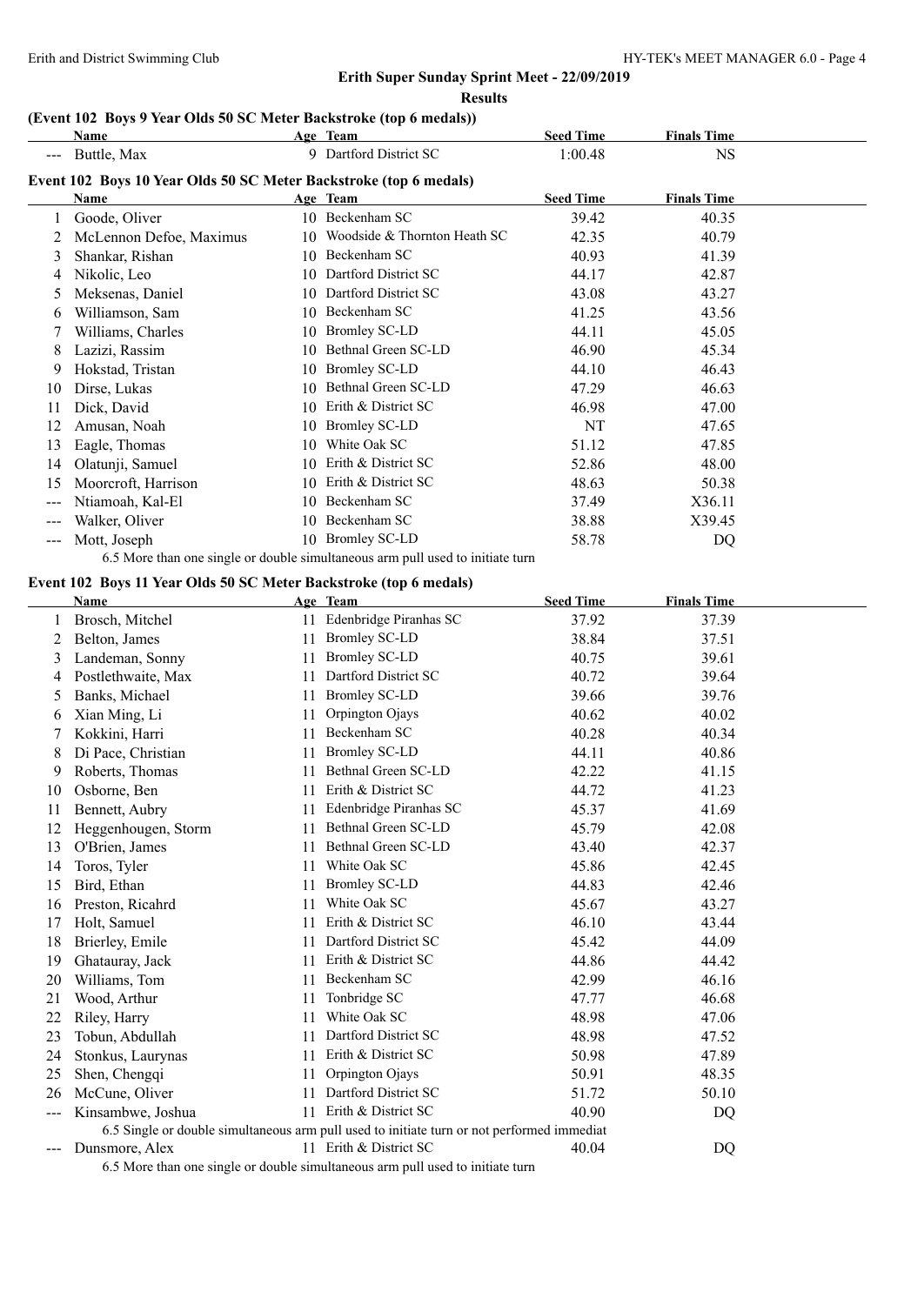**Results**

#### **(Event 102 Boys 11 Year Olds 50 SC Meter Backstroke (top 6 medals))**

|     | (Event 102 Boys 11 Year Olds 50 SC Meter Backstroke (top 6 medals))  |    |                                                                                |                  |                    |  |
|-----|----------------------------------------------------------------------|----|--------------------------------------------------------------------------------|------------------|--------------------|--|
|     | Name                                                                 |    | Age Team                                                                       | <b>Seed Time</b> | <b>Finals Time</b> |  |
|     | --- Harries, Charlie                                                 |    | 11 White Oak SC                                                                | 42.22            | <b>DQ</b>          |  |
|     |                                                                      |    | 6.5 More than one single or double simultaneous arm pull used to initiate turn |                  |                    |  |
|     | Event 103 Girls 12 Year Olds 50 SC Meter Breaststroke (top 6 medals) |    |                                                                                |                  |                    |  |
|     | Name                                                                 |    | Age Team                                                                       | <b>Seed Time</b> | <b>Finals Time</b> |  |
| 1   | Pickering, Beatrice                                                  |    | 12 Bromley SC-LD                                                               | 42.70            | 41.94              |  |
| 2   | Stobbs, Lily-Anne                                                    |    | 12 Rochford & District SC                                                      | 45.41            | 42.57              |  |
| 3   | Bond, Lauren                                                         | 12 | Orpington Ojays                                                                | 43.30            | 43.35              |  |
| 4   | Burrowes, Ruby                                                       | 12 | White Oak SC                                                                   | 52.24            | 44.20              |  |
| 5   | Davis, Zoe                                                           | 12 | Woodside & Thornton Heath SC                                                   | 45.37            | 44.93              |  |
| 6   | Riley, Myah                                                          | 12 | <b>Bromley SC-LD</b>                                                           | 45.25            | 45.00              |  |
| 7   | Patfield, Evalyn                                                     | 12 | Tonbridge SC                                                                   | 44.63            | 45.21              |  |
| 8   | Campbell, Isobel Grace                                               | 12 | Beckenham SC                                                                   | 45.90            | 45.30              |  |
| 9   | Oreskovic, Nina                                                      | 12 | Erith & District SC                                                            | 45.35            | 45.35              |  |
| 10  | Nutkins, Isabel                                                      | 12 | Erith & District SC                                                            | 45.76            | 46.78              |  |
| 11  | Richards, Lola                                                       | 12 | Woodside & Thornton Heath SC                                                   | 47.68            | 47.05              |  |
| 12  | Parums, Nadia                                                        | 12 | Orpington Ojays                                                                | 57.49            | 47.46              |  |
| 13  | Bimha, Tinashe                                                       |    | 12 Beckenham SC                                                                | 47.58            | 47.66              |  |
| 14  | Lamb, Sophie                                                         |    | 12 Bromley SC-LD                                                               | 48.99            | 47.76              |  |
| 15  | Sims, Eleonora                                                       |    | 12 Bethnal Green SC-LD                                                         | 46.60            | 48.38              |  |
| 16  | Davey, Emma                                                          | 12 | Orpington Ojays                                                                | 48.10            | 48.53              |  |
| 17  | Cox, Ashleigh                                                        | 12 | Tonbridge SC                                                                   | 48.37            | 48.84              |  |
| 18  | Anscomb, Imogen                                                      |    | 12 Dartford District SC                                                        | 50.56            | 49.41              |  |
| 19  | Charles, Angel                                                       |    | 12 Bromley SC-LD                                                               | 55.57            | 49.61              |  |
| 20  | Hummel, Jessica                                                      |    | 12 Beachfield Swimming Squad                                                   | 50.71            | 50.11              |  |
| 21  | Banyon, Abigail                                                      |    | 12 Woodside & Thornton Heath SC                                                | 48.72            | 50.29              |  |
| 22  | Neeves, Ruby                                                         |    | 12 Aqua Swimming Club (Sevenoaks)                                              | NT               | 50.34              |  |
| 23  | Selvey, Emma                                                         |    | 12 White Oak SC                                                                | 50.35            | 50.57              |  |
| 24  | Todorova, Yoana                                                      |    | 12 Bethnal Green SC-LD                                                         | 43.60            | 51.03              |  |
| 25  | Scobie, Amelie                                                       | 12 | Orpington Ojays                                                                | 52.88            | 52.16              |  |
| 26  | Mukherjee, Aimee                                                     |    | 12 Erith & District SC                                                         | 54.46            | 52.41              |  |
| 27  | Sawyer, Millie                                                       |    | 12 Dartford District SC                                                        | 56.36            | 52.55              |  |
| 28  | Balmain, Lucy                                                        |    | 12 Bromley SC-LD                                                               | 56.90            | 53.31              |  |
| 29  | Patrick, Syriah                                                      |    | 12 Woodside & Thornton Heath SC                                                | 1:05.29          | 1:02.89            |  |
| --- | Taylor, Louise                                                       |    | 12 Beckenham SC                                                                | 38.20            | X40.42             |  |
| --- | Uwadiae-Abiola, Aziza                                                |    | 12 Woodside & Thornton Heath SC                                                | 50.62            | DQ                 |  |

7.6 Did not touch at turn or finish with both hands

#### **Event 103 Girls 13 Year Olds 50 SC Meter Breaststroke (top 6 medals)**

| Name              |     |                                | <b>Seed Time</b>                                                                 | <b>Finals Time</b> |
|-------------------|-----|--------------------------------|----------------------------------------------------------------------------------|--------------------|
| O'Neill, Sophia   | 13  |                                | 40.19                                                                            | 39.45              |
| Greener, Rhiana   | 13  | Erith & District SC            | 41.37                                                                            | 40.15              |
| Van Selm, Jessica | 13  |                                | 40.40                                                                            | 40.25              |
| Lewis, Hannah     | 13. |                                | 39.63                                                                            | 40.27              |
| Blaney, Ellie     | 13  |                                | 39.52                                                                            | 40.85              |
| Corder, Harriet   | 13  | Erith & District SC            | 43.62                                                                            | 44.73              |
| Leach, Natascha   | 13  | Aqua Swimming Club (Sevenoaks) | NT                                                                               | 44.80              |
| Tume, Grace       | 13. | Orpington Ojays                | 43.53                                                                            | 44.86              |
| Grover, Billie    | 13  | Erith & District SC            | 49.83                                                                            | 46.14              |
| Stanley, Esmee    | 13  | Dartford District SC           | 45.59                                                                            | 46.53              |
| Smith, Eve        | 13  | Woodside & Thornton Heath SC   | 44.65                                                                            | 46.68              |
| Dobb, Heidi       | 13  | <b>Bromley SC-LD</b>           | 47.69                                                                            | 46.93              |
| Folly, Rebecca    | 13  | Rochford & District SC         | 43.34                                                                            | 47.07              |
| Walker, Olivia    | 13  | Bromley SC-LD                  | 48.95                                                                            | 48.27              |
| Tinsley, Phoebe   | 13  | Dartford District SC           | 48.96                                                                            | 48.44              |
| Garner, Elisa     | 13  | <b>Bromley SC-LD</b>           | 49.48                                                                            | 48.80              |
|                   |     |                                | Age Team<br>Orpington Ojays<br>Bromley SC-LD<br>Bromley SC-LD<br>Orpington Ojays |                    |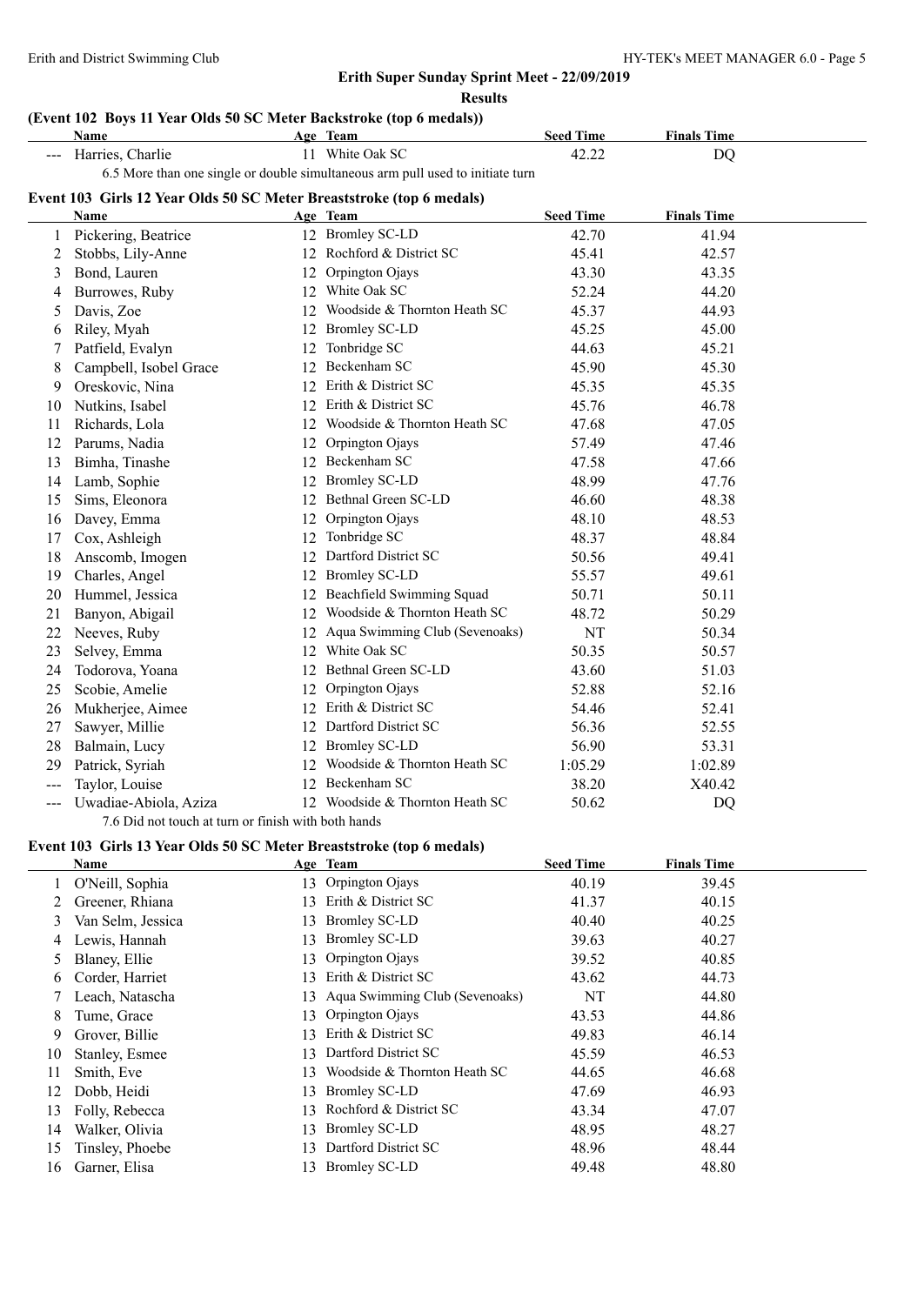### Erith and District Swimming Club HY-TEK's MEET MANAGER 6.0 - Page 6

**Erith Super Sunday Sprint Meet - 22/09/2019 Results**

#### **(Event 103 Girls 13 Year Olds 50 SC Meter Breaststroke (top 6 medals))**

|     | <b>Name</b>                         |     | Age Team                          | <b>Seed Time</b> | <b>Finals Time</b> |  |
|-----|-------------------------------------|-----|-----------------------------------|------------------|--------------------|--|
|     | Maynard, Poppy                      |     | 13 Erith & District SC            | 56.45            | 49.77              |  |
| 18. | Kolte, Sakshi                       |     | 13 Bromley SC-LD                  | 47.75            | 49.78              |  |
| 19. | Gillings, Anna                      |     | 13 Aqua Swimming Club (Sevenoaks) | NT               | 49.92              |  |
|     | 20 Mclaughin, Skye                  | 13  | Woodside & Thornton Heath SC      | 55.63            | 51.42              |  |
| 21  | Wood, Ellen                         | 13. | Tonbridge SC                      | 50.58            | 51.95              |  |
|     | Ghuman, Bhavneet                    |     | 13 Erith & District SC            | 45.54            | DO                 |  |
|     | 4.4 Starting before starting signal |     |                                   |                  |                    |  |

#### **Event 104 Boys 12 Year Olds 50 SC Meter Butterfly (top 6 medals)**

|                     | Name                                                 |    | Age Team               | <b>Seed Time</b> | <b>Finals Time</b> |  |
|---------------------|------------------------------------------------------|----|------------------------|------------------|--------------------|--|
|                     | Eagle, Jack                                          | 12 | White Oak SC           | 35.21            | 33.92              |  |
| 2                   | Brice, Charlie                                       | 12 | Tonbridge SC           | 35.63            | 34.79              |  |
| 3                   | Dell'Accio, Roberto                                  | 12 | <b>Bromley SC-LD</b>   | 35.60            | 35.63              |  |
| 4                   | Swarup, Vaatsalya                                    | 12 | Orpington Ojays        | 36.27            | 35.69              |  |
| 5                   | Cavasino, Niccolo                                    | 12 | Orpington Ojays        | 36.52            | 36.72              |  |
| 6                   | Cambden, Luca                                        | 12 | White Oak SC           | 41.41            | 36.86              |  |
| 7                   | Williams, Sebastian                                  | 12 | <b>Bromley SC-LD</b>   | 37.60            | 36.92              |  |
| 8                   | Mahendrakumar, Shoban                                | 12 | <b>Bromley SC-LD</b>   | 37.00            | 37.02              |  |
| 9                   | Lecuyer, Edouard                                     | 12 | <b>Bromley SC-LD</b>   | 38.26            | 37.33              |  |
| 10                  | Dec, Patryk                                          | 12 | Erith & District SC    | 38.19            | 38.34              |  |
| 11                  | Barrett, Thomas                                      | 12 | Orpington Ojays        | 38.17            | 38.41              |  |
| 12                  | Nikolic, Alex                                        | 12 | Dartford District SC   | 41.54            | 38.79              |  |
| 13                  | Mok, Vince                                           | 12 | White Oak SC           | 40.54            | 39.76              |  |
| 14                  | Wise, Jack                                           | 12 | Dartford District SC   | 39.98            | 40.12              |  |
| 15                  | Smith, Calum                                         | 12 | Dartford District SC   | 46.68            | 41.18              |  |
| 16                  | O'Brien, Dennis                                      | 12 | Bethnal Green SC-LD    | 40.90            | 42.14              |  |
| 17                  | Hoang, Aidan                                         | 12 | White Oak SC           | 52.69            | 42.67              |  |
| 18                  | Devey, Zachary                                       | 12 | Tonbridge SC           | 42.98            | 43.18              |  |
| 19                  | Charlesworth, Gabriel                                | 12 | <b>Bromley SC-LD</b>   | NT               | 43.56              |  |
| 20                  | Bisht, Arnav                                         | 12 | Dartford District SC   | 45.27            | 43.77              |  |
| 21                  | Seager, Ashton                                       | 12 | Erith & District SC    | 52.18            | 44.51              |  |
| 22                  | Grigore, David                                       | 12 | Erith & District SC    | NT               | 51.12              |  |
| 23                  | Kader, Faahim                                        | 12 | Dartford District SC   | 1:07.71          | 57.17              |  |
| $---$               | Hawkins, Tom                                         | 12 | Greenwich Royals SC    | 31.60            | X32.36             |  |
| $\qquad \qquad -$   | Watson, Calum                                        |    | 12 Erith & District SC | 54.43            | DQ                 |  |
|                     | 8.2 Arms not brought forward simultaneously          |    |                        |                  |                    |  |
| $\qquad \qquad - -$ | Kazibwe, Azariah                                     |    | 12 Beckenham SC        | 40.15            | DQ                 |  |
|                     | 8.4 At turn or finish, did not touch with both hands |    |                        |                  |                    |  |

### **Event 104 Boys 13 Year Olds 50 SC Meter Butterfly (top 6 medals)**

|    | <b>Name</b>                                                       |     | Age Team                     | <b>Seed Time</b> | <b>Finals Time</b> |  |  |
|----|-------------------------------------------------------------------|-----|------------------------------|------------------|--------------------|--|--|
|    | Ephigene, Ashton                                                  |     | 13 Erith & District SC       | 32.97            | 31.87              |  |  |
|    | Howard, Zachary                                                   | 13  | Sevenoaks SC                 | 33.35            | 33.26              |  |  |
|    | Wang, Howard                                                      | 13  | Bethnal Green SC-LD          | 35.50            | 34.45              |  |  |
| 4  | Malcev, Daniel                                                    | 13  | Bethnal Green SC-LD          | 36.46            | 35.76              |  |  |
|    | Sutherland, Ewan                                                  | 13  | <b>Bromley SC-LD</b>         | 42.17            | 36.16              |  |  |
| 6  | Scicluna, Leli                                                    | 13  | Bethnal Green SC-LD          | 36.29            | 36.55              |  |  |
|    | Dunsmore, Owen                                                    | 13. | Erith & District SC          | 39.71            | 36.61              |  |  |
| 8  | Lay, Nathan                                                       | 13  | Bethnal Green SC-LD          | 35.57            | 37.31              |  |  |
| 9  | McLennon Defoe, Levi                                              |     | Woodside & Thornton Heath SC | 39.57            | 39.37              |  |  |
| 10 | Spence, Jacob                                                     | 13  | White Oak SC                 | 47.41            | 44.46              |  |  |
|    | --- Ryan, Samuel                                                  | 13. | Orpington Ojays              | 29.58            | X29.59             |  |  |
|    | Event 105 Girls 14 Year Olds 50 SC Meter Freestyle (top 3 medals) |     |                              |                  |                    |  |  |
|    | Name                                                              |     | Age Team                     | <b>Seed Time</b> | <b>Finals Time</b> |  |  |

| <sup>1</sup> Jackson, Samantha | 14 Orpington Ojays | 28.54 | 29.11 |
|--------------------------------|--------------------|-------|-------|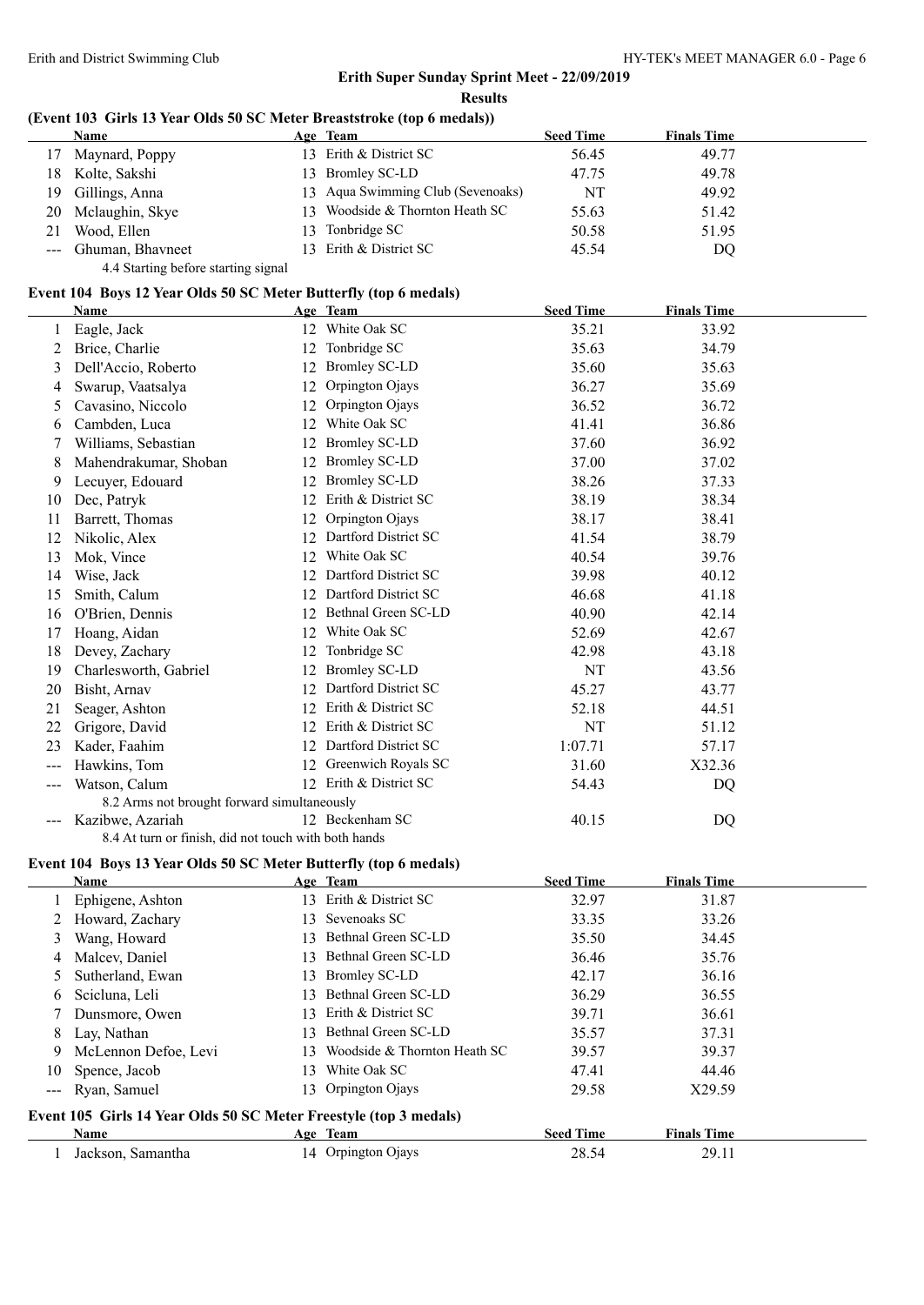**Results**

### **(Event 105 Girls 14 Year Olds 50 SC Meter Freestyle (top 3 medals))**

|    | Name                     |    | Age Team                     | <b>Seed Time</b> | <b>Finals Time</b> |  |
|----|--------------------------|----|------------------------------|------------------|--------------------|--|
|    | Durnford, Lily           |    | 14 Beachfield Swimming Squad | 29.95            | 30.25              |  |
| 3  | Strover, Hannah          |    | 14 Orpington Ojays           | 31.30            | 30.57              |  |
| 4  | Santos-Moya, Lica        | 14 | Erith & District SC          | 30.50            | 30.94              |  |
| 5  | Brown, Ellie             |    | 14 Orpington Ojays           | 31.82            | 31.05              |  |
| 6  | Cooper, Lily-Mae         | 14 | Orpington Ojays              | 31.09            | 31.41              |  |
|    | Whitehorne-King, Mckayla | 14 | White Oak SC                 | 32.78            | 31.67              |  |
| 8  | Frisby, Amelia           |    | 14 Orpington Ojays           | 31.65            | 31.69              |  |
| 9  | Turner, Georgia          | 14 | Erith & District SC          | 31.20            | 31.83              |  |
| 10 | Tremain, Katie           | 14 | Erith & District SC          | 31.30            | 32.27              |  |
| 11 | Cioran, Alexandra        |    | 14 Orpington Ojays           | 31.84            | 32.31              |  |
| 12 | Quayle, Annabelle        |    | 14 Bromley SC-LD             | 31.56            | 32.40              |  |
| 13 | Griffin, Abigail         | 14 | <b>Bromley SC-LD</b>         | 31.50            | 32.42              |  |
| 14 | Page, Emma               | 14 | Rochford & District SC       | 31.78            | 32.44              |  |
| 15 | Collier, Leah            |    | 14 Orpington Ojays           | 32.35            | 32.72              |  |
| 16 | Donne, Eleanor           |    | 14 Orpington Ojays           | 32.51            | 32.97              |  |
| 17 | Slattery, Ciara          | 14 | Beckenham SC                 | 34.41            | 33.14              |  |
| 18 | Worley, Charlotte        | 14 | Bethnal Green SC-LD          | 34.53            | 33.17              |  |
| 19 | Di Pace, Arianna         |    | 14 Bromley SC-LD             | 33.65            | 33.40              |  |
| 20 | Baykun, Julia            |    | 14 Beachfield Swimming Squad | 32.38            | 33.43              |  |

### **Event 105 Girls 15 Year Olds 50 SC Meter Freestyle (top 3 medals)**

|    | Name                 |     | Age Team                  | <b>Seed Time</b> | <b>Finals Time</b> |
|----|----------------------|-----|---------------------------|------------------|--------------------|
|    | Jolley-Ellis, Blythe |     | 15 Orpington Ojays        | 29.04            | 29.99              |
|    | Barrett, Matilda     |     | 15 Orpington Ojays        | 30.48            | 30.63              |
| 3  | Diboll, Mya          | 15. | Beachfield Swimming Squad | 29.74            | 31.42              |
| 4  | Menteath, Shannon    |     | 15 Bromley SC-LD          | 30.59            | 31.67              |
| 5  | Khizzah, Melissa     |     | 15 Greenwich Royals SC    | 30.34            | 31.83              |
| 6  | Huxley, Sophie       | 15. | White Oak SC              | 31.31            | 32.30              |
|    | Anscomb, Liberty     |     | 15 Dartford District SC   | 32.67            | 32.36              |
| 8  | Bulmer, Erin         |     | 15 Erith & District SC    | 30.60            | 32.38              |
| 9  | Brown, Alice         |     | 15 Orpington Ojays        | 32.59            | 33.25              |
| 10 | Chatten, Abi         | 15. | Erith & District SC       | 33.90            | 33.80              |
| 11 | Harry, Olivia        | 15. | Erith & District SC       | 33.90            | 34.22              |
| 12 | Tibbetts, Livia      | 15. | White Oak SC              | 43.71            | 39.19              |
|    | Bolton, Amelia       | 15. | Erith & District SC       | NT               | DQ                 |

4.4 Starting before starting signal

### **Event 105 Girls 16 & Over 50 SC Meter Freestyle (top 3 medals)**

|    | Name             | Age Team                     | <b>Seed Time</b> | <b>Finals Time</b> |
|----|------------------|------------------------------|------------------|--------------------|
|    | Mitchell, Jodie  | 20 Beachfield Swimming Squad | 28.21            | 28.62              |
|    | 2 Cave, Megan    | 16 Erith & District SC       | 28.65            | 29.07              |
|    | Hawkins, Amie    | 16 Greenwich Royals SC       | 29.95            | 30.19              |
| 4  | Parker, Megan    | 16 Erith & District SC       | 30.51            | 30.55              |
|    | 5 Leng, Alice    | 17 Orpington Ojays           | 29.11            | 30.66              |
|    | 6 Price, Abigail | 17 Erith & District SC       | 30.50            | 30.93              |
|    | Harden, Ellie    | 16 Orpington Ojays           | 29.01            | 31.01              |
| 8. | Newman, Chloe    | 16 Bethnal Green SC-LD       | 31.57            | 32.05              |
|    | Lee, Maddison    | 16 Erith & District SC       | 31.90            | 34.50              |

### **Event 106 Boys 14 Year Olds 50 SC Meter Backstroke (top 3 medals)**

|   | Name                    | Age Team                   | <b>Seed Time</b> | <b>Finals Time</b> |
|---|-------------------------|----------------------------|------------------|--------------------|
|   | Pickering, Sebastian    | 14 Bromley SC-LD           | 32.00            | 33.47              |
|   | 2 Mahendrakumar, Sachin | 14 Bromley SC-LD           | 37.34            | 35.76              |
| 3 | Rogers, Rio             | 14 Basildon and Phoenix SC | 38.13            | 35.83              |
|   | 4 Copley, Harley        | 14 Rochford & District SC  | 37.69            | 37.11              |
|   | 5 Coe, Freddy           | 14 Rochford & District SC  | 38.36            | 37.16              |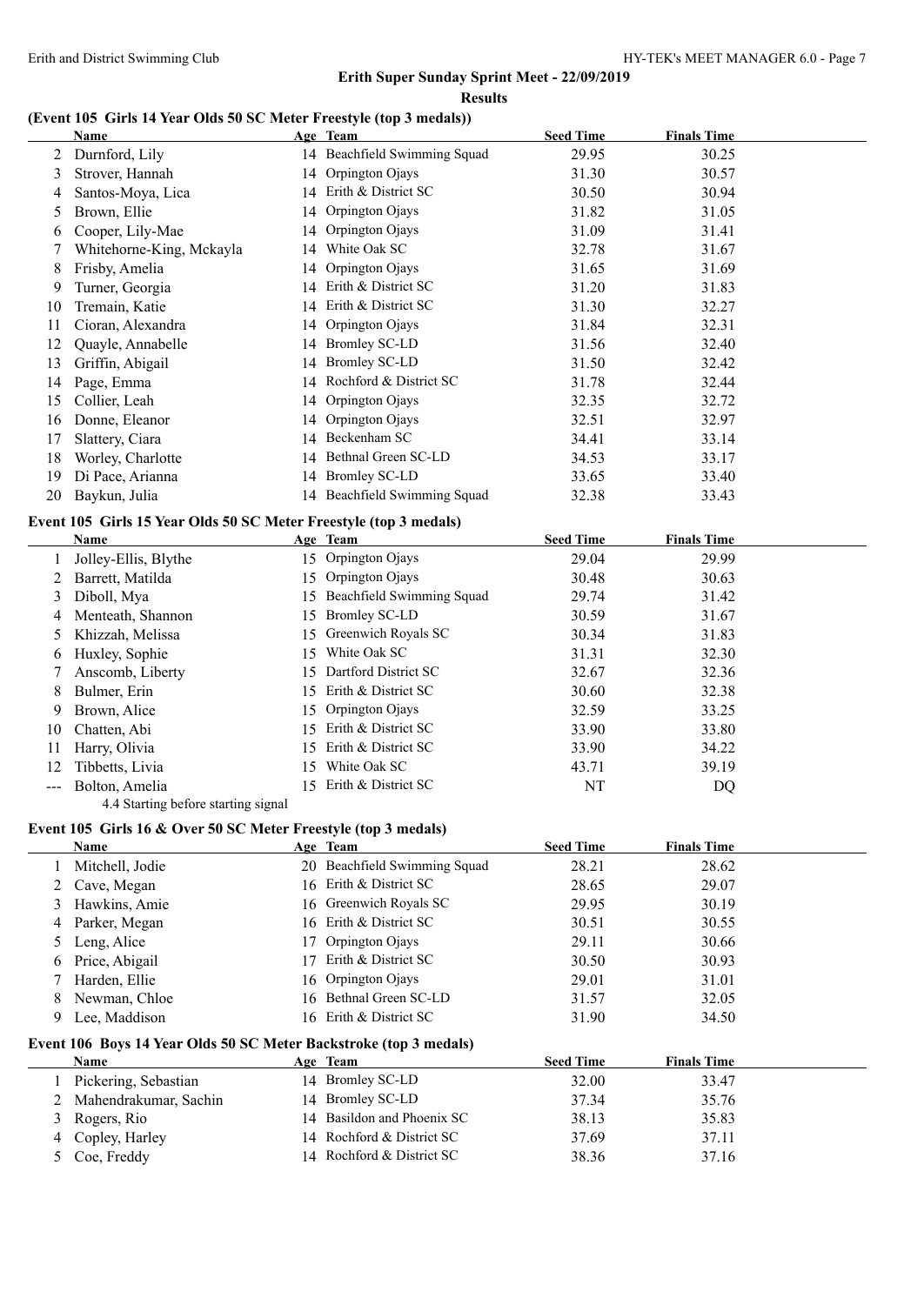**Results**

#### **(Event 106 Boys 14 Year Olds 50 SC Meter Backstroke (top 3 medals))**

|                   | <b>Name</b>                                                               |    | Age Team                     | <b>Seed Time</b> | <b>Finals Time</b> |  |
|-------------------|---------------------------------------------------------------------------|----|------------------------------|------------------|--------------------|--|
|                   | Sproston, James                                                           |    | 14 Erith & District SC       | 29.78            | X29.92             |  |
|                   | Wilding, Daniel                                                           |    | 14 Erith & District SC       | 30.26            | X30.32             |  |
|                   | Ghatauray, Rory                                                           |    | 14 Erith & District SC       | 29.80            | X30.52             |  |
|                   | Somerville-Cotton, James                                                  |    | 14 Orpington Ojays           | 36.10            | <b>NS</b>          |  |
|                   |                                                                           |    |                              |                  |                    |  |
|                   | Event 106 Boys 15 Year Olds 50 SC Meter Backstroke (top 3 medals)<br>Name |    | Age Team                     | <b>Seed Time</b> | <b>Finals Time</b> |  |
|                   | Morgan, Dominic                                                           |    | 15 Edenbridge Piranhas SC    | 31.26            | 32.04              |  |
| 1                 |                                                                           |    | 15 Dartford District SC      | 33.90            |                    |  |
|                   | Kapatos, Frangiskos                                                       |    | 15 Erith & District SC       | 34.94            | 32.93              |  |
| 3                 | Enright, John                                                             |    |                              |                  | 34.78              |  |
|                   | Event 106 Boys 16 & Over 50 SC Meter Backstroke (top 3 medals)            |    |                              |                  |                    |  |
|                   | <b>Name</b>                                                               |    | Age Team                     | <b>Seed Time</b> | <b>Finals Time</b> |  |
| 1                 | Wise, George                                                              |    | 16 Dartford District SC      | 30.18            | 30.25              |  |
| 2                 | Wilding, Benjamin                                                         |    | 17 Erith & District SC       | 30.02            | 30.39              |  |
| 3                 | Wilson, Oscar                                                             |    | 16 Sevenoaks SC              | 31.57            | 31.04              |  |
| 4                 | Strover, Justin                                                           | 16 | Orpington Ojays              | 31.67            | 31.27              |  |
| 5                 | Moulton, Max                                                              |    | 16 Dartford District SC      | 31.89            | 32.58              |  |
| *6                | Espana Ramirez, Felipe                                                    | 18 | Erith & District SC          | 32.60            | 32.88              |  |
| $*6$              | Burdett, Samuel                                                           |    | 16 Erith & District SC       | 31.96            | 32.88              |  |
|                   | Event 107 Girls 9 Year Olds 50 SC Meter Breaststroke (top 6 medals)       |    |                              |                  |                    |  |
|                   | <b>Name</b>                                                               |    |                              | <b>Seed Time</b> | <b>Finals Time</b> |  |
| 1                 | Mahendrakumar, Kobisha                                                    |    | Age Team<br>9 Bromley SC-LD  | 52.20            | 48.77              |  |
| 2                 | Parton, Elodie                                                            |    | 9 Tonbridge SC               | 52.38            | 50.49              |  |
|                   |                                                                           | 9  | Beckenham SC                 |                  |                    |  |
| 3                 | Traynier, Poppy                                                           |    | 9 White Oak SC               | 53.65            | 51.35              |  |
| 4                 | Gambrill, Imogen                                                          |    |                              | 55.35            | 51.96              |  |
| 5                 | Ruzzaman, Ruby                                                            | 9  | Bethnal Green SC-LD          | 52.37            | 52.25              |  |
| 6                 | Bruggemeyer, Alex                                                         | 9  | Beckenham SC                 | 51.89            | 52.44              |  |
| 7                 | Brorson, Kara                                                             | 9. | <b>Bromley SC-LD</b>         | 54.97            | 52.65              |  |
| 8                 | Hoang, Ada                                                                | 9  | White Oak SC                 | 57.62            | 53.12              |  |
| 9                 | Christopherson, Sienna                                                    |    | 9 Edenbridge Piranhas SC     | 54.31            | 53.16              |  |
| 10                | Page, Olivia                                                              | 9  | Rochford & District SC       | 55.09            | 54.68              |  |
| 11                | Bettell, Samantha                                                         | 9  | White Oak SC                 | 59.21            | 55.06              |  |
| 12                | Adebajo, Grace                                                            | 9  | <b>Bromley SC-LD</b>         | 1:19.79          | 55.32              |  |
| 13                | Pastula, Natalia                                                          | 9  | <b>Bromley SC-LD</b>         | 54.71            | 55.51              |  |
| 14                | Hampshire, Abigail                                                        |    | Beckenham SC                 | 54.90            | 55.67              |  |
| 15                | Wilson, Sophie                                                            | 9  | Rochford & District SC       | 56.63            | 55.89              |  |
| 16                | Cannon, Amelia                                                            | 9  | Tonbridge SC                 | 55.28            | 56.16              |  |
| 17                | Cardoza, Kiera                                                            | 9  | Woodside & Thornton Heath SC | 59.58            | 57.37              |  |
| 18                | Matthews, Madaleine                                                       | 9  | <b>Bromley SC-LD</b>         | 1:03.55          | 57.54              |  |
| 19                | Black, Sophie                                                             | 9  | Erith & District SC          | 1:04.08          | 59.43              |  |
| 20                | White, Abigail                                                            | 9  | White Oak SC                 | 59.21            | 59.74              |  |
| 21                | Sameen, Zahra                                                             | 9  | Dartford District SC         | 59.08            | 1:00.38            |  |
| 22                | Tsielepi, Ava                                                             | 9  | <b>Bromley SC-LD</b>         | 1:09.07          | 1:01.94            |  |
| 23                | Chatten, Charley                                                          | 9  | Erith & District SC          | 58.69            | 1:03.12            |  |
| 24                | Fletcher, Leila                                                           | 9  | Bethnal Green SC-LD          | 1:05.60          | 1:03.54            |  |
| 25                | Mould, Evie                                                               | 9  | Dartford District SC         | 1:11.90          | 1:03.98            |  |
| 26                | Banks, Abigail                                                            | 9  | <b>Bromley SC-LD</b>         | 1:08.13          | 1:04.22            |  |
| 27                | Poduval, Diya                                                             | 9  | <b>Bromley SC-LD</b>         | 1:12.39          | 1:05.21            |  |
| 28                | Doyle, Erin                                                               | 9  | Tonbridge SC                 | 1:08.80          | 1:05.35            |  |
| 29                | Kett, Tillie                                                              | 9  | Erith & District SC          | 1:13.75          | 1:07.33            |  |
| 30                | Laidlaw, Isabelle                                                         | 9  | Tonbridge SC                 | 1:12.71          | 1:07.54            |  |
| 31                | Mealey, Annabel                                                           | 9  | Dartford District SC         | 1:12.03          | 1:11.70            |  |
| 32                | Hildebrandt, Sophia                                                       | 9  | Tonbridge SC                 | NT               | 1:12.27            |  |
| $\qquad \qquad -$ | Warner, Martha                                                            | 9  | Beckenham SC                 | 47.48            | X47.77             |  |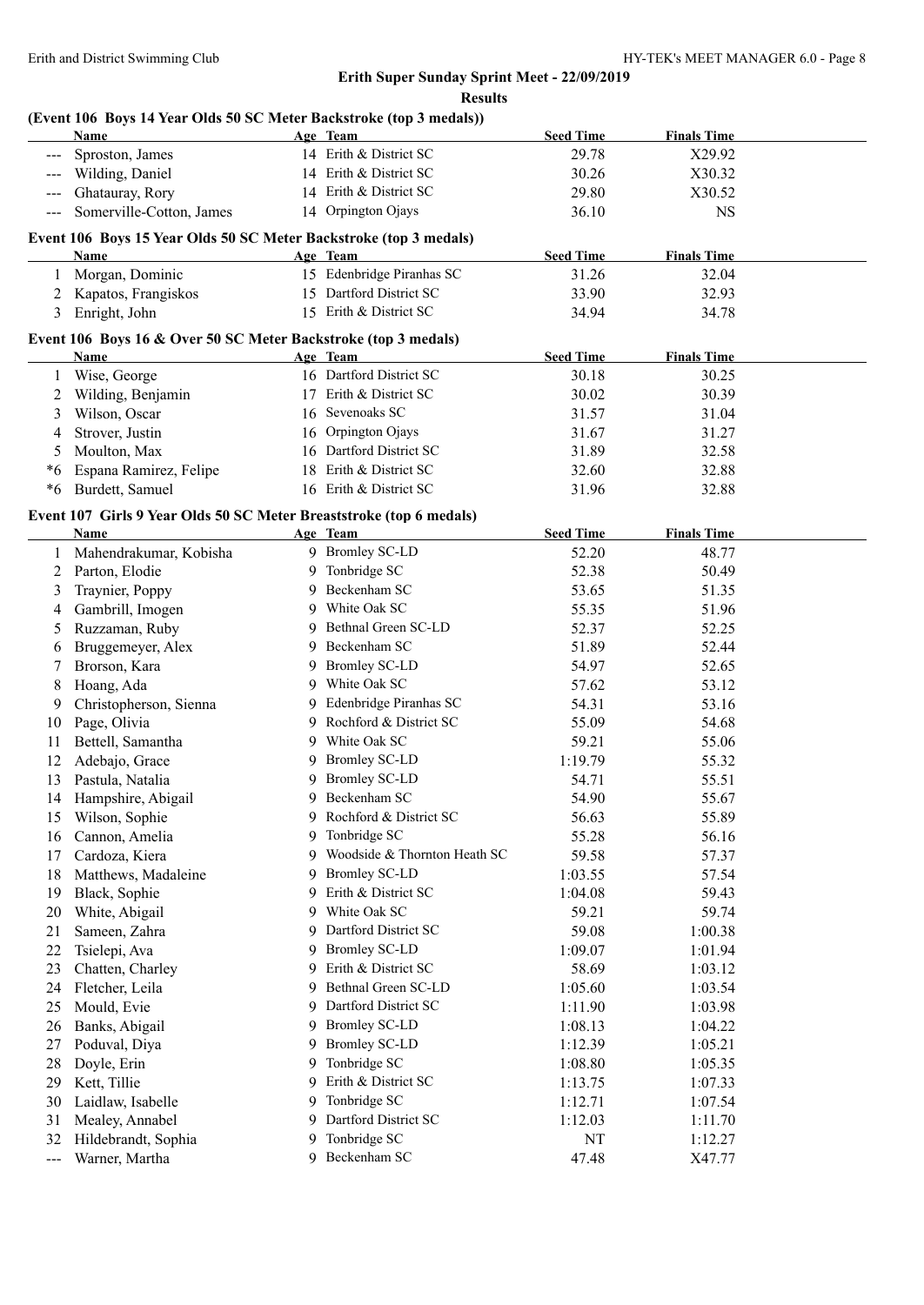l.

# **Erith Super Sunday Sprint Meet - 22/09/2019**

#### **Results**

### **(Event 107 Girls 9 Year Olds 50 SC Meter Breaststroke (top 6 medals))**

|                                                                                                                                                                                                                                                                                                                                                                                              | <b>Name</b>                                                    | Age Team                                                                                   | <b>Seed Time</b> | <b>Finals Time</b> |
|----------------------------------------------------------------------------------------------------------------------------------------------------------------------------------------------------------------------------------------------------------------------------------------------------------------------------------------------------------------------------------------------|----------------------------------------------------------------|--------------------------------------------------------------------------------------------|------------------|--------------------|
|                                                                                                                                                                                                                                                                                                                                                                                              | --- Regha, Naomi                                               | 9 Erith & District SC                                                                      | NT               | DQ                 |
|                                                                                                                                                                                                                                                                                                                                                                                              | 7.4 Leg movements not simultaneous (alternating leg movement)  |                                                                                            |                  |                    |
|                                                                                                                                                                                                                                                                                                                                                                                              | --- Collinet, Mia                                              | 9 Bromley SC-LD                                                                            | 1:28.41          | DQ                 |
|                                                                                                                                                                                                                                                                                                                                                                                              | 7.4 Leg movements not simultaneous (alternating leg movement)  |                                                                                            |                  |                    |
|                                                                                                                                                                                                                                                                                                                                                                                              | Compaan, Emma                                                  | White Oak SC<br>9                                                                          | 59.46            | DQ                 |
|                                                                                                                                                                                                                                                                                                                                                                                              |                                                                | 7.1 After the start or after each turn single fly kick not performed before the 1st breast |                  |                    |
|                                                                                                                                                                                                                                                                                                                                                                                              | Sutherland, Isla                                               | 9 Bromley SC-LD                                                                            | 1:05.79          | DQ                 |
|                                                                                                                                                                                                                                                                                                                                                                                              | 7.5 Feet not turned out during the propulsive part of the kick |                                                                                            |                  |                    |
|                                                                                                                                                                                                                                                                                                                                                                                              | --- Preston, Anna                                              | White Oak SC<br>9                                                                          | 1:04.36          | DQ                 |
|                                                                                                                                                                                                                                                                                                                                                                                              | 7.4 Leg movements not on the same plane                        |                                                                                            |                  |                    |
| $\frac{1}{2} \frac{1}{2} \frac{1}{2} \frac{1}{2} \frac{1}{2} \frac{1}{2} \frac{1}{2} \frac{1}{2} \frac{1}{2} \frac{1}{2} \frac{1}{2} \frac{1}{2} \frac{1}{2} \frac{1}{2} \frac{1}{2} \frac{1}{2} \frac{1}{2} \frac{1}{2} \frac{1}{2} \frac{1}{2} \frac{1}{2} \frac{1}{2} \frac{1}{2} \frac{1}{2} \frac{1}{2} \frac{1}{2} \frac{1}{2} \frac{1}{2} \frac{1}{2} \frac{1}{2} \frac{1}{2} \frac{$ | Hall, Rose                                                     | Bethnal Green SC-LD<br>9                                                                   | 53.81            | DQ                 |
|                                                                                                                                                                                                                                                                                                                                                                                              |                                                                | 7.2 Arm movements not simultaneous or not in the same horizontal plane                     |                  |                    |
|                                                                                                                                                                                                                                                                                                                                                                                              | --- Regha, Naima                                               | Erith & District SC<br>9                                                                   | NT               | <b>DNF</b>         |
|                                                                                                                                                                                                                                                                                                                                                                                              | $10.2$ A swimmer did not cover the whole distance $-$ DNF      |                                                                                            |                  |                    |

#### **Event 107 Girls 10 Year Olds 50 SC Meter Breaststroke (top 6 medals)**

|       | <b>Name</b>                                                          |    | Age Team                        | <b>Seed Time</b> | <b>Finals Time</b> |  |
|-------|----------------------------------------------------------------------|----|---------------------------------|------------------|--------------------|--|
| 1     | Clarke, Niamh                                                        |    | 10 Erith & District SC          | 46.08            | 44.53              |  |
| 2     | Nilagarathna, Tharushi                                               |    | 10 Bromley SC-LD                | 45.00            | 44.91              |  |
| 3     | Shiu, Jessica                                                        |    | 10 Beckenham SC                 | 47.58            | 46.34              |  |
| 4     | Trigger, Delyth                                                      |    | 10 Bromley SC-LD                | 48.55            | 47.07              |  |
| 5     | Charlesworth, Marie                                                  |    | 10 Bromley SC-LD                | 50.19            | 48.72              |  |
| 6     | Hughes, Mia                                                          |    | 10 Bromley SC-LD                | 50.17            | 48.99              |  |
| 7     | Bond, Carys                                                          |    | 10 Orpington Ojays              | 46.96            | 49.06              |  |
| 8     | Deller, Lilly                                                        |    | 10 Dartford District SC         | 48.84            | 49.14              |  |
| 9     | Absalom, Scarlett                                                    |    | 10 Beckenham SC                 | 50.55            | 49.22              |  |
| 10    | Stoyanova, Sofia                                                     |    | 10 Woodside & Thornton Heath SC | 52.99            | 49.80              |  |
| 11    | Kirdar, Ela                                                          |    | 10 Bromley SC-LD                | 49.92            | 50.11              |  |
| 12    | Campbell, Daisy                                                      |    | 10 Beckenham SC                 | 50.57            | 50.43              |  |
| 13    | Wynne Thomas, Eliza                                                  |    | 10 Tonbridge SC                 | 51.21            | 52.69              |  |
| 14    | Baykun, Veronica                                                     |    | 10 Beachfield Swimming Squad    | 53.23            | 53.38              |  |
| 15    | Powell, Leila                                                        |    | 10 Bromley SC-LD                | 51.30            | 53.91              |  |
| 16    | White, Peyton                                                        |    | 10 Dartford District SC         | NT               | 54.09              |  |
| 17    | Holliday, Rhiannon                                                   | 10 | Dartford District SC            | 53.45            | 54.25              |  |
| 18    | Bowling, Carys                                                       |    | 10 Bromley SC-LD                | 53.08            | 54.84              |  |
| *19   | McRobbie, Charlotte                                                  |    | 10 Dartford District SC         | 58.79            | 55.43              |  |
| $*19$ | Stobbs, Emily-Mae                                                    |    | 10 Rochford & District SC       | 56.06            | 55.43              |  |
| 21    | Knox, Yumi                                                           |    | 10 Tonbridge SC                 | 1:00.35          | 55.51              |  |
| 22    | Drake, Libby                                                         |    | 10 Rochford & District SC       | 56.31            | 55.64              |  |
| 23    | Czapla, Julia                                                        |    | 10 Dartford District SC         | 58.39            | 55.69              |  |
| 24    | Austin, Ella                                                         |    | 10 Bromley SC-LD                | 59.52            | 55.83              |  |
| 25    | Hall, Isobel                                                         |    | 10 Dartford District SC         | 57.21            | 56.10              |  |
| 26    | Lopez O'Sullivan, Sofia                                              |    | 10 Bethnal Green SC-LD          | 1:07.40          | 58.00              |  |
| 27    | McGhee, Isabella                                                     |    | 10 Rochford & District SC       | 55.32            | 58.06              |  |
| 28    | Spencer, Roxy                                                        |    | 10 Bromley SC-LD                | NT               | 59.48              |  |
| 29    | Joseph, Sloane                                                       |    | 10 Dartford District SC         | 54.61            | 1:00.25            |  |
| 30    | Mierzwa, Julia                                                       |    | 10 Dartford District SC         | NT               | 1:04.17            |  |
| 31    | Sullivan, Kacey                                                      |    | 10 Dartford District SC         | NT               | 1:06.69            |  |
| $---$ | John, Alexandra                                                      |    | 10 Beckenham SC                 | 43.63            | X42.17             |  |
|       | Event 107 Girls 11 Year Olds 50 SC Meter Breaststroke (top 6 medals) |    |                                 |                  |                    |  |
|       | <b>Name</b>                                                          |    | Age Team                        | <b>Seed Time</b> | <b>Finals Time</b> |  |
|       | 1 Howard, Lisa                                                       |    | 11 Bromley SC-LD                | 42.70            | 41.74              |  |
| 2     | Black, Alice                                                         |    | 11 Erith & District SC          | 42.57            | 43.30              |  |
| 3     | Bushmina, Esenia                                                     |    | 11 Erith & District SC          | 43.53            | 44.76              |  |
| 4     | Mitchell, Kara                                                       |    | 11 Beachfield Swimming Squad    | 46.27            | 44.93              |  |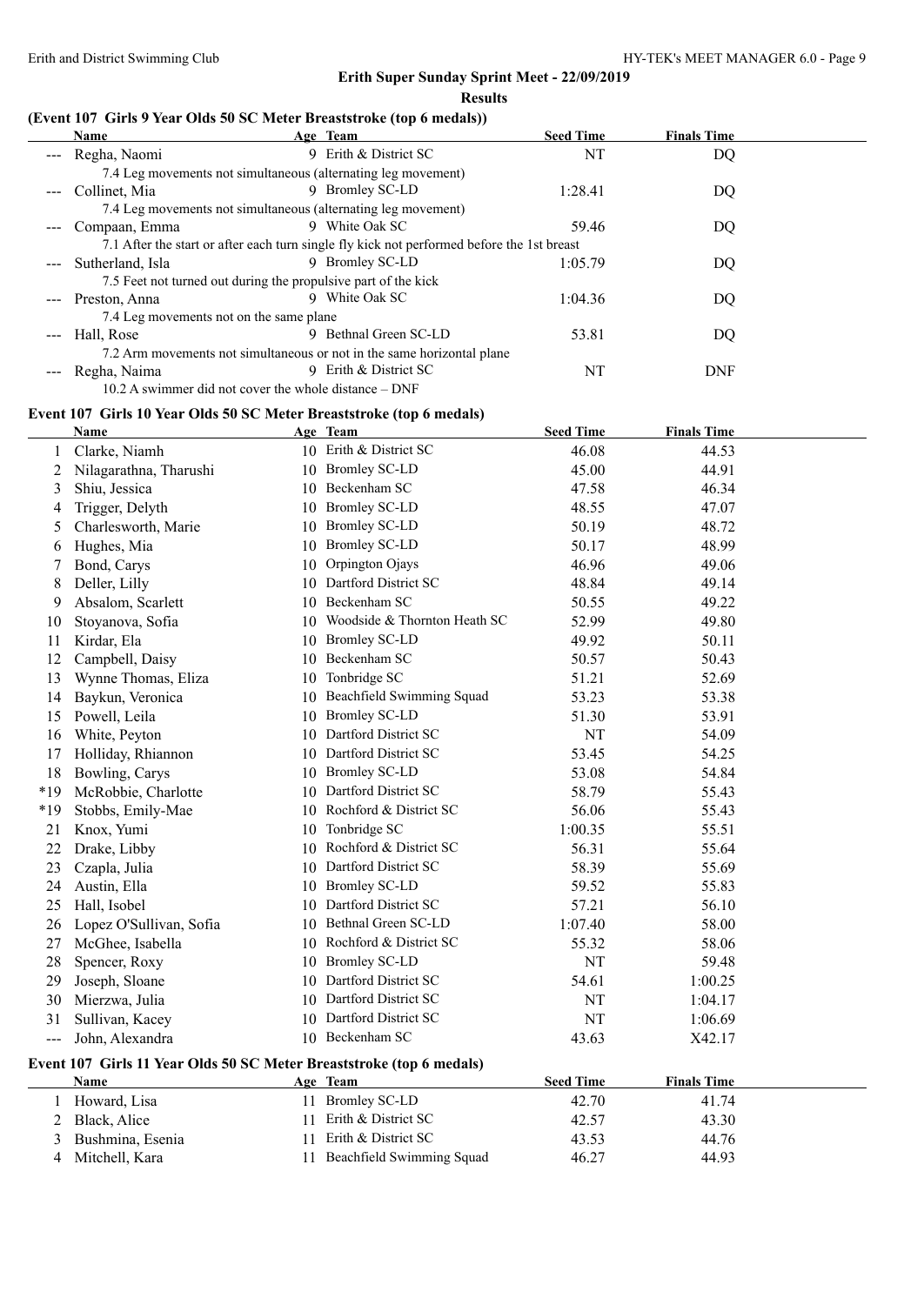#### **Results**

### **(Event 107 Girls 11 Year Olds 50 SC Meter Breaststroke (top 6 medals))**

|       | <b>Name</b>                                         |     | Age Team                     | <b>Seed Time</b> | <b>Finals Time</b> |
|-------|-----------------------------------------------------|-----|------------------------------|------------------|--------------------|
| 5     | Parratt, Lily                                       |     | 11 Erith & District SC       | 47.79            | 45.00              |
| 6     | Sprague, Saskia                                     | 11  | <b>Bromley SC-LD</b>         | 44.70            | 45.17              |
| 7     | Bonfante, Emily                                     | 11  | Bethnal Green SC-LD          | 47.09            | 45.37              |
| 8     | Williamson, Sophie                                  | 11  | Beckenham SC                 | 46.41            | 45.79              |
| 9     | Ghuman, Gurneet                                     | 11  | Erith & District SC          | 45.04            | 45.87              |
| 10    | Davie, Scarlett                                     | 11  | White Oak SC                 | 47.29            | 46.04              |
| 11    | Gerwat, Leela                                       | 11  | <b>Bromley SC-LD</b>         | 49.25            | 46.22              |
| 12    | Hampshire, Isabelle                                 | 11  | Beckenham SC                 | 46.34            | 46.39              |
| 13    | Warman, Ellen                                       | 11  | Tonbridge SC                 | 46.18            | 46.85              |
| 14    | Hall, Alice                                         | 11  | Bethnal Green SC-LD          | 47.81            | 47.02              |
| 15    | Amrane, Yasmine                                     | 11  | <b>Bromley SC-LD</b>         | 48.50            | 47.38              |
| 16    | Woodgate, Darcie                                    | 11  | Erith & District SC          | 48.11            | 47.67              |
| 17    | Salamanca, Maria                                    | 11  | <b>Bromley SC-LD</b>         | 47.16            | 47.72              |
| 18    | Bloodworth, Charlotte                               | 11  | Orpington Ojays              | 46.97            | 48.15              |
| 19    | Kennedy, Maya                                       | 11  | Bethnal Green SC-LD          | 49.64            | 48.35              |
| 20    | Sutherland, Niamh                                   | 11  | <b>Bromley SC-LD</b>         | 51.01            | 48.52              |
| 21    | Lavington-Owen, Nell                                | 11  | Beckenham SC                 | 48.76            | 49.11              |
| 22    | Hickey, Ava                                         | 11  | Orpington Ojays              | 49.76            | 49.51              |
| 23    | Vignoli, Raffaella                                  | 11  | <b>Bromley SC-LD</b>         | 52.00            | 49.53              |
| 24    | Dudley, Aoife                                       | 11  | Rochford & District SC       | 48.97            | 50.14              |
| 25    | Santos-Moya, Maria                                  | 11  | Erith & District SC          | 50.83            | 50.59              |
| 26    | Castleton, Isabelle                                 | 11  | Dartford District SC         | 52.37            | 50.76              |
| 27    | Diana, Micah                                        |     | Erith & District SC          | 48.55            | 50.85              |
| 28    |                                                     | 11  | Woodside & Thornton Heath SC | 51.66            | 50.88              |
|       | Brzutowska, Sonia                                   | 11  | White Oak SC                 |                  |                    |
| 29    | Spence, Orla                                        | 11. |                              | 53.98            | 51.09              |
| 30    | Robinson, Annabelle                                 | 11  | Orpington Ojays              | 50.65            | 51.11              |
| 31    | Ismail, Nabilah                                     | 11  | Orpington Ojays              | 50.66            | 51.33              |
| 32    | Cioran, Olivia                                      | 11  | Orpington Ojays              | 50.06            | 51.96              |
| 33    | Trigueirinho, Gabriela                              | 11  | Sevenoaks SC                 | 49.04            | 52.32              |
| 34    | Lewin, Kai'Yonna                                    | 11  | Woodside & Thornton Heath SC | 54.60            | 52.48              |
| 35    | Rochester Hines, Olivia                             | 11. | Woodside & Thornton Heath SC | 52.76            | 52.91              |
| 36    | Ismail, Aquilah                                     | 11  | Orpington Ojays              | 50.01            | 52.96              |
| 37    | Dumbleton, Isabelle                                 | 11  | Dartford District SC         | 52.48            | 53.10              |
| 38    | Beer, Caitlin                                       | 11  | Dartford District SC         | 53.74            | 54.25              |
| 39    | Serrat Abbas, Shaniqua                              | 11  | Erith & District SC          | 57.87            | 54.49              |
| 40    | Orchard, Isabel                                     |     | 11 Bromley SC-LD             | 56.55            | 54.81              |
| 41    | Tynan, Hollie                                       |     | 11 Erith & District SC       | 58.09            | 54.88              |
| 42    | Worley, Emma                                        | 11  | Bethnal Green SC-LD          | 59.52            | 55.10              |
| 43    | Chenier, Jasmine                                    | 11  | Tonbridge SC                 | 57.71            | 56.37              |
| 44    | Aram, Millie                                        | 11  | Dartford District SC         | 54.89            | 56.67              |
| 45    | Tinker, Caitlin                                     | 11  | Orpington Ojays              | 56.36            | 57.11              |
| 46    | Manning, Kailey                                     | 11  | Dartford District SC         | 55.06            | 57.79              |
| 47    | Netscher, Chloe                                     | 11  | <b>Bromley SC-LD</b>         | NT               | 58.61              |
| ---   | Dunn, Olivia                                        | 11  | Beckenham SC                 | 40.48            | X42.01             |
| $---$ | Rogers, Ellie                                       | 11  | Tonbridge SC                 | 41.50            | X43.50             |
| $---$ | Larner, Bethany                                     | 11  | Erith & District SC          | 56.31            | DQ                 |
|       | 7.6 Did not touch at turn or finish with both hands |     |                              |                  |                    |

#### **Event 108 Boys 9 Year Olds 50 SC Meter Butterfly (top 6 medals)**

|   | Name               | Age Team          | <b>Seed Time</b> | <b>Finals Time</b> |
|---|--------------------|-------------------|------------------|--------------------|
|   | Magcanan, Aaron    | 9 Orpington Ojays | 44.03            | 41.44              |
|   | 2 Pickering, Oscar | 9 Bromley SC-LD   | 45.10            | 43.26              |
|   | 3 Love, Thomas     | 9 Beckenham SC    | 44.45            | 46.81              |
| 4 | Magcanan, Andrew   | 9 Orpington Ojays | 46.48            | 47.41              |
|   | 5 Brooks, Albert   | 9 Bromley SC-LD   | NT               | 48.51              |
|   | 6 Dadkov, Damian   | 9 Bromley SC-LD   | 53.96            | 51.18              |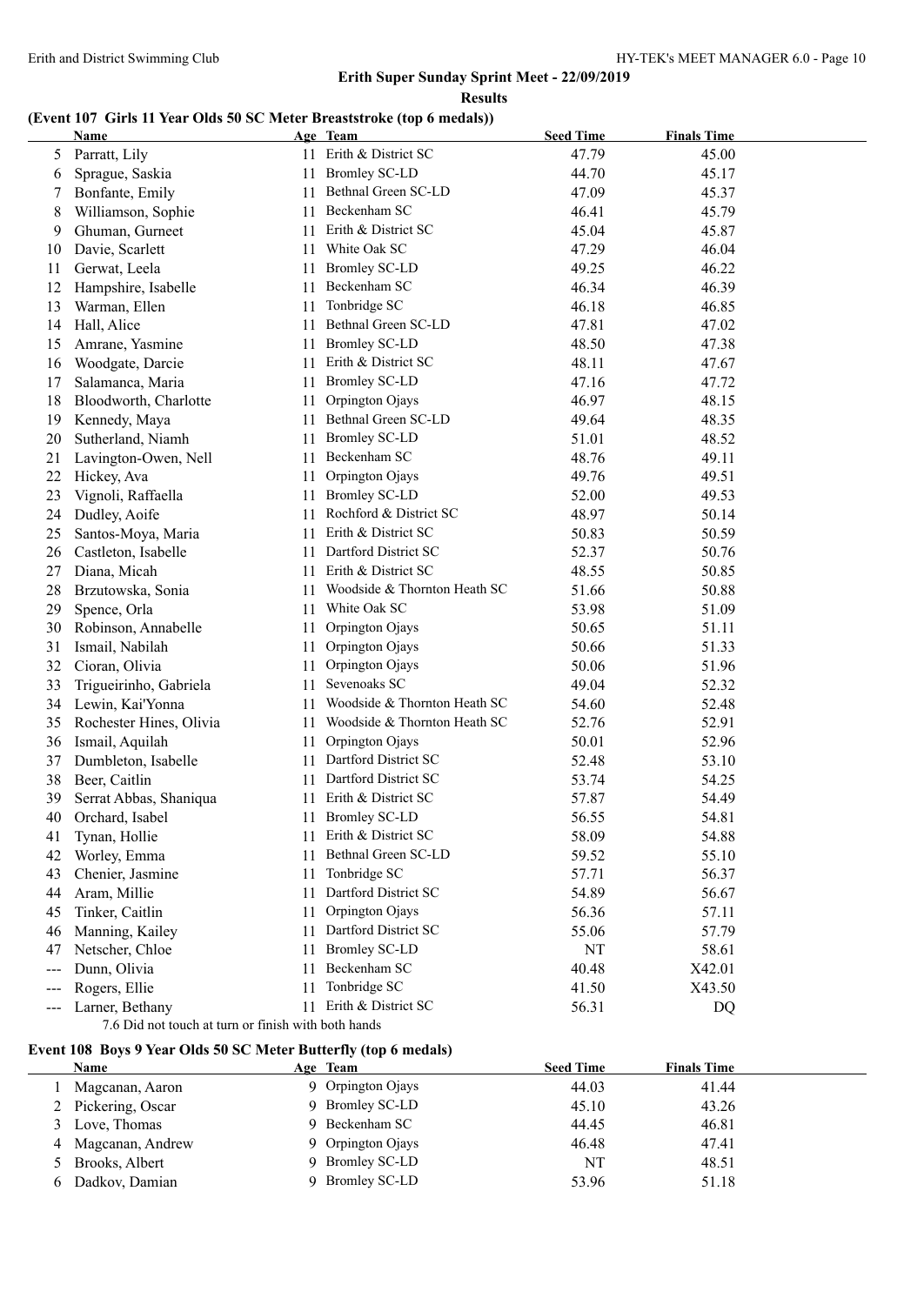#### **Results**

### **(Event 108 Boys 9 Year Olds 50 SC Meter Butterfly (top 6 medals))**

|                                                                                                                                                                                                                                                                                                                                                                                                                                                                            | <b>Name</b>                                 |    | Age Team             | <b>Seed Time</b> | <b>Finals Time</b> |  |
|----------------------------------------------------------------------------------------------------------------------------------------------------------------------------------------------------------------------------------------------------------------------------------------------------------------------------------------------------------------------------------------------------------------------------------------------------------------------------|---------------------------------------------|----|----------------------|------------------|--------------------|--|
|                                                                                                                                                                                                                                                                                                                                                                                                                                                                            | Preston, William                            | 9  | Bromley SC-LD        | 50.79            | 52.67              |  |
| 8                                                                                                                                                                                                                                                                                                                                                                                                                                                                          | Hutchinson, Harry                           | 9  | Beckenham SC         | NT               | 55.46              |  |
| 9.                                                                                                                                                                                                                                                                                                                                                                                                                                                                         | Wallis, Bryce                               | 9. | Dartford District SC | 1:01.97          | 1:06.15            |  |
|                                                                                                                                                                                                                                                                                                                                                                                                                                                                            | --- Daley-Allison, Jago                     | 9. | Beckenham SC         | 41.82            | X40.56             |  |
| $\frac{1}{2} \left( \frac{1}{2} \right) \left( \frac{1}{2} \right) \left( \frac{1}{2} \right) \left( \frac{1}{2} \right) \left( \frac{1}{2} \right) \left( \frac{1}{2} \right) \left( \frac{1}{2} \right) \left( \frac{1}{2} \right) \left( \frac{1}{2} \right) \left( \frac{1}{2} \right) \left( \frac{1}{2} \right) \left( \frac{1}{2} \right) \left( \frac{1}{2} \right) \left( \frac{1}{2} \right) \left( \frac{1}{2} \right) \left( \frac{1}{2} \right) \left( \frac$ | Johnson, Alberto                            |    | Beckenham SC         | 43.81            | X44.84             |  |
|                                                                                                                                                                                                                                                                                                                                                                                                                                                                            | --- Dec, Adrian                             | Ο, | Erith & District SC  | NT               | DQ                 |  |
|                                                                                                                                                                                                                                                                                                                                                                                                                                                                            | 10.6 Pulled on the lane rope                |    |                      |                  |                    |  |
|                                                                                                                                                                                                                                                                                                                                                                                                                                                                            | --- O'Brien, Luke                           |    | Bethnal Green SC-LD  | 52.40            | DQ.                |  |
|                                                                                                                                                                                                                                                                                                                                                                                                                                                                            | 8.2 Arms not brought forward over the water |    |                      |                  |                    |  |
| $\frac{1}{2} \left( \frac{1}{2} \right) \left( \frac{1}{2} \right) \left( \frac{1}{2} \right) \left( \frac{1}{2} \right) \left( \frac{1}{2} \right) \left( \frac{1}{2} \right) \left( \frac{1}{2} \right) \left( \frac{1}{2} \right) \left( \frac{1}{2} \right) \left( \frac{1}{2} \right) \left( \frac{1}{2} \right) \left( \frac{1}{2} \right) \left( \frac{1}{2} \right) \left( \frac{1}{2} \right) \left( \frac{1}{2} \right) \left( \frac{1}{2} \right) \left( \frac$ | Bisht, Aaryan                               |    | Dartford District SC | 56.00            | DQ.                |  |
|                                                                                                                                                                                                                                                                                                                                                                                                                                                                            | 8.2 Arms not brought forward over the water |    |                      |                  |                    |  |

#### **Event 108 Boys 10 Year Olds 50 SC Meter Butterfly (top 6 medals)**

|                        | <b>Name</b>             |     | Age Team                     | <b>Seed Time</b> | <b>Finals Time</b> |  |
|------------------------|-------------------------|-----|------------------------------|------------------|--------------------|--|
|                        | McLennon Defoe, Maximus | 10. | Woodside & Thornton Heath SC | 42.29            | 41.86              |  |
|                        | Nikolic, Leo            |     | 10 Dartford District SC      | 43.89            | 43.20              |  |
| 3                      | Shankar, Rishan         |     | 10 Beckenham SC              | 43.16            | 43.88              |  |
| 4                      | Goode, Oliver           | 10. | Beckenham SC                 | 42.76            | 44.65              |  |
| 5                      | Lazizi, Rassim          |     | 10 Bethnal Green SC-LD       | 44.80            | 44.66              |  |
| 6                      | Williamson, Sam         |     | 10 Beckenham SC              | 46.22            | 46.12              |  |
|                        | Mott, Joseph            | 10- | Bromley SC-LD                | NT               | 48.37              |  |
| 8                      | Eagle, Thomas           | 10  | White Oak SC                 | 48.72            | 48.46              |  |
| 9                      | Olatunji, Samuel        |     | 10 Erith & District SC       | 48.40            | 49.03              |  |
| 10                     | Dick, David             | 10. | Erith & District SC          | 50.88            | 49.82              |  |
| 11                     | Hokstad, Tristan        |     | 10 Bromley SC-LD             | 43.59            | 51.29              |  |
| $\qquad \qquad -$      | Ntiamoah, Kal-El        |     | 10 Beckenham SC              | 35.34            | X34.94             |  |
| $\qquad \qquad \cdots$ | Walker, Oliver          | 10. | Beckenham SC                 | 39.68            | X41.63             |  |
| $\qquad \qquad -$      | Meksenas, Daniel        |     | 10 Dartford District SC      | 49.12            | X47.81             |  |
|                        | Williams, Charles       |     | 10 Bromley SC-LD             | 53.21            | DQ                 |  |
|                        |                         |     |                              |                  |                    |  |

8.2 Arms not brought forward over the water

#### **Event 108 Boys 11 Year Olds 50 SC Meter Butterfly (top 6 medals)**

|    | Name                |    | Age Team               | <b>Seed Time</b> | <b>Finals Time</b> |  |
|----|---------------------|----|------------------------|------------------|--------------------|--|
|    | Belton, James       | 11 | <b>Bromley SC-LD</b>   | 40.10            | 38.36              |  |
| 2  | Preston, Ricahrd    | 11 | White Oak SC           | 42.90            | 38.69              |  |
| 3  | Banks, Michael      | 11 | <b>Bromley SC-LD</b>   | 40.93            | 38.83              |  |
| 4  | Di Pace, Christian  | 11 | <b>Bromley SC-LD</b>   | 40.87            | 39.44              |  |
| 5  | Xian Ming, Li       | 11 | Orpington Ojays        | 39.99            | 39.80              |  |
| 6  | Kinsambwe, Joshua   | 11 | Erith & District SC    | 39.78            | 39.89              |  |
|    | Dunsmore, Alex      | 11 | Erith & District SC    | 42.88            | 39.99              |  |
| 8  | Landeman, Sonny     | 11 | Bromley SC-LD          | 40.65            | 40.05              |  |
| 9  | Roberts, Thomas     | 11 | Bethnal Green SC-LD    | 42.30            | 40.73              |  |
| 10 | Bird, Ethan         | 11 | <b>Bromley SC-LD</b>   | 42.54            | 41.43              |  |
| 11 | Bennett, Aubry      |    | Edenbridge Piranhas SC | 45.37            | 43.33              |  |
| 12 | Harries, Charlie    | 11 | White Oak SC           | 48.23            | 43.43              |  |
| 13 | Kokkini, Harri      | 11 | Beckenham SC           | 41.81            | 44.25              |  |
| 14 | Holt, Samuel        | 11 | Erith & District SC    | 49.37            | 44.56              |  |
| 15 | Osborne, Ben        | 11 | Erith & District SC    | 50.97            | 46.52              |  |
| 16 | Heggenhougen, Storm | 11 | Bethnal Green SC-LD    | 50.98            | 46.62              |  |
| 17 | Brierley, Emile     | 11 | Dartford District SC   | 44.27            | 47.17              |  |
| 18 | Toros, Tyler        | 11 | White Oak SC           | 47.39            | 47.71              |  |
| 19 | Ghatauray, Jack     | 11 | Erith & District SC    | 48.68            | 49.22              |  |
| 20 | Williams, Tom       | 11 | Beckenham SC           | 46.75            | 49.60              |  |
| 21 | Shen, Chengqi       | 11 | Orpington Ojays        | 50.35            | 51.46              |  |
| 22 | Riley, Harry        | 11 | White Oak SC           | 51.23            | 51.95              |  |
| 23 | Tobun, Abdullah     | 11 | Dartford District SC   | 52.62            | 54.59              |  |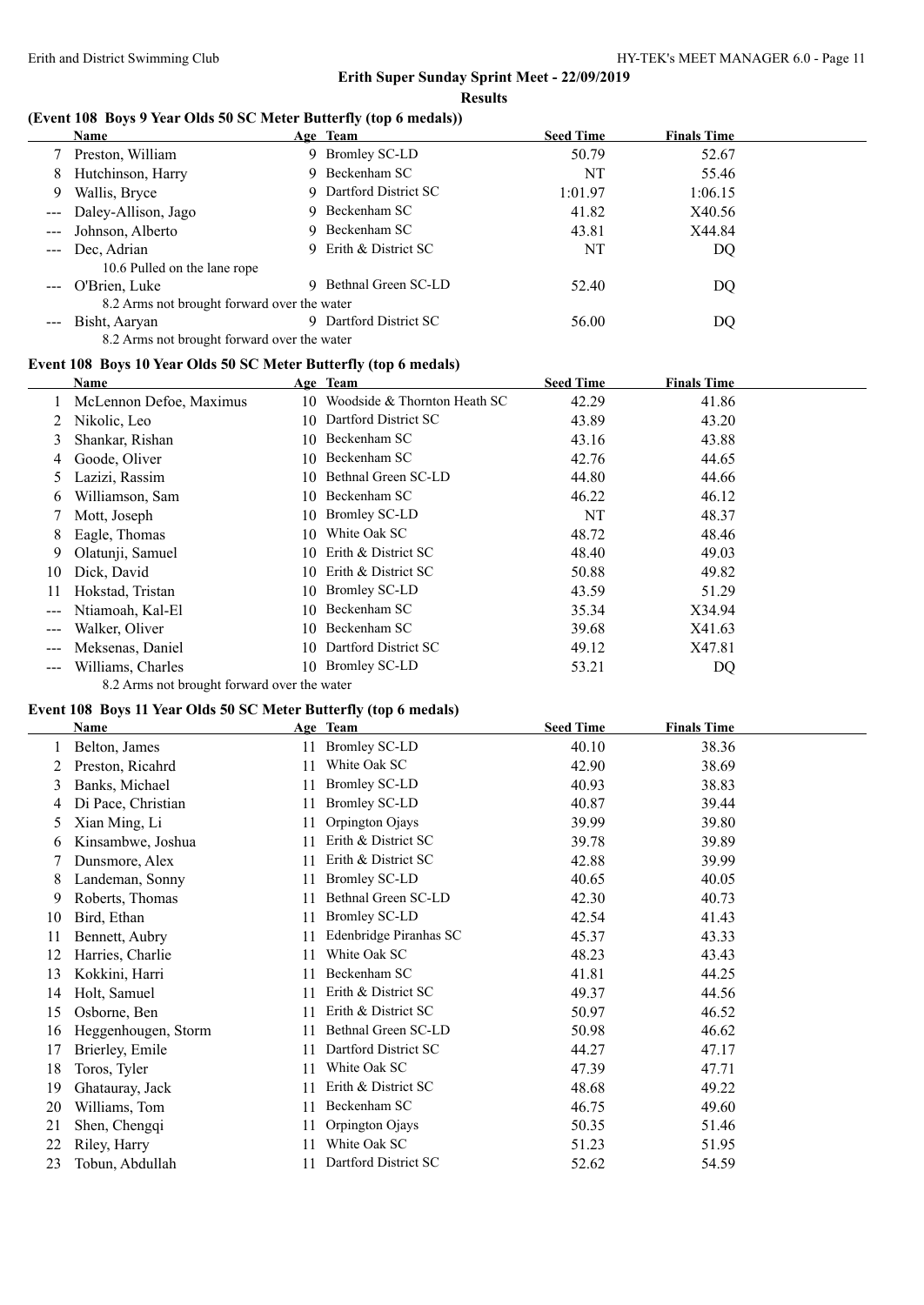#### **(Event 108 Boys 11 Year Olds 50 SC Meter Butterfly (top 6 medals))**

|    | <b>Name</b>                              |     | Age Team               | <b>Seed Time</b> | <b>Finals Time</b> |
|----|------------------------------------------|-----|------------------------|------------------|--------------------|
| 24 | McCune, Oliver                           |     | Dartford District SC   | NT               | 55.67              |
|    | --- Postlethwaite, Max                   |     | Dartford District SC   | 36.60            | X35.76             |
|    | --- Brosch, Mitchel                      | 11. | Edenbridge Piranhas SC | 38.60            | DQ                 |
|    | 4.4 Starting before starting signal      |     |                        |                  |                    |
|    | --- Stonkus, Laurynas                    |     | 11 Erith & District SC | 58.39            | DO                 |
|    | 8.3 Alternating movement of legs or feet |     |                        |                  |                    |

#### **Event 109 Girls 12 Year Olds 50 SC Meter Freestyle (top 6 medals)**

|      | <b>Name</b>            |    | Age Team                          | <b>Seed Time</b> | <b>Finals Time</b> |
|------|------------------------|----|-----------------------------------|------------------|--------------------|
|      | Burrowes, Ruby         |    | 12 White Oak SC                   | 34.49            | 31.84              |
| 2    | Bond, Lauren           | 12 | Orpington Ojays                   | 31.69            | 31.88              |
| 3    | Patfield, Evalyn       | 12 | Tonbridge SC                      | 31.12            | 32.04              |
| 4    | Sproston, Lucy         |    | 12 Erith & District SC            | 33.44            | 32.72              |
| 5    | Taylor, Louise         |    | 12 Beckenham SC                   | 31.40            | 32.75              |
| 6    | Cramer, Holly          |    | 12 Rochford & District SC         | 33.13            | 33.59              |
| $*7$ | Nutkins, Isabel        |    | 12 Erith & District SC            | 33.39            | 34.31              |
| $*7$ | Oreskovic, Nina        |    | 12 Erith & District SC            | 33.61            | 34.31              |
| 9    | Stobbs, Lily-Anne      |    | 12 Rochford & District SC         | 37.00            | 34.61              |
| 10   | Parums, Nadia          | 12 | Orpington Ojays                   | 35.25            | 34.86              |
| 11   | Bimha, Tinashe         |    | 12 Beckenham SC                   | 35.25            | 35.31              |
| 12   | Lamb, Sophie           |    | 12 Bromley SC-LD                  | 34.40            | 35.38              |
| 13   | Sawyer, Millie         |    | 12 Dartford District SC           | 34.71            | 35.39              |
| 14   | Todorova, Yoana        |    | 12 Bethnal Green SC-LD            | 34.00            | 35.82              |
| 15   | Hummel, Jessica        |    | 12 Beachfield Swimming Squad      | 37.71            | 35.95              |
| 16   | Sims, Eleonora         |    | 12 Bethnal Green SC-LD            | 34.00            | 36.12              |
| 17   | Richards, Lola         |    | 12 Woodside & Thornton Heath SC   | 35.82            | 36.23              |
| 18   | Davis, Zoe             | 12 | Woodside & Thornton Heath SC      | 37.90            | 36.31              |
| 19   | Cox, Ashleigh          | 12 | Tonbridge SC                      | 36.44            | 36.75              |
| 20   | Gibson, Hannah         | 12 | <b>Bromley SC-LD</b>              | 37.59            | 37.10              |
| 21   | Davey, Emma            | 12 | Orpington Ojays                   | 37.62            | 37.31              |
| 22   | Anscomb, Imogen        |    | 12 Dartford District SC           | 40.73            | 37.44              |
| 23   | Riley, Myah            |    | 12 Bromley SC-LD                  | 36.84            | 38.00              |
| 24   | Selvey, Emma           |    | 12 White Oak SC                   | 37.49            | 38.02              |
| 25   | Neeves, Ruby           |    | 12 Aqua Swimming Club (Sevenoaks) | NT               | 38.37              |
| 26   | Campbell, Isobel Grace |    | 12 Beckenham SC                   | 37.38            | 39.23              |
| 27   | Banyon, Abigail        |    | 12 Woodside & Thornton Heath SC   | 37.44            | 40.15              |
| 28   | Balmain, Lucy          |    | 12 Bromley SC-LD                  | 38.89            | 40.27              |
| 29   | Uwadiae-Abiola, Aziza  | 12 | Woodside & Thornton Heath SC      | 41.30            | 42.03              |
| 30   | Scobie, Amelie         | 12 | Orpington Ojays                   | 43.96            | 43.20              |
| 31   | Mukherjee, Aimee       |    | 12 Erith & District SC            | 47.40            | 43.90              |
| 32   | Patrick, Syriah        |    | 12 Woodside & Thornton Heath SC   | 47.62            | 45.53              |
|      | Pickering, Beatrice    |    | 12 Bromley SC-LD                  | 29.90            | X30.26             |

#### **Event 109 Girls 13 Year Olds 50 SC Meter Freestyle (top 6 medals)**

|    | <b>Name</b>       |     | Age Team                  | <b>Seed Time</b> | <b>Finals Time</b> |  |
|----|-------------------|-----|---------------------------|------------------|--------------------|--|
|    | O'Neill, Sophia   |     | 13 Orpington Ojays        | 29.44            | 30.10              |  |
|    | 2 Morris, Gracie  |     | 13 Rochford & District SC | 29.87            | 30.27              |  |
|    | 3 Greener, Rhiana |     | 13 Erith & District SC    | 31.00            | 30.71              |  |
| 4  | Van Selm, Jessica |     | 13 Bromley SC-LD          | 31.70            | 31.85              |  |
|    | 5 Skinner, Momoka |     | 13 Bromley SC-LD          | 32.47            | 32.27              |  |
|    | 6 Drake, Sydney   |     | 13 Rochford & District SC | 31.87            | 32.29              |  |
|    | Blaney, Ellie     |     | 13 Orpington Ojays        | 31.57            | 32.32              |  |
| 8  | Black, Florence   |     | 13 Erith & District SC    | 33.24            | 32.55              |  |
| 9. | Dobb, Heidi       |     | 13 Bromley SC-LD          | 30.97            | 32.57              |  |
| 10 | Warman, Alice     | 13. | Tonbridge SC              | 33.64            | 32.61              |  |
|    | Lewis, Hannah     | 13. | <b>Bromley SC-LD</b>      | 32.33            | 32.68              |  |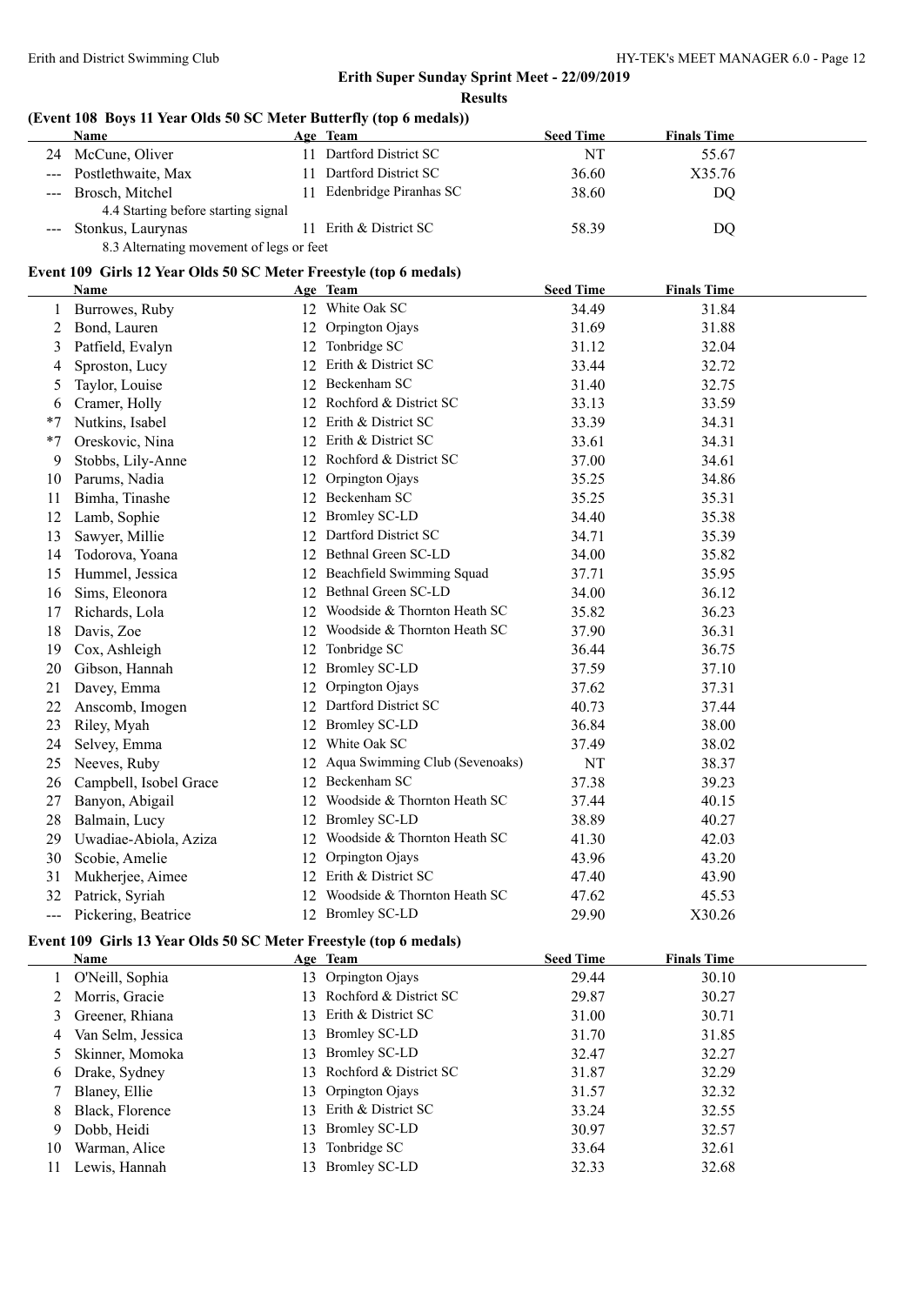#### **Results**

### **(Event 109 Girls 13 Year Olds 50 SC Meter Freestyle (top 6 medals))**

|     | Name             |     | Age Team                       | <b>Seed Time</b> | <b>Finals Time</b> |
|-----|------------------|-----|--------------------------------|------------------|--------------------|
| 12  | Sharp, Megan     | 13  | Tonbridge SC                   | 32.75            | 32.74              |
| 13  | Corder, Harriet  | 13  | Erith & District SC            | 32.57            | 32.89              |
| 14  | Stanley, Esmee   | 13  | Dartford District SC           | 34.44            | 33.76              |
| 15  | Smith, Eve       | 13. | Woodside & Thornton Heath SC   | 34.08            | 33.83              |
| 16  | Ghuman, Bhavneet | 13. | Erith & District SC            | 34.93            | 33.92              |
| 17  | Kolte, Sakshi    | 13  | Bromley SC-LD                  | 33.30            | 34.10              |
| 18  | Folly, Rebecca   | 13. | Rochford & District SC         | 33.56            | 34.33              |
| 19  | Tume, Grace      | 13  | Orpington Ojays                | 33.78            | 34.56              |
| 20  | Garner, Elisa    | 13  | Bromley SC-LD                  | 34.25            | 35.16              |
| 21  | Wood, Ellen      | 13. | Tonbridge SC                   | 36.90            | 36.02              |
| 22  | Ashley, Isabelle | 13  | Aqua Swimming Club (Sevenoaks) | NT               | 36.16              |
| 23  | Tinsley, Phoebe  | 13. | Dartford District SC           | 37.17            | 36.19              |
| 24  | Grover, Billie   | 13. | Erith & District SC            | 38.81            | 36.76              |
| 25  | Leach, Natascha  | 13  | Aqua Swimming Club (Sevenoaks) | NT               | 36.77              |
| 26  | Walker, Olivia   | 13  | Bromley SC-LD                  | 38.06            | 37.36              |
| 27  | Gillings, Anna   | 13. | Aqua Swimming Club (Sevenoaks) | NT               | 42.77              |
| 28  | Mclaughin, Skye  | 13  | Woodside & Thornton Heath SC   | 44.28            | 43.70              |
| --- | Maynard, Poppy   | 13. | Erith & District SC            | 44.29            | <b>NS</b>          |

### **Event 110 Boys 12 Year Olds 50 SC Meter Backstroke (top 6 medals)**

|                      | Name                                                          |    | Age Team                                                                                   | <b>Seed Time</b> | <b>Finals Time</b> |  |
|----------------------|---------------------------------------------------------------|----|--------------------------------------------------------------------------------------------|------------------|--------------------|--|
|                      | Eagle, Jack                                                   |    | 12 White Oak SC                                                                            | 37.36            | 35.48              |  |
| 2                    | Hawkins, Tom                                                  |    | 12 Greenwich Royals SC                                                                     | 35.60            | 35.55              |  |
| 3                    | Brice, Charlie                                                |    | 12 Tonbridge SC                                                                            | 35.88            | 36.13              |  |
| 4                    | Barrett, Thomas                                               |    | 12 Orpington Ojays                                                                         | 36.64            | 36.97              |  |
| 5                    | Gallyot-Watts, Ieuan                                          | 12 | White Oak SC                                                                               | 39.08            | 37.72              |  |
| 6                    | Mok, Vince                                                    | 12 | White Oak SC                                                                               | 42.44            | 37.74              |  |
| 7                    | Lecuyer, Edouard                                              |    | 12 Bromley SC-LD                                                                           | 37.63            | 38.17              |  |
| 8                    | Williams, Sebastian                                           |    | 12 Bromley SC-LD                                                                           | 37.58            | 38.33              |  |
| 9                    | Swarup, Vaatsalya                                             |    | 12 Orpington Ojays                                                                         | 38.43            | 38.59              |  |
| 10                   | McGhee, Joseph                                                |    | 12 Rochford & District SC                                                                  | 39.32            | 39.47              |  |
| 11                   | Cavasino, Niccolo                                             | 12 | Orpington Ojays                                                                            | 39.38            | 39.74              |  |
| 12                   | Bisht, Arnav                                                  |    | 12 Dartford District SC                                                                    | 40.88            | 40.00              |  |
| 13                   | Dell'Accio, Roberto                                           |    | 12 Bromley SC-LD                                                                           | 39.32            | 40.06              |  |
| 14                   | Mahendrakumar, Shoban                                         |    | 12 Bromley SC-LD                                                                           | 38.63            | 40.34              |  |
| 15                   | Kazibwe, Azariah                                              |    | 12 Beckenham SC                                                                            | 39.17            | 41.21              |  |
| 16                   | Charlesworth, Gabriel                                         |    | 12 Bromley SC-LD                                                                           | 43.59            | 41.34              |  |
| 17                   | Cambden, Luca                                                 |    | 12 White Oak SC                                                                            | 42.79            | 41.70              |  |
| 18                   | O'Brien, Dennis                                               |    | 12 Bethnal Green SC-LD                                                                     | 46.49            | 42.99              |  |
| 19                   | Hoang, Aidan                                                  |    | 12 White Oak SC                                                                            | 43.20            | 44.57              |  |
| 20                   | Wise, Jack                                                    |    | 12 Dartford District SC                                                                    | 43.83            | 45.10              |  |
| 21                   | Watson, Calum                                                 |    | 12 Erith & District SC                                                                     | 47.68            | 47.20              |  |
| 22                   | Kader, Faahim                                                 |    | 12 Dartford District SC                                                                    | 47.58            | 48.05              |  |
| $\sim$ $\sim$ $\sim$ | Dec, Patryk                                                   |    | 12 Erith & District SC                                                                     | 41.22            | <b>DQ</b>          |  |
|                      |                                                               |    | 6.5 Single or double simultaneous arm pull used to initiate turn or not performed immediat |                  |                    |  |
|                      | Devey, Zachary                                                |    | 12 Tonbridge SC                                                                            | 45.21            | DQ                 |  |
|                      | 6.3 Left position on the back (other than to initiate a turn) |    |                                                                                            |                  |                    |  |
| $\sim$ $\sim$ $\sim$ | Peters, Max                                                   |    | 12 Erith & District SC                                                                     | 42.50            | DQ                 |  |
|                      | 6.6 Not on the back at finish                                 |    |                                                                                            |                  |                    |  |
|                      | Seager, Ashton                                                |    | 12 Erith & District SC                                                                     | 46.54            | DQ                 |  |
|                      | 6.3 Left position on the back (other than to initiate a turn) |    | 12 Dartford District SC                                                                    |                  |                    |  |
| $\sim$ $\sim$ $\sim$ | Nikolic, Alex                                                 |    | 6.5 Single or double simultaneous arm pull used to initiate turn or not performed immediat | 41.92            | DQ                 |  |
|                      |                                                               |    |                                                                                            |                  |                    |  |
|                      | Grigore, David                                                |    | 12 Erith & District SC                                                                     | NT               | DQ                 |  |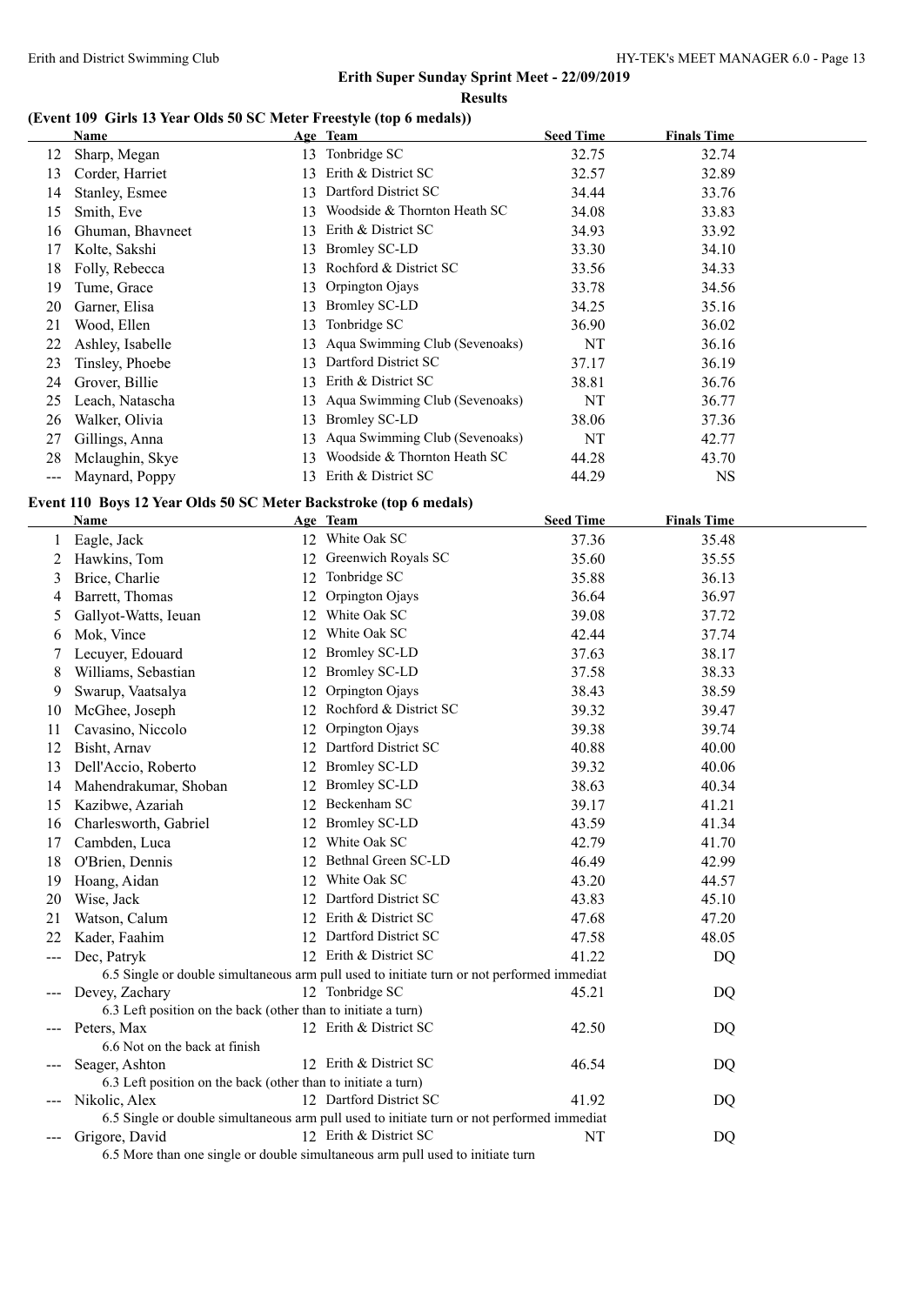#### **Event 110 Boys 13 Year Olds 50 SC Meter Backstroke (top 6 medals)**

|                                                                                                                                                                                                                                                                                                                                                                                              | <b>Name</b>      |    | Age Team               | <b>Seed Time</b> | <b>Finals Time</b> |
|----------------------------------------------------------------------------------------------------------------------------------------------------------------------------------------------------------------------------------------------------------------------------------------------------------------------------------------------------------------------------------------------|------------------|----|------------------------|------------------|--------------------|
|                                                                                                                                                                                                                                                                                                                                                                                              | Howard, Zachary  |    | 13 Sevenoaks SC        | 34.43            | 34.67              |
|                                                                                                                                                                                                                                                                                                                                                                                              | Malcev, Daniel   |    | 13 Bethnal Green SC-LD | 36.01            | 34.81              |
| 3                                                                                                                                                                                                                                                                                                                                                                                            | Ephigene, Ashton |    | 13 Erith & District SC | 34.54            | 35.62              |
| 4                                                                                                                                                                                                                                                                                                                                                                                            | Scicluna, Leli   |    | 13 Bethnal Green SC-LD | 35.10            | 35.97              |
|                                                                                                                                                                                                                                                                                                                                                                                              | 5 Lay, Nathan    |    | 13 Bethnal Green SC-LD | 33.98            | 36.22              |
| 6                                                                                                                                                                                                                                                                                                                                                                                            | Sutherland, Ewan |    | 13 Bromley SC-LD       | 38.04            | 36.38              |
|                                                                                                                                                                                                                                                                                                                                                                                              | Wang, Howard     |    | 13 Bethnal Green SC-LD | 36.83            | 37.91              |
| 8                                                                                                                                                                                                                                                                                                                                                                                            | Harry, Luke      |    | 13 Erith & District SC | 38.93            | 39.21              |
| 9                                                                                                                                                                                                                                                                                                                                                                                            | Spence, Jacob    | 13 | White Oak SC           | 45.79            | 45.72              |
| $\frac{1}{2} \frac{1}{2} \frac{1}{2} \frac{1}{2} \frac{1}{2} \frac{1}{2} \frac{1}{2} \frac{1}{2} \frac{1}{2} \frac{1}{2} \frac{1}{2} \frac{1}{2} \frac{1}{2} \frac{1}{2} \frac{1}{2} \frac{1}{2} \frac{1}{2} \frac{1}{2} \frac{1}{2} \frac{1}{2} \frac{1}{2} \frac{1}{2} \frac{1}{2} \frac{1}{2} \frac{1}{2} \frac{1}{2} \frac{1}{2} \frac{1}{2} \frac{1}{2} \frac{1}{2} \frac{1}{2} \frac{$ | Ryan, Samuel     |    | 13 Orpington Ojays     | 31.47            | X30.90             |
|                                                                                                                                                                                                                                                                                                                                                                                              | Dunsmore, Owen   |    | 13 Erith & District SC | 36.94            | DQ                 |

6.5 Single or double simultaneous arm pull used to initiate turn or not performed immediat

#### **Event 111 Girls 14 Year Olds 50 SC Meter Breaststroke (top 3 medals)**

|                | <b>Name</b>                                                          |    | Age Team                     | <b>Seed Time</b> | <b>Finals Time</b> |
|----------------|----------------------------------------------------------------------|----|------------------------------|------------------|--------------------|
| 1              | Durnford, Lily                                                       |    | 14 Beachfield Swimming Squad | 37.79            | 37.96              |
| $\overline{c}$ | Cooper, Lily-Mae                                                     |    | 14 Orpington Ojays           | 38.38            | 39.64              |
| 3              | Griffin, Abigail                                                     |    | 14 Bromley SC-LD             | 39.60            | 40.66              |
| 4              | Frisby, Amelia                                                       |    | 14 Orpington Ojays           | 40.13            | 40.86              |
| 5              | Tremain, Katie                                                       |    | 14 Erith & District SC       | 41.31            | 41.67              |
| 6              | Strover, Hannah                                                      | 14 | Orpington Ojays              | 41.88            | 42.31              |
| 7              | Di Pace, Arianna                                                     |    | 14 Bromley SC-LD             | 41.82            | 42.40              |
| 8              | Donne, Eleanor                                                       |    | 14 Orpington Ojays           | 44.28            | 43.09              |
| 9              | Brown, Ellie                                                         | 14 | Orpington Ojays              | 44.17            | 43.50              |
| 10             | Ismail, Safiyah                                                      | 14 | Orpington Ojays              | 41.93            | 43.85              |
| 11             | Baykun, Julia                                                        | 14 | Beachfield Swimming Squad    | 42.83            | 44.25              |
| 12             | Cioran, Alexandra                                                    | 14 | Orpington Ojays              | 44.45            | 44.56              |
| 13             | Worley, Charlotte                                                    |    | 14 Bethnal Green SC-LD       | 44.70            | 44.67              |
| 14             | Page, Emma                                                           |    | 14 Rochford & District SC    | 43.01            | 44.89              |
| 15             | Slattery, Ciara                                                      |    | 14 Beckenham SC              | 47.41            | 44.96              |
| 16             | Collier, Leah                                                        |    | 14 Orpington Ojays           | 44.89            | 45.42              |
| $---$          | Jackson, Samantha                                                    |    | 14 Orpington Ojays           | 36.31            | X37.26             |
| $---$          | Quayle, Annabelle                                                    |    | 14 Bromley SC-LD             | 46.00            | NS                 |
|                | Event 111 Girls 15 Year Olds 50 SC Meter Breaststroke (top 3 medals) |    |                              |                  |                    |
|                | <b>Name</b>                                                          |    | Age Team                     | <b>Seed Time</b> | <b>Finals Time</b> |
| 1              | Jolley-Ellis, Blythe                                                 |    | 15 Orpington Ojays           | 39.44            | 40.32              |
| 2              | Khizzah, Melissa                                                     |    | 15 Greenwich Royals SC       | 37.23            | 40.35              |
| 3              | Menteath, Shannon                                                    |    | 15 Bromley SC-LD             | 39.54            | 41.19              |
| 4              | Jones, Holly                                                         |    | 15 White Oak SC              | 44.18            | 41.61              |
| 5              | Diboll, Mya                                                          | 15 | Beachfield Swimming Squad    | 39.24            | 41.77              |
| 6              | Harry, Olivia                                                        |    | 15 Erith & District SC       | 43.90            | 41.78              |
| 7              | Anscomb, Liberty                                                     |    | 15 Dartford District SC      | 42.52            | 42.02              |
| 8              | Barrett, Matilda                                                     |    | 15 Orpington Ojays           | 43.50            | 42.21              |
| 9              | Huxley, Sophie                                                       |    | 15 White Oak SC              | 43.10            | 44.42              |
| 10             | Brown, Alice                                                         |    | 15 Orpington Ojays           | 43.73            | 45.88              |
| 11             | Bulmer, Erin                                                         | 15 | Erith & District SC          | 43.50            | 45.93              |
| 12             | Chatten, Abi                                                         |    | 15 Erith & District SC       | 44.02            | 46.10              |
| 13             | Bolton, Amelia                                                       |    | 15 Erith & District SC       | NT               | 46.56              |
| 14             | Tibbetts, Livia                                                      |    | 15 White Oak SC              | 48.16            | 54.76              |
|                | Event 111 Girls 16 & Over 50 SC Meter Breaststroke (top 3 medals)    |    |                              |                  |                    |
|                | Name                                                                 |    | Age Team                     | <b>Seed Time</b> | <b>Finals Time</b> |
|                | 1 Hawkins, Amie                                                      |    | 16 Greenwich Royals SC       | 37.28            | 37.77              |
| 2              | Cave, Megan                                                          |    | 16 Erith & District SC       | 37.69            | 39.24              |
| 3              | Mitchell, Jodie                                                      |    | 20 Beachfield Swimming Squad | 41.54            | 40.63              |
|                |                                                                      |    |                              |                  |                    |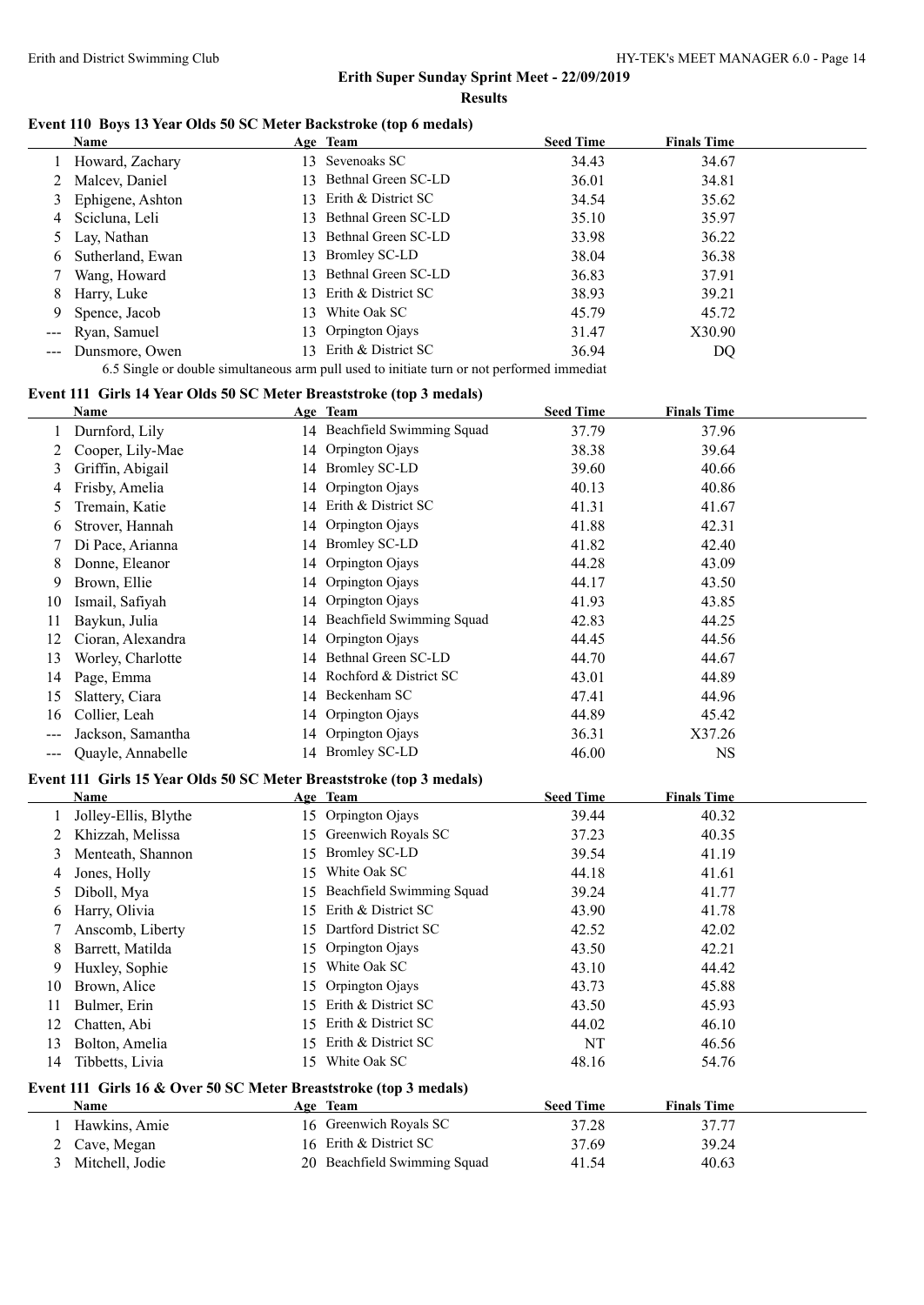#### **(Event 111 Girls 16 & Over 50 SC Meter Breaststroke (top 3 medals))**

|          | <b>Name</b>                                                       |    | Age Team                   | <b>Seed Time</b> | <b>Finals Time</b> |  |
|----------|-------------------------------------------------------------------|----|----------------------------|------------------|--------------------|--|
| 4        | Parker, Megan                                                     |    | 16 Erith & District SC     | 43.32            | 40.90              |  |
| 5        | Newman, Chloe                                                     |    | 16 Bethnal Green SC-LD     | 41.25            | 41.96              |  |
| 6        | Lee, Maddison                                                     |    | 16 Erith & District SC     | 37.88            | 43.14              |  |
|          | Price, Abigail                                                    |    | 17 Erith & District SC     | 42.65            | 43.90              |  |
| 8        | Harden, Ellie                                                     |    | 16 Orpington Ojays         | 42.10            | 45.59              |  |
|          | Event 112 Boys 14 Year Olds 50 SC Meter Butterfly (top 3 medals)  |    |                            |                  |                    |  |
|          | Name                                                              |    | Age Team                   | <b>Seed Time</b> | <b>Finals Time</b> |  |
| 1        | Wilding, Daniel                                                   |    | 14 Erith & District SC     | 30.94            | 28.64              |  |
| 2        | Somerville-Cotton, James                                          |    | 14 Orpington Ojays         | 32.50            | 32.08              |  |
| 3        | Pickering, Sebastian                                              |    | 14 Bromley SC-LD           | 31.80            | 32.81              |  |
| 4        | Beattie, Ashley                                                   |    | 14 Erith & District SC     | 35.56            | 33.69              |  |
| 5        | Rogers, Rio                                                       |    | 14 Basildon and Phoenix SC | 35.40            | 34.07              |  |
| 6        | Mahendrakumar, Sachin                                             |    | 14 Bromley SC-LD           | 37.17            | 35.74              |  |
|          | Coe, Freddy                                                       |    | 14 Rochford & District SC  | 42.15            | 35.87              |  |
| $--$     | Ghatauray, Rory                                                   |    | 14 Erith & District SC     | 27.70            | X28.11             |  |
| $- - -$  | Sproston, James                                                   |    | 14 Erith & District SC     | 28.99            | X29.63             |  |
|          | Event 112 Boys 15 Year Olds 50 SC Meter Butterfly (top 3 medals)  |    |                            |                  |                    |  |
|          | Name                                                              |    | Age Team                   | <b>Seed Time</b> | <b>Finals Time</b> |  |
| 1        | Kapatos, Frangiskos                                               |    | 15 Dartford District SC    | 30.50            | 30.43              |  |
| 2        | Morgan, Dominic                                                   |    | 15 Edenbridge Piranhas SC  | 31.54            | 31.58              |  |
| 3        | Enright, John                                                     |    | 15 Erith & District SC     | 34.16            | 33.80              |  |
|          |                                                                   |    |                            |                  |                    |  |
|          | Event 112 Boys 16 & Over 50 SC Meter Butterfly (top 3 medals)     |    |                            |                  |                    |  |
|          | Name                                                              |    | Age Team                   | <b>Seed Time</b> | <b>Finals Time</b> |  |
| 1        | Wilding, Benjamin                                                 |    | 17 Erith & District SC     | 29.33            | 29.16              |  |
| 2        | Wilson, Oscar                                                     |    | 16 Sevenoaks SC            | 28.88            | 29.27              |  |
| 3        | Moulton, Max                                                      |    | 16 Dartford District SC    | 30.08            | 30.69              |  |
| 4        | Espana Ramirez, Felipe                                            |    | 18 Erith & District SC     | 29.50            | 30.86              |  |
| 5        | Strover, Justin                                                   | 16 | Orpington Ojays            | 30.30            | 30.95              |  |
| 6        | Murphy, Connor                                                    |    | 16 Bromley SC-LD           | 31.00            | 31.87              |  |
| 7        | Burdett, Samuel                                                   |    | 16 Erith & District SC     | 31.63            | 31.90              |  |
| $---$    | Wise, George                                                      |    | 16 Dartford District SC    | 27.71            | X28.22             |  |
|          | Event 113 Girls 9 Year Olds 100 SC Meter IM top6(9-13), top3(14+) |    |                            |                  |                    |  |
|          | Name                                                              |    | Age Team                   | <b>Seed Time</b> | <b>Finals Time</b> |  |
|          | 1 Lawn, Josephine<br>44.93<br>49.48                               |    | 9 Bromley SC-LD            | 1:56.72          | 1:34.41            |  |
|          | Christopherson, Sienna<br>45.81<br>52.19                          |    | 9 Edenbridge Piranhas SC   | 1:40.06          | 1:38.00            |  |
| 3        | Ruzzaman, Ruby<br>48.60<br>52.58                                  |    | 9 Bethnal Green SC-LD      | 1:36.49          | 1:41.18            |  |
|          | 4 Traynier, Poppy<br>46.79<br>54.98                               |    | 9 Beckenham SC             | 1:40.28          | 1:41.77            |  |
| 5        | Compaan, Emma                                                     |    | 9 White Oak SC             | 1:55.87          | 1:42.57            |  |
| $\sigma$ | 46.68<br>55.89<br>Adebajo, Grace<br>56.09<br>46.67                |    | 9 Bromley SC-LD            | NT               | 1:42.76            |  |
|          | Mahendrakumar, Kobisha<br>48.52<br>54.65                          |    | 9 Bromley SC-LD            | 2:00.82          | 1:43.17            |  |
| 8        | Parton, Elodie                                                    |    | 9 Tonbridge SC             | NT               | 1:43.50            |  |
| 9        | 51.81<br>51.69<br>Page, Olivia                                    |    | 9 Rochford & District SC   | 1:50.00          | 1:43.69            |  |
| 10       | 50.85<br>52.84<br>Gambrill, Imogen<br>50.35<br>53.79              |    | 9 White Oak SC             | 1:52.66          | 1:44.14            |  |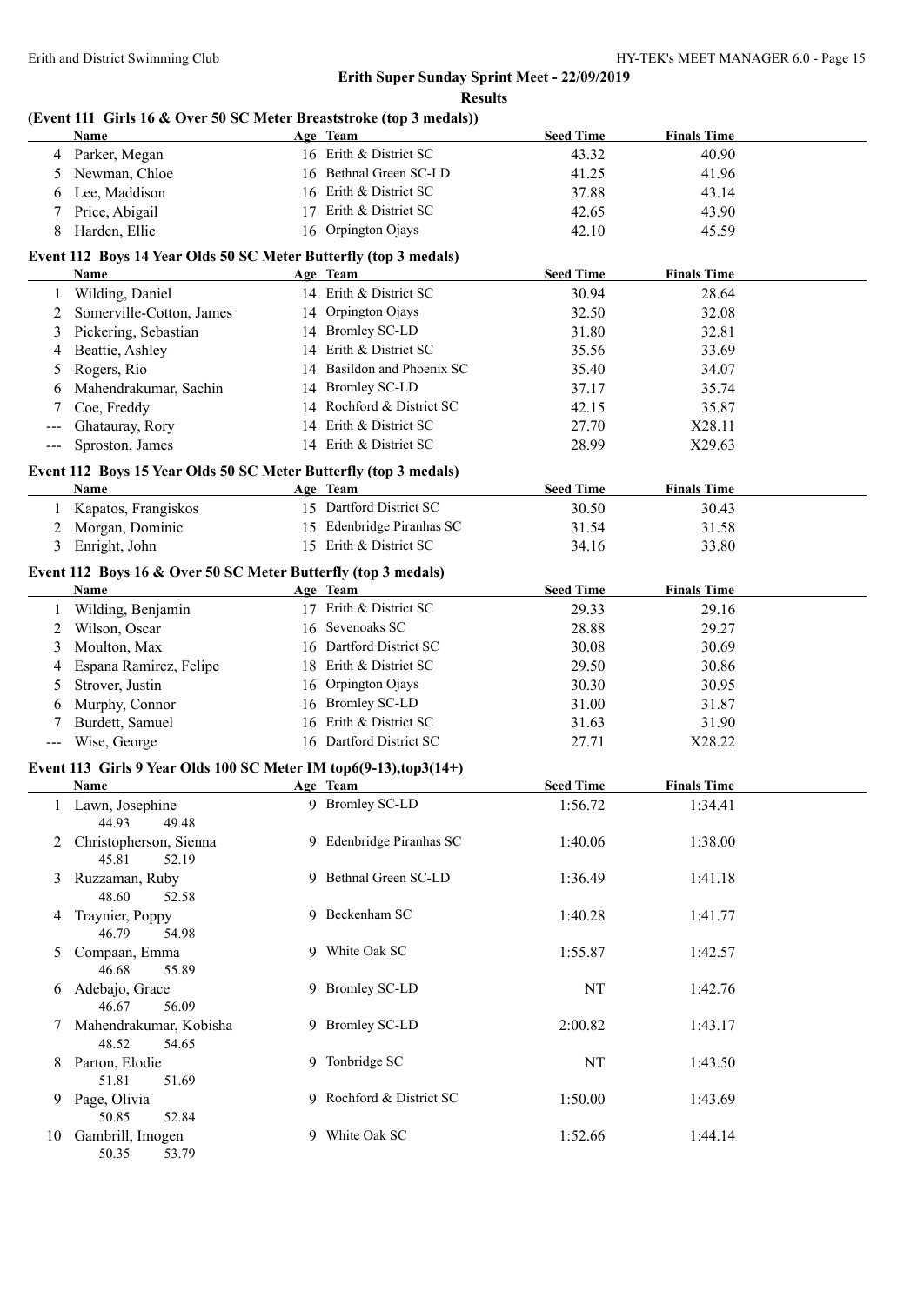40.71 47.05

#### **Erith Super Sunday Sprint Meet - 22/09/2019 Results**

#### **(Event 113 Girls 9 Year Olds 100 SC Meter IM top6(9-13),top3(14+))**

|    | <b>Name</b>                                                                                      | Age Team                                                                                                       | <b>Seed Time</b> | <b>Finals Time</b> |  |
|----|--------------------------------------------------------------------------------------------------|----------------------------------------------------------------------------------------------------------------|------------------|--------------------|--|
|    | 11 Bruggemeyer, Alex<br>49.49<br>56.16                                                           | 9 Beckenham SC                                                                                                 | 1:45.89          | 1:45.65            |  |
|    | 12 Bettell, Samantha<br>54.31<br>57.72                                                           | 9 White Oak SC                                                                                                 | 1:54.26          | 1:52.03            |  |
|    | 13 Pastula, Natalia<br>54.78<br>57.85                                                            | 9 Bromley SC-LD                                                                                                | 1:46.45          | 1:52.63            |  |
|    | 14 Black, Sophie<br>55.33<br>58.51                                                               | 9 Erith & District SC                                                                                          | 1:47.09          | 1:53.84            |  |
|    | 15 White, Abigail<br>54.59<br>59.77                                                              | 9 White Oak SC                                                                                                 | 1:54.26          | 1:54.36            |  |
|    | 16 Sutherland, Isla<br>48.71<br>1:05.80                                                          | 9 Bromley SC-LD                                                                                                | 2:13.24          | 1:54.51            |  |
|    | 17 Chatten, Charley<br>54.56<br>1:01.01                                                          | 9 Erith & District SC                                                                                          | NT               | 1:55.57            |  |
| 18 | Tsielepi, Ava<br>53.83<br>1:03.48                                                                | 9 Bromley SC-LD                                                                                                | NT               | 1:57.31            |  |
|    | 19 Banks, Abigail<br>56.44<br>1:04.20                                                            | 9 Bromley SC-LD                                                                                                | NT               | 2:00.64            |  |
|    | 20 Mould, Evie<br>57.97<br>1:02.98                                                               | 9 Dartford District SC                                                                                         | 2:02.70          | 2:00.95            |  |
|    | 21 Fletcher, Leila<br>59.19<br>1:03.26                                                           | 9 Bethnal Green SC-LD                                                                                          | 2:13.30          | 2:02.45            |  |
|    | 22 Doyle, Erin<br>1:03.38<br>1:00.93                                                             | 9 Tonbridge SC                                                                                                 | NT               | 2:04.31            |  |
|    | 23 Sameen, Zahra<br>1:02.16<br>1:03.38                                                           | 9 Dartford District SC                                                                                         | 2:01.75          | 2:05.54            |  |
|    | 24 Laidlaw, Isabelle<br>58.93<br>1:07.96                                                         | 9 Tonbridge SC                                                                                                 | NT               | 2:06.89            |  |
|    | 25 Mealey, Annabel<br>2:21.60<br>0.10                                                            | 9 Dartford District SC                                                                                         | NT               | 2:21.70            |  |
|    | --- Warner, Martha<br>40.87<br>46.66                                                             | 9 Beckenham SC                                                                                                 | 1:28.94          | X1:27.53           |  |
|    | --- Kett, Tillie<br>8.2 Arms not brought forward over the water - fly<br>1:03.50<br>1:02.01      | 9 Erith & District SC                                                                                          | NT               | DQ                 |  |
|    | --- Hoang, Ada<br>6.6 Not on the back at finish - back<br>49.12<br>1:04.86                       | 9 White Oak SC                                                                                                 | 1:58.87          | DQ                 |  |
|    | Hall, Rose<br>54.19<br>55.90                                                                     | 9 Bethnal Green SC-LD<br>9.3 Finish of each stroke not in accordance with rules for the particular stroke - IM | 1:54.70          | DQ                 |  |
|    | Matthews, Madaleine<br>53.83<br>1:01.83                                                          | 9 Bromley SC-LD<br>9.3 Finish of each stroke not in accordance with rules for the particular stroke - IM       | NT               | DQ                 |  |
|    | Wilson, Sophie<br>7.6 Did not touch at turn or finish with both hands - breast<br>45.85<br>57.50 | 9 Rochford & District SC                                                                                       | 2:00.00          | DQ                 |  |
|    | Brorson, Kara<br>50.32<br>56.27                                                                  | 9 Bromley SC-LD<br>9.3 Finish of each stroke not in accordance with rules for the particular stroke - IM       | NT               | DQ                 |  |
|    | Event 113 Girls 10 Year Olds 100 SC Meter IM top6(9-13), top3(14+)                               |                                                                                                                |                  |                    |  |
|    | Name                                                                                             | Age Team                                                                                                       | <b>Seed Time</b> | <b>Finals Time</b> |  |
|    | 1 Clarke, Niamh<br>42.32<br>45.31                                                                | 10 Erith & District SC                                                                                         | 1:27.88          | 1:27.63            |  |
|    | 2 John, Alexandra                                                                                | 10 Beckenham SC                                                                                                | 1:31.03          | 1:27.76            |  |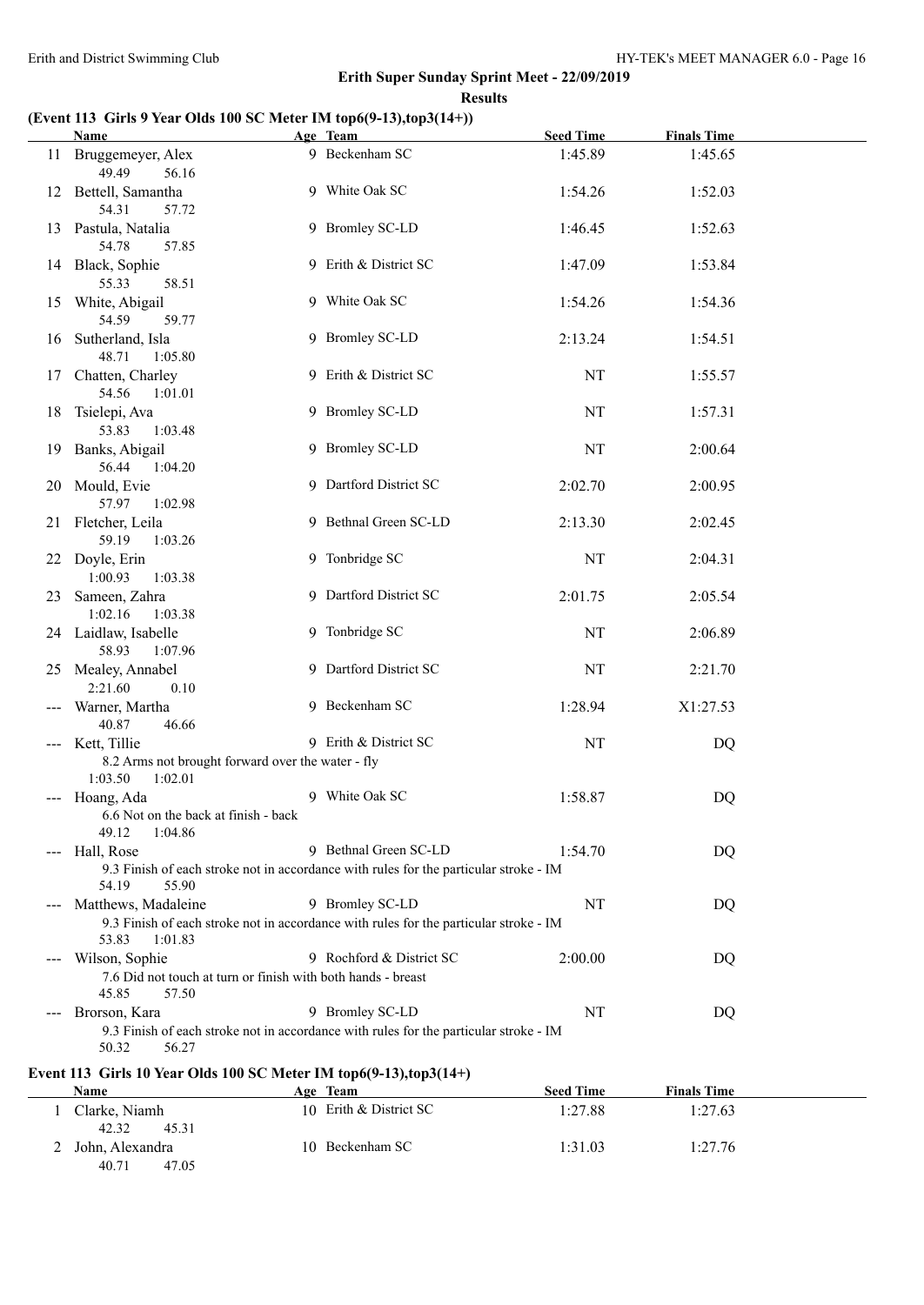#### **(Event 113 Girls 10 Year Olds 100 SC Meter IM top6(9-13),top3(14+))**

|                     | Name                                                                                                                  | Age Team                        | <b>Seed Time</b> | <b>Finals Time</b> |  |
|---------------------|-----------------------------------------------------------------------------------------------------------------------|---------------------------------|------------------|--------------------|--|
|                     | 3 Deller, Lilly<br>39.82<br>48.57                                                                                     | 10 Dartford District SC         | 1:30.17          | 1:28.39            |  |
| 4                   | Trigger, Delyth<br>42.47<br>48.16                                                                                     | 10 Bromley SC-LD                | 1:30.38          | 1:30.63            |  |
| 5                   | Stoyanova, Sofia<br>41.02<br>49.68                                                                                    | 10 Woodside & Thornton Heath SC | 1:34.70          | 1:30.70            |  |
| 6                   | Wynne Thomas, Eliza<br>43.55<br>48.19                                                                                 | 10 Tonbridge SC                 | 1:47.06          | 1:31.74            |  |
| 7                   | Hughes, Mia<br>43.21<br>48.54                                                                                         | 10 Bromley SC-LD                | 1:45.88          | 1:31.75            |  |
| 8                   | Beament, Sophia<br>41.83<br>51.71                                                                                     | 10 Bromley SC-LD                | NT               | 1:33.54            |  |
| 9                   | Kirdar, Ela<br>49.81<br>44.72                                                                                         | 10 Bromley SC-LD                | NT               | 1:34.53            |  |
|                     | 10 White, Peyton<br>46.15<br>52.84                                                                                    | 10 Dartford District SC         | 1:41.15          | 1:38.99            |  |
|                     | 11 Nilagarathna, Tharushi<br>51.97<br>48.95                                                                           | 10 Bromley SC-LD                | 1:37.39          | 1:40.92            |  |
|                     | 12 Stobbs, Emily-Mae<br>47.05<br>53.95                                                                                | 10 Rochford & District SC       | 1:44.84          | 1:41.00            |  |
|                     | 13 Czapla, Julia<br>46.55<br>54.70                                                                                    | 10 Dartford District SC         | 1:45.62          | 1:41.25            |  |
|                     | 14 Holliday, Rhiannon<br>48.70<br>53.06                                                                               | 10 Dartford District SC         | 1:45.85          | 1:41.76            |  |
|                     | 15 Knox, Yumi<br>46.45<br>55.58                                                                                       | 10 Tonbridge SC                 | NT               | 1:42.03            |  |
|                     | 16 Absalom, Scarlett<br>48.90<br>53.32                                                                                | 10 Beckenham SC                 | 1:40.75          | 1:42.22            |  |
|                     | 17 Hall, Isobel<br>50.42<br>54.11                                                                                     | 10 Dartford District SC         | 1:53.10          | 1:44.53            |  |
|                     | 18 Joseph, Sloane<br>50.04<br>56.58                                                                                   | 10 Dartford District SC         | 1:42.05          | 1:46.62            |  |
|                     | 19 Bowling, Carys<br>50.75<br>58.98                                                                                   | 10 Bromley SC-LD                | 1:45.30          | 1:49.73            |  |
|                     | 20 Powell, Leila<br>52.01<br>59.86                                                                                    | 10 Bromley SC-LD                | 1:51.27          | 1:51.87            |  |
| 21                  | McRobbie, Charlotte<br>58.47<br>55.63                                                                                 | 10 Dartford District SC         | 1:57.64          | 1:54.10            |  |
|                     | 22 Drake, Libby<br>56.72<br>59.10                                                                                     | 10 Rochford & District SC       | 2:00.00          | 1:55.82            |  |
| 23                  | Mierzwa, Julia<br>55.63<br>1:03.65                                                                                    | 10 Dartford District SC         | NT               | 1:59.28            |  |
|                     | 24 Sullivan, Kacey<br>56.31<br>1:06.25                                                                                | 10 Dartford District SC         | 2:13.36          | 2:02.56            |  |
| 25                  | Spencer, Roxy<br>57.37<br>1:08.81                                                                                     | 10 Bromley SC-LD                | NT               | 2:06.18            |  |
|                     | Lopez O'Sullivan, Sofia<br>6.3 Left position on the back (other than to initiate a turn) - back<br>1:04.77<br>1:05.46 | 10 Bethnal Green SC-LD          | 2:14.50          | DQ                 |  |
| $\qquad \qquad - -$ | Bond, Carys<br>8.3 Breaststroke kick used (legal in Masters Competitions) - fly<br>47.52<br>49.67                     | 10 Orpington Ojays              | 1:35.59          | <b>DQ</b>          |  |
|                     | Campbell, Daisy<br>8.2 Arms not brought forward over the water - fly<br>51.19<br>54.83                                | 10 Beckenham SC                 | 1:43.47          | DQ                 |  |
|                     | Charlesworth, Marie<br>8.2 Arms not brought forward simultaneously - fly<br>49.69<br>51.74                            | 10 Bromley SC-LD                | NT               | DQ                 |  |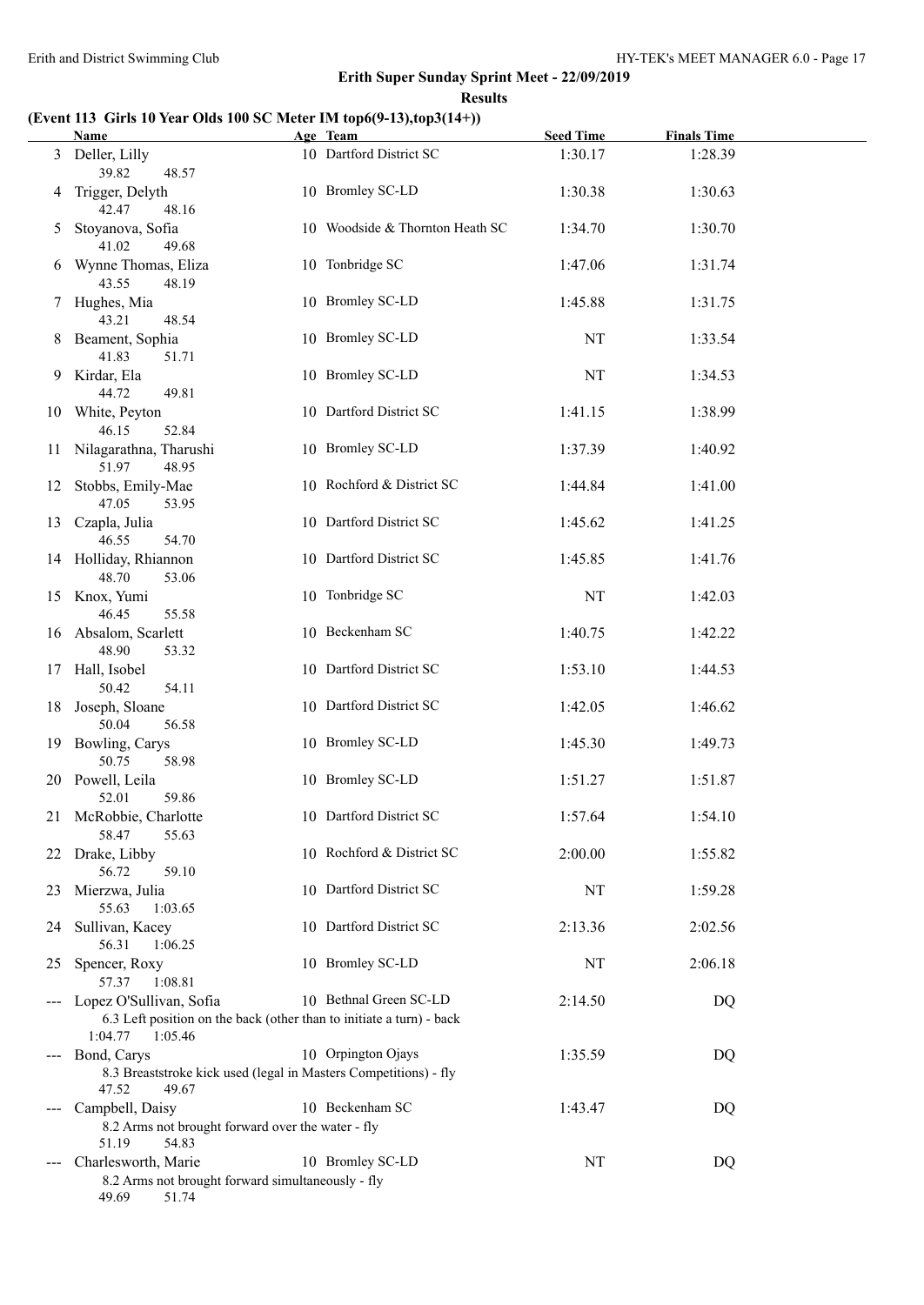**<u>Seed Time</u> Finals Time** 

### **Erith Super Sunday Sprint Meet - 22/09/2019**

**Results**

#### **(Event 113 Girls 10 Year Olds 100 SC Meter IM top6(9-13),top3(14+))**

| Name          | Age Team                                     | <b>Seed Time</b> | <b>Finals Time</b> |
|---------------|----------------------------------------------|------------------|--------------------|
| --- Fay, Ella | 10 White Oak SC                              | 1:48.66          | DO                 |
|               | 6.5 Not on back when leaving the wall - back |                  |                    |
| 45.85         | 52.14                                        |                  |                    |

#### **Event 113 Girls 11 Year Olds 100 SC Meter IM top6(9-13),top3(14+)**

|                                 | Age Team                | EVENT II.3 GIFIS II YEAF OIQS TUU SC METEF IM TOPO(9-13), TOP3(14+)<br><b>Name</b> |     |  |
|---------------------------------|-------------------------|------------------------------------------------------------------------------------|-----|--|
|                                 | 11 Orpington Ojays      | 1 Field, Charlotte                                                                 |     |  |
|                                 |                         | 38.35<br>44.05                                                                     |     |  |
|                                 | 11 Bromley SC-LD        | 2 Sprague, Saskia<br>39.52<br>44.72                                                |     |  |
|                                 | 11 White Oak SC         | 3 Davie, Scarlett<br>39.63<br>46.07                                                |     |  |
| 11 Beachfield Swimming Squad    |                         | 4 Mitchell, Kara                                                                   |     |  |
|                                 | 11 Orpington Ojays      | 38.15<br>48.95<br>5 Hickey, Ava<br>39.11<br>48.03                                  |     |  |
|                                 | 11 Erith & District SC  | Bushmina, Esenia<br>39.44<br>48.00                                                 | 6   |  |
|                                 | 11 Bromley SC-LD        | 7 Howard, Lisa<br>40.71<br>46.80                                                   |     |  |
|                                 | 11 Erith & District SC  | Parratt, Lily<br>42.34<br>45.31                                                    | 8   |  |
| 11 Bethnal Green SC-LD          |                         | Hall, Alice<br>39.49<br>48.37                                                      | 9.  |  |
|                                 | 11 Bromley SC-LD        | 10 Gerwat, Leela                                                                   |     |  |
|                                 | 11 Erith & District SC  | 41.05<br>47.24<br>Black, Alice<br>43.85<br>45.00                                   | 11. |  |
|                                 | 11 Erith & District SC  | 12 Woodgate, Darcie<br>42.41<br>46.81                                              |     |  |
|                                 | 11 Bromley SC-LD        | Orchard, Isabel<br>42.19<br>48.08                                                  | 13  |  |
|                                 | 11 Dartford District SC | 14 Castleton, Isabelle<br>40.99<br>49.35                                           |     |  |
| 11 Rochford & District SC       |                         | Finn, Alana<br>42.80<br>47.62                                                      | 15  |  |
|                                 | 11 Bromley SC-LD        | 16 Salamanca, Maria<br>42.68<br>48.48                                              |     |  |
|                                 | 11 Beckenham SC         | Dunn, Olivia<br>45.80<br>45.91                                                     | 17  |  |
|                                 | 11 Orpington Ojays      | Bloodworth, Charlotte<br>49.31<br>42.43                                            | 18  |  |
| 11 Bethnal Green SC-LD          |                         | 19 Bonfante, Emily<br>41.83<br>50.34                                               |     |  |
|                                 | 11 Beckenham SC         | 20 Lavington-Owen, Nell<br>43.49<br>50.11                                          |     |  |
|                                 | 11 Tonbridge SC         | Warman, Ellen<br>42.61<br>51.01                                                    | 21. |  |
|                                 | 11 Sevenoaks SC         | Trigueirinho, Gabriela<br>42.57<br>51.47                                           | 22  |  |
|                                 | 11 Erith & District SC  | Diana, Micah<br>43.55<br>51.04                                                     | 23  |  |
| 11 Woodside & Thornton Heath SC |                         | 24 Brzutowska, Sonia<br>44.05                                                      |     |  |
| 11 Bethnal Green SC-LD          |                         | 50.94<br>25 Collins, Ellie                                                         |     |  |
| 11 Bethnal Green SC-LD          |                         | 26 Kennedy, Maya<br>52.03<br>45.54                                                 |     |  |
|                                 |                         | 43.13<br>54.19                                                                     |     |  |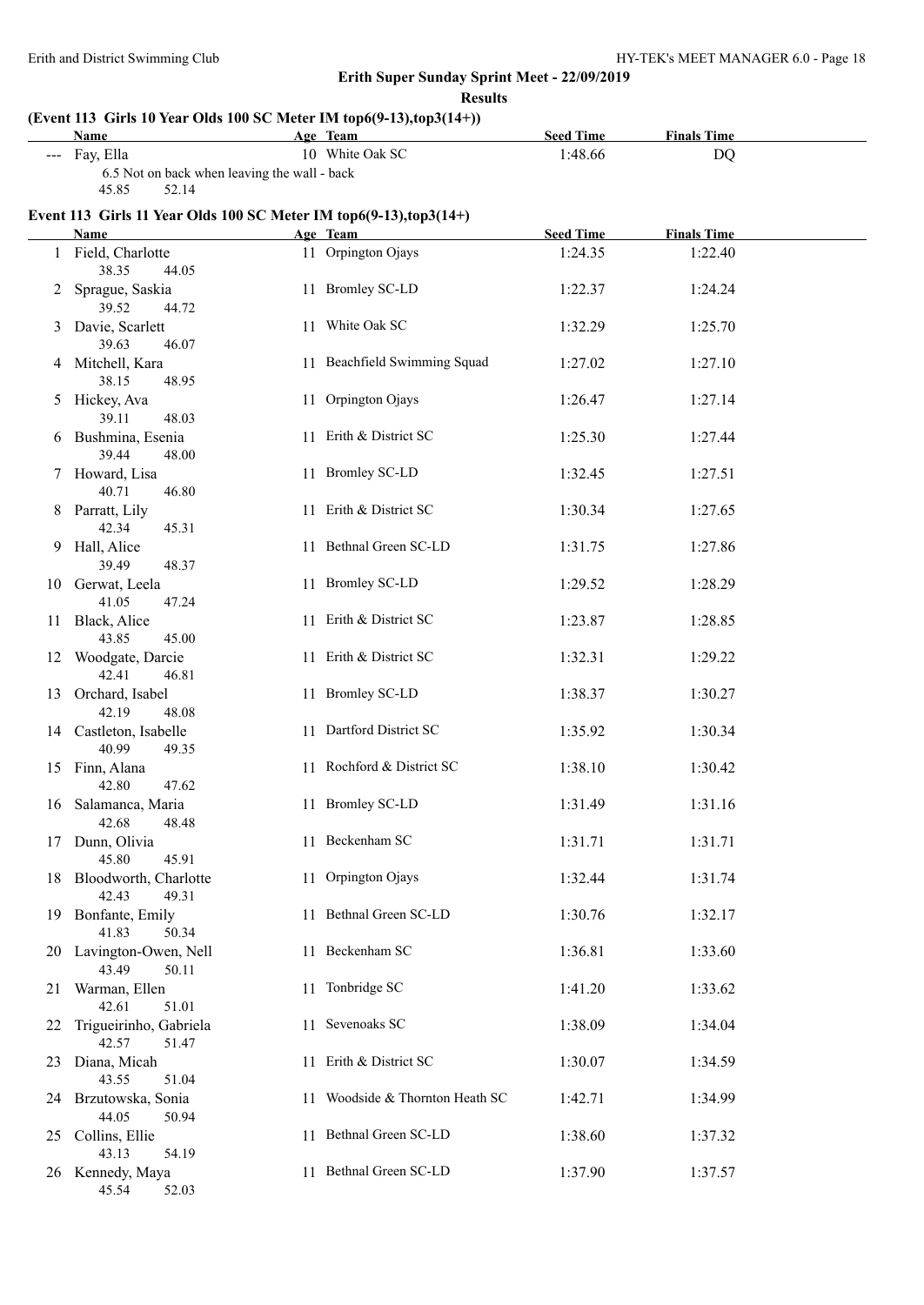#### **(Event 113 Girls 11 Year Olds 100 SC Meter IM top6(9-13),top3(14+))**

|    | <b>Name</b>                                                                             | Age Team                                                                              | <b>Seed Time</b> | <b>Finals Time</b> |  |
|----|-----------------------------------------------------------------------------------------|---------------------------------------------------------------------------------------|------------------|--------------------|--|
| 27 | Tynan, Hollie<br>44.32<br>53.89                                                         | 11 Erith & District SC                                                                | 1:40.84          | 1:38.21            |  |
| 28 | Dudley, Aoife<br>47.07<br>51.22                                                         | 11 Rochford & District SC                                                             | 1:38.25          | 1:38.29            |  |
| 29 | Santos-Moya, Maria<br>48.15<br>51.26                                                    | 11 Erith & District SC                                                                | 1:38.56          | 1:39.41            |  |
|    | 30 Dumbleton, Isabelle<br>47.68<br>53.00                                                | 11 Dartford District SC                                                               | 1:39.41          | 1:40.68            |  |
|    | 31 Beer, Caitlin<br>48.86<br>54.62                                                      | 11 Dartford District SC                                                               | 1:43.69          | 1:43.48            |  |
| 32 | Manning, Kailey<br>49.39<br>54.42                                                       | 11 Dartford District SC                                                               | 1:44.55          | 1:43.81            |  |
|    | 33 Rochester Hines, Olivia<br>52.66<br>57.57                                            | 11 Woodside & Thornton Heath SC                                                       | NT               | 1:50.23            |  |
|    | 34 Aram, Millie<br>53.81<br>1:00.41                                                     | 11 Dartford District SC                                                               | 1:55.18          | 1:54.22            |  |
|    | Tinker, Caitlin<br>6.3 Left position on the back (other than to initiate a turn) - back | 11 Orpington Ojays                                                                    | 2:00.22          | DQ                 |  |
|    | 45.15<br>53.85                                                                          |                                                                                       |                  |                    |  |
|    | --- Vignoli, Raffaella                                                                  | 11 Bromley SC-LD                                                                      | 1:41.89          | DQ                 |  |
|    | 45.49<br>48.81                                                                          | 9.3 Finish of each stroke not in accordance with rules for the particular stroke - IM |                  |                    |  |
|    | Worley, Emma                                                                            | 11 Bethnal Green SC-LD                                                                | 1:51.14          | DQ                 |  |
|    | 7.4 Leg movements not on the same plane - breast                                        |                                                                                       |                  |                    |  |
|    | 46.81<br>53.36                                                                          |                                                                                       |                  |                    |  |
|    | Spence, Orla                                                                            | 11 White Oak SC                                                                       | 1:50.52          | DQ                 |  |
|    | 7.6 Did not touch at turn or finish with both hands - breast<br>44.48<br>52.57          |                                                                                       |                  |                    |  |
|    | Larner, Bethany                                                                         | 11 Erith & District SC                                                                | 1:46.26          | DQ                 |  |
|    | 8.4 At turn or finish, did not touch with both hands - fly                              |                                                                                       |                  |                    |  |
|    | 50.17<br>57.13                                                                          |                                                                                       |                  |                    |  |
|    | Serrat Abbas, Shaniqua                                                                  | 11 Erith & District SC                                                                | 1:36.40          | DQ                 |  |
|    | 7.4 Leg movements not on the same plane - breast                                        |                                                                                       |                  |                    |  |
|    | 48.67<br>51.40                                                                          |                                                                                       |                  |                    |  |

#### **Event 113 Girls 12 Year Olds 100 SC Meter IM top6(9-13),top3(14+)**

|    | Name                                  | Age Team                  | <b>Seed Time</b> | <b>Finals Time</b> |  |
|----|---------------------------------------|---------------------------|------------------|--------------------|--|
|    | Pickering, Beatrice<br>36.34<br>42.55 | 12 Bromley SC-LD          | 1:23.38          | 1:18.89            |  |
| 2  | Bond, Lauren<br>39.63<br>43.23        | 12 Orpington Ojays        | 1:23.92          | 1:22.86            |  |
| 3  | Burrowes, Ruby<br>37.62<br>45.48      | 12 White Oak SC           | 1:22.83          | 1:23.10            |  |
| 4  | Oreskovic, Nina<br>38.18<br>45.88     | 12 Erith & District SC    | 1:23.48          | 1:24.06            |  |
| 5  | Taylor, Louise<br>40.25<br>45.60      | 12 Beckenham SC           | 1:21.82          | 1:25.85            |  |
| 6  | Patfield, Evalyn<br>40.22<br>46.04    | 12 Tonbridge SC           | 1:31.25          | 1:26.26            |  |
| 7  | Cramer, Holly<br>39.79<br>47.29       | 12 Rochford & District SC | 1:33.69          | 1:27.08            |  |
| 8  | Nutkins, Isabel<br>39.35<br>48.58     | 12 Erith & District SC    | 1:25.81          | 1:27.93            |  |
| 9  | Stobbs, Lily-Anne<br>41.16<br>46.98   | 12 Rochford & District SC | 1:30.87          | 1:28.14            |  |
| 10 | Parums, Nadia<br>41.42<br>49.37       | 12 Orpington Ojays        | 1:32.17          | 1:30.79            |  |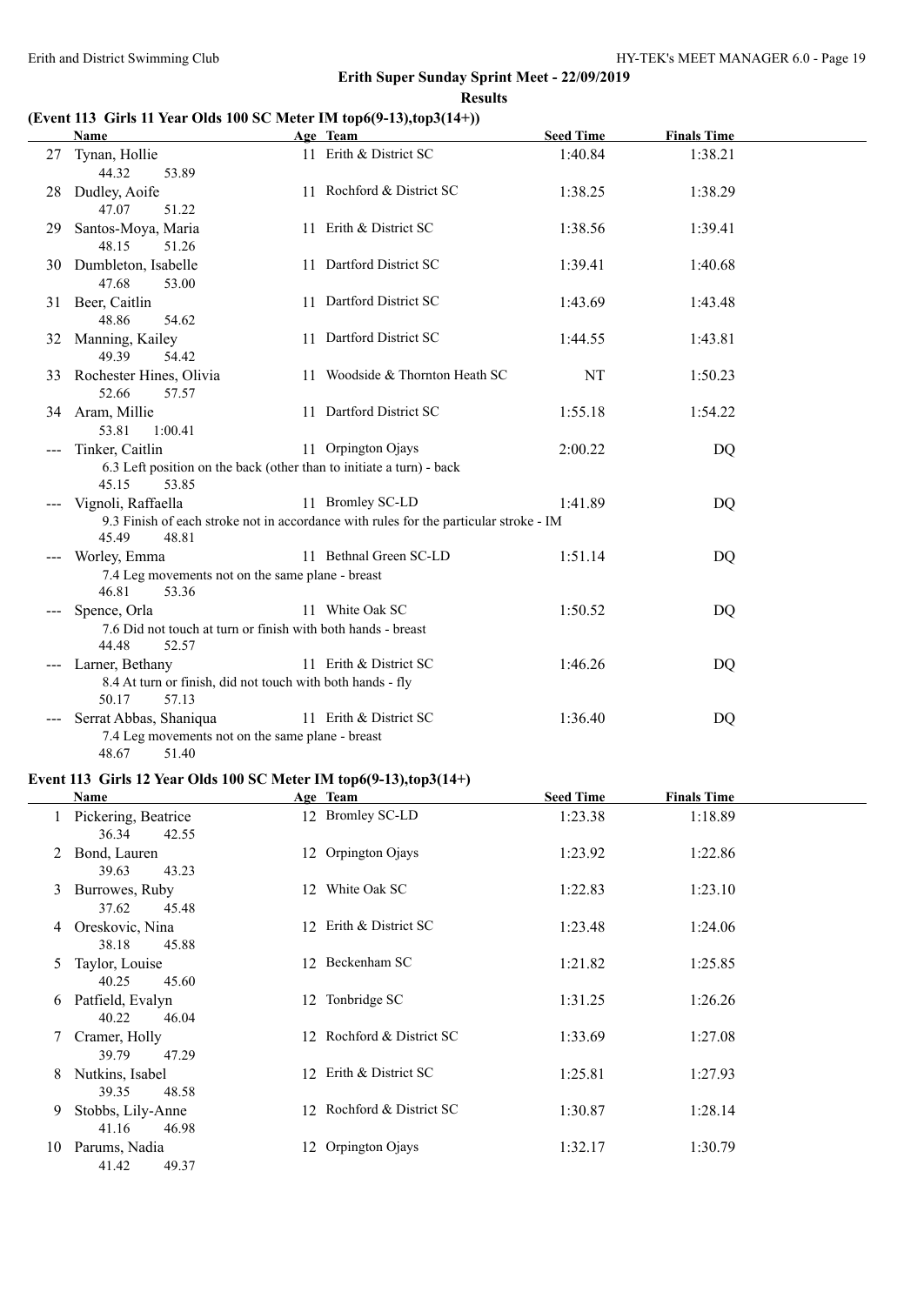**Results**

#### **(Event 113 Girls 12 Year Olds 100 SC Meter IM top6(9-13),top3(14+))**

|                      | Name                                                         | Age Team                        | <b>Seed Time</b> | <b>Finals Time</b> |  |
|----------------------|--------------------------------------------------------------|---------------------------------|------------------|--------------------|--|
| 11                   | Richards, Lola<br>43.27<br>47.57                             | 12 Woodside & Thornton Heath SC | 1:29.50          | 1:30.84            |  |
| 12                   | Hummel, Jessica                                              | 12 Beachfield Swimming Squad    | 1:31.44          | 1:32.05            |  |
|                      | 43.41<br>48.64                                               |                                 |                  |                    |  |
|                      | 13 Lamb, Sophie                                              | 12 Bromley SC-LD                | 1:39.13          | 1:32.22            |  |
|                      | 42.39<br>49.83                                               |                                 |                  |                    |  |
|                      | 14 Bimha, Tinashe                                            | 12 Beckenham SC                 | 1:30.86          | 1:32.57            |  |
|                      | 40.77<br>51.80                                               |                                 |                  |                    |  |
|                      | 15 Cox, Ashleigh                                             | 12 Tonbridge SC                 | 1:29.53          | 1:33.41            |  |
|                      | 42.87<br>50.54                                               |                                 |                  |                    |  |
|                      | 16 Balmain, Lucy                                             | 12 Bromley SC-LD                | 1:36.69          | 1:33.57            |  |
|                      | 41.36<br>52.21                                               |                                 |                  |                    |  |
| 17                   | Davis, Zoe                                                   | 12 Woodside & Thornton Heath SC | 1:43.53          | 1:33.67            |  |
|                      | 42.88<br>50.79                                               |                                 |                  |                    |  |
| 18                   | Sims, Eleonora                                               | 12 Bethnal Green SC-LD          | 1:27.00          | 1:34.43            |  |
|                      | 44.64<br>49.79                                               |                                 |                  |                    |  |
| 19                   | Anscomb, Imogen                                              | 12 Dartford District SC         | 1:44.07          | 1:35.02            |  |
|                      | 45.83<br>49.19                                               | 12 Beckenham SC                 |                  |                    |  |
| 20                   | Campbell, Isobel Grace<br>45.60<br>49.87                     |                                 | 1:33.07          | 1:35.47            |  |
| 21                   |                                                              | 12 Woodside & Thornton Heath SC | 1:39.25          | 1:39.74            |  |
|                      | Banyon, Abigail<br>47.58<br>52.16                            |                                 |                  |                    |  |
| 22                   | Sawyer, Millie                                               | 12 Dartford District SC         | 1:52.53          | 1:40.93            |  |
|                      | 48.19<br>52.74                                               |                                 |                  |                    |  |
| 23                   | Scobie, Amelie                                               | 12 Orpington Ojays              | 2:00.00          | 1:52.44            |  |
|                      | 56.70<br>55.74                                               |                                 |                  |                    |  |
|                      | 24 Patrick, Syriah                                           | 12 Woodside & Thornton Heath SC | 2:05.73          | 2:02.55            |  |
|                      | 59.98<br>1:02.57                                             |                                 |                  |                    |  |
| $\sim$ $\sim$ $\sim$ | Mukherjee, Aimee                                             | 12 Erith & District SC          | NT               | DQ                 |  |
|                      | 8.2 Arms not brought forward over the water - fly            |                                 |                  |                    |  |
|                      | 1:00.60<br>55.38                                             |                                 |                  |                    |  |
|                      | Todorova, Yoana                                              | 12 Bethnal Green SC-LD          | 1:26.50          | DQ                 |  |
|                      | 7.6 Did not touch at turn or finish with both hands - breast |                                 |                  |                    |  |
|                      | 40.46<br>52.28                                               |                                 |                  |                    |  |

#### **Event 113 Girls 13 Year Olds 100 SC Meter IM top6(9-13),top3(14+)**

|    | Name                                |    | Age Team               | <b>Seed Time</b> | <b>Finals Time</b> |
|----|-------------------------------------|----|------------------------|------------------|--------------------|
|    | O'Neill, Sophia<br>35.54<br>41.25   |    | 13 Orpington Ojays     | 1:15.67          | 1:16.79            |
| 2  | Greener, Rhiana<br>36.02<br>40.88   | 13 | Erith & District SC    | 1:16.12          | 1:16.90            |
| 3  | Van Selm, Jessica<br>37.24<br>42.88 | 13 | Bromley SC-LD          | 1:41.95          | 1:20.12            |
| 4  | Blaney, Ellie<br>37.26<br>43.75     | 13 | Orpington Ojays        | 1:17.98          | 1:21.01            |
| 5  | Drake, Sydney<br>38.57<br>43.07     | 13 | Rochford & District SC | 1:20.85          | 1:21.64            |
| 6  | Lewis, Hannah<br>42.19<br>39.77     |    | 13 Bromley SC-LD       | NT               | 1:21.96            |
|    | Morris, Gracie<br>44.94<br>37.22    | 13 | Rochford & District SC | 1:21.42          | 1:22.16            |
| 8  | Sharp, Megan<br>38.57<br>45.22      | 13 | Tonbridge SC           | 1:21.68          | 1:23.79            |
| 9  | Black, Florence<br>39.72<br>45.24   | 13 | Erith & District SC    | 1:28.39          | 1:24.96            |
| 10 | Corder, Harriet<br>40.34<br>44.92   | 13 | Erith & District SC    | 1:26.49          | 1:25.26            |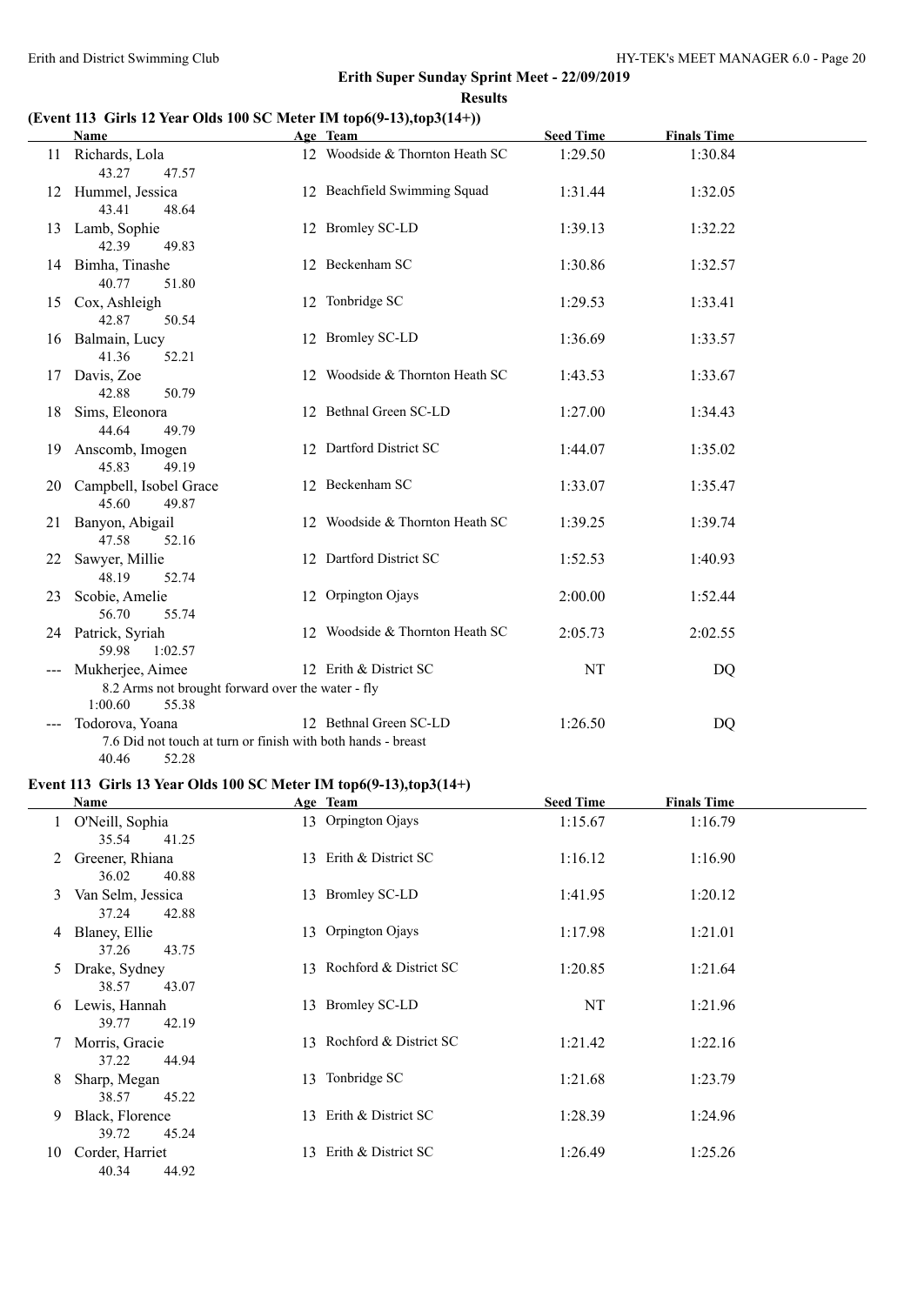### **(Event 113 Girls 13 Year Olds 100 SC Meter IM top6(9-13),top3(14+))**

|   | Name                                                               | Age Team                                                                                                        | <b>Seed Time</b> | <b>Finals Time</b> |  |
|---|--------------------------------------------------------------------|-----------------------------------------------------------------------------------------------------------------|------------------|--------------------|--|
|   | 11 Warman, Alice<br>38.68<br>46.70                                 | 13 Tonbridge SC                                                                                                 | 1:31.06          | 1:25.38            |  |
|   | 12 Dobb, Heidi<br>39.95<br>45.86                                   | 13 Bromley SC-LD                                                                                                | 1:24.71          | 1:25.81            |  |
|   | 13 Tume, Grace<br>40.40<br>45.70                                   | 13 Orpington Ojays                                                                                              | 1:27.30          | 1:26.10            |  |
|   | 14 Stanley, Esmee<br>40.50<br>45.87                                | 13 Dartford District SC                                                                                         | 1:28.53          | 1:26.37            |  |
|   | 15 Folly, Rebecca<br>42.85<br>46.99                                | 13 Rochford & District SC                                                                                       | 1:26.05          | 1:29.84            |  |
|   | 16 Walker, Olivia<br>45.00<br>50.37                                | 13 Bromley SC-LD                                                                                                | 1:53.03          | 1:35.37            |  |
|   | 17 Wood, Ellen<br>44.35<br>51.18                                   | 13 Tonbridge SC                                                                                                 | 1:51.95          | 1:35.53            |  |
|   | 18 Smith, Eve<br>42.85<br>54.82                                    | 13 Woodside & Thornton Heath SC                                                                                 | 1:39.00          | 1:37.67            |  |
|   | --- Grover, Billie<br>42.54<br>51.15                               | 13 Erith & District SC<br>9.3 Finish of each stroke not in accordance with rules for the particular stroke - IM | 1:39.04          | <b>DQ</b>          |  |
|   | --- Garner, Elisa                                                  | 13 Bromley SC-LD                                                                                                | 1:33.78          | <b>NS</b>          |  |
|   | Event 113 Girls 14 Year Olds 100 SC Meter IM top6(9-13), top3(14+) |                                                                                                                 |                  |                    |  |
|   | Name                                                               | Age Team                                                                                                        | <b>Seed Time</b> | <b>Finals Time</b> |  |
|   | 1 Frisby, Amelia<br>35.84<br>41.01                                 | 14 Orpington Ojays                                                                                              | 1:14.83          | 1:16.85            |  |
|   | 2 Turner, Georgia<br>37.70<br>41.03                                | 14 Erith & District SC                                                                                          | 1:18.75          | 1:18.73            |  |
| 3 | Strover, Hannah<br>35.29<br>43.49                                  | 14 Orpington Ojays                                                                                              | 1:17.17          | 1:18.78            |  |
|   | 4 Santos-Moya, Lica<br>39.67<br>39.26                              | 14 Erith & District SC                                                                                          | 1:18.53          | 1:18.93            |  |
| 5 | Brown, Ellie<br>37.06<br>42.31                                     | 14 Orpington Ojays                                                                                              | 1:23.44          | 1:19.37            |  |
| 6 | Donne, Eleanor<br>37.80<br>43.31                                   | 14 Orpington Ojays                                                                                              | 1:19.79          | 1:21.11            |  |
| 7 | Cooper, Lily-Mae<br>37.97 43.42                                    | 14 Orpington Ojays                                                                                              | 1:19.45          | 1:21.39            |  |

|    | 43.42<br>37.97        |                                                                    |                  |                    |  |
|----|-----------------------|--------------------------------------------------------------------|------------------|--------------------|--|
| 8  | Page, Emma            | 14 Rochford & District SC                                          | 1:20.75          | 1:21.61            |  |
|    | 38.68<br>42.93        |                                                                    |                  |                    |  |
| 9. | Griffin, Abigail      | 14 Bromley SC-LD                                                   | 1:20.47          | 1:22.15            |  |
|    | 38.39<br>43.76        |                                                                    |                  |                    |  |
| 10 | Collier, Leah         | 14 Orpington Ojays                                                 | 1:20.52          | 1:22.30            |  |
|    | 37.89<br>44.41        |                                                                    |                  |                    |  |
| 11 | Tremain, Katie        | 14 Erith & District SC                                             | 1:22.10          | 1:22.62            |  |
|    | 38.75<br>43.87        |                                                                    |                  |                    |  |
| 12 | Worley, Charlotte     | 14 Bethnal Green SC-LD                                             | 1:27.91          | 1:24.62            |  |
|    | 39.11<br>45.51        |                                                                    |                  |                    |  |
| 13 | Di Pace, Arianna      | 14 Bromley SC-LD                                                   | 1:23.87          | 1:26.34            |  |
|    | 39.18<br>47.16        |                                                                    |                  |                    |  |
|    | Jackson, Samantha     | 14 Orpington Ojays                                                 | 1:09.41          | X1:11.95           |  |
|    | 34.26<br>37.69        |                                                                    |                  |                    |  |
|    | --- Quayle, Annabelle | 14 Bromley SC-LD                                                   | 1:26.83          | <b>NS</b>          |  |
|    |                       | Event 113 Girls 15 Year Olds 100 SC Meter IM top6(9-13), top3(14+) |                  |                    |  |
|    | Name                  | Age Team                                                           | <b>Seed Time</b> | <b>Finals Time</b> |  |
|    | Jolley-Ellis, Blythe  | 15 Orpington Ojays                                                 | 1:13.93          | 1:16.96            |  |
|    | 41.27<br>35.69        |                                                                    |                  |                    |  |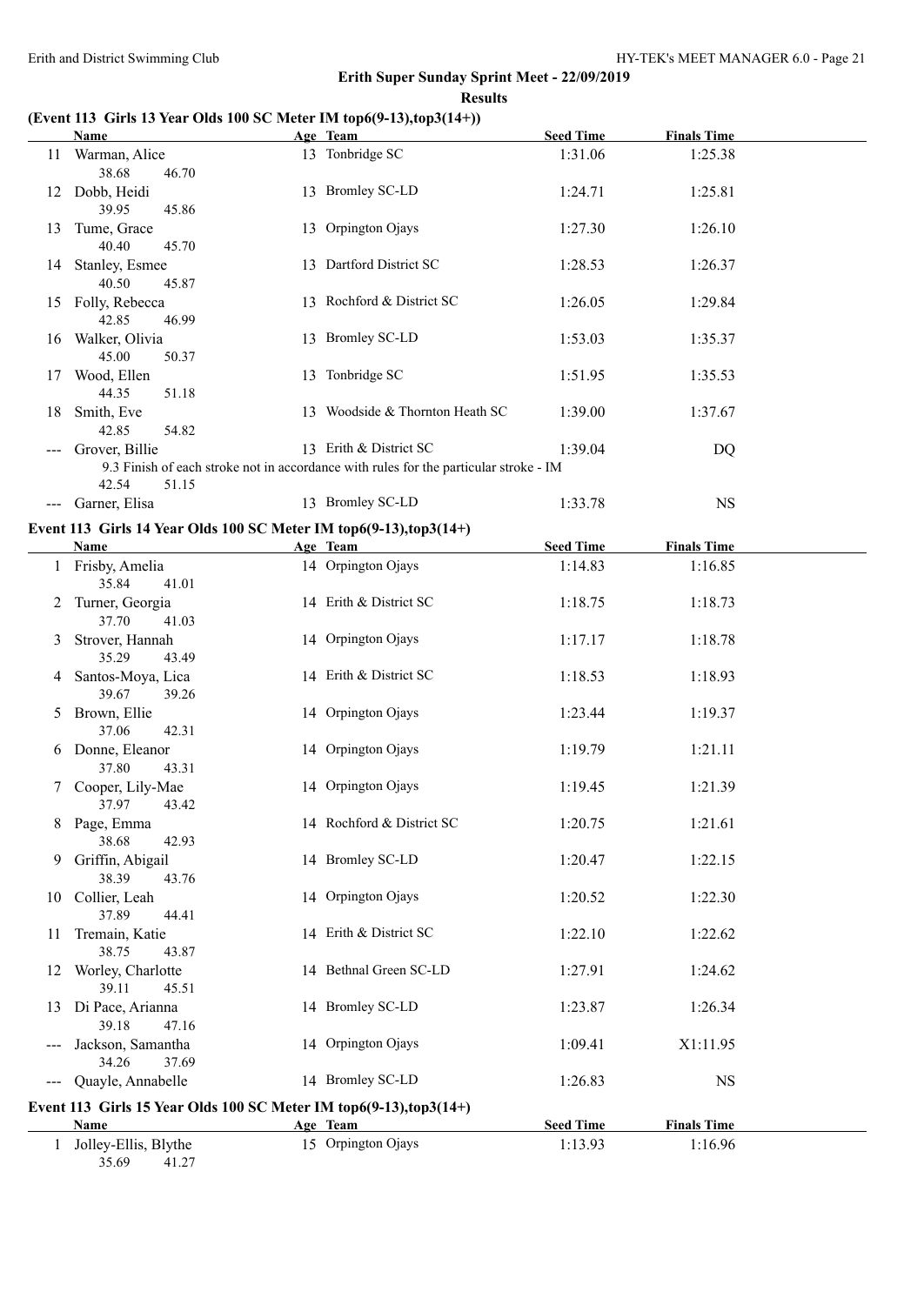$\overline{\phantom{a}}$ 

#### **Erith Super Sunday Sprint Meet - 22/09/2019 Results**

#### **(Event 113 Girls 15 Year Olds 100 SC Meter IM top6(9-13),top3(14+))**

|   | <b>Name</b>                        |     | Age Team                     | <b>Seed Time</b> | <b>Finals Time</b> |
|---|------------------------------------|-----|------------------------------|------------------|--------------------|
| 2 | Diboll, Mya<br>35.23<br>42.48      |     | 15 Beachfield Swimming Squad | 1:13.99          | 1:17.71            |
| 3 | Huxley, Sophie<br>38.28<br>42.46   | 15. | White Oak SC                 | 1:20.38          | 1:20.74            |
| 4 | Anscomb, Liberty<br>37.47<br>43.53 | 15  | Dartford District SC         | 1:18.56          | 1:21.00            |
| 5 | Bulmer, Erin<br>45.53<br>37.45     |     | 15 Erith & District SC       | 1:19.98          | 1:22.98            |
| 6 | Brown, Alice<br>38.98<br>44.86     |     | 15 Orpington Ojays           | 1:21.98          | 1:23.84            |
|   | Harry, Olivia<br>41.65<br>43.17    | 15. | Erith & District SC          | 1:27.64          | 1:24.82            |

#### **Event 113 Girls 16 & Over 100 SC Meter IM top6(9-13),top3(14+)**

|   | Name             |    | Age Team               | <b>Seed Time</b> | <b>Finals Time</b> |  |
|---|------------------|----|------------------------|------------------|--------------------|--|
|   | 1 Cave, Megan    |    | 16 Erith & District SC | 1:12.84          | 1:13.43            |  |
|   | 39.93<br>33.50   |    |                        |                  |                    |  |
|   | 2 Leng, Alice    | 17 | Orpington Ojays        | 1:12.67          | 1:15.68            |  |
|   | 40.22<br>35.46   |    |                        |                  |                    |  |
|   | 3 Parker, Megan  |    | 16 Erith & District SC | 1:16.42          | 1:16.34            |  |
|   | 34.77<br>41.57   |    |                        |                  |                    |  |
|   | 4 Price, Abigail | 17 | Erith & District SC    | 1:16.85          | 1:17.56            |  |
|   | 35.85<br>41.71   |    |                        |                  |                    |  |
|   | 5 Newman, Chloe  |    | 16 Bethnal Green SC-LD | 1:19.26          | 1:19.60            |  |
|   | 37.03<br>42.57   |    |                        |                  |                    |  |
| 6 | Harden, Ellie    | 16 | Orpington Ojays        | 1:17.50          | 1:22.15            |  |
|   | 46.72<br>35.43   |    |                        |                  |                    |  |
|   | Lee, Maddison    |    | 16 Erith & District SC | 1:19.32          | 1:29.42            |  |
|   | 39.49<br>49.93   |    |                        |                  |                    |  |

#### **Event 201 Boys 9 Year Olds 100 SC Meter IM top6(9-13),top3(14+)**

|     | Name                                  | Age Team               | <b>Seed Time</b> | <b>Finals Time</b> |  |
|-----|---------------------------------------|------------------------|------------------|--------------------|--|
|     | Magcanan, Aaron<br>43.39<br>49.05     | 9 Orpington Ojays      | 1:36.68          | 1:32.44            |  |
|     | Pickering, Oscar<br>45.01<br>50.98    | 9 Bromley SC-LD        | 1:43.96          | 1:35.99            |  |
| 3   | Johnson, Alberto<br>47.76<br>49.82    | 9 Beckenham SC         | 1:35.02          | 1:37.58            |  |
| 4   | Magcanan, Andrew<br>45.30<br>52.52    | 9 Orpington Ojays      | 1:37.87          | 1:37.82            |  |
| 5.  | Love, Thomas<br>46.86<br>51.72        | 9 Beckenham SC         | 1:40.78          | 1:38.58            |  |
| 6   | Brooks, Albert<br>45.76<br>53.09      | 9 Bromley SC-LD        | NT               | 1:38.85            |  |
|     | Preston, William<br>48.84<br>54.76    | 9 Bromley SC-LD        | 2:01.92          | 1:43.60            |  |
| 8   | Olatunji, Shekinah<br>54.05<br>59.08  | 9 Erith & District SC  | NT               | 1:53.13            |  |
| 9   | Dadkov, Damian<br>52.15<br>1:04.98    | 9 Bromley SC-LD        | NT               | 1:57.13            |  |
| 10  | Wallis, Bryce<br>58.60<br>1:05.56     | 9 Dartford District SC | 2:00.31          | 2:04.16            |  |
| 11  | Bisht, Aaryan<br>1:05.40<br>1:03.41   | 9 Dartford District SC | NT               | 2:08.81            |  |
| 12  | Dedman, Leo                           | 9 Dartford District SC | NT               | 2:21.22            |  |
| --- | Daley-Allison, Jago<br>44.30<br>48.20 | 9 Beckenham SC         | 1:33.25          | X1:32.50           |  |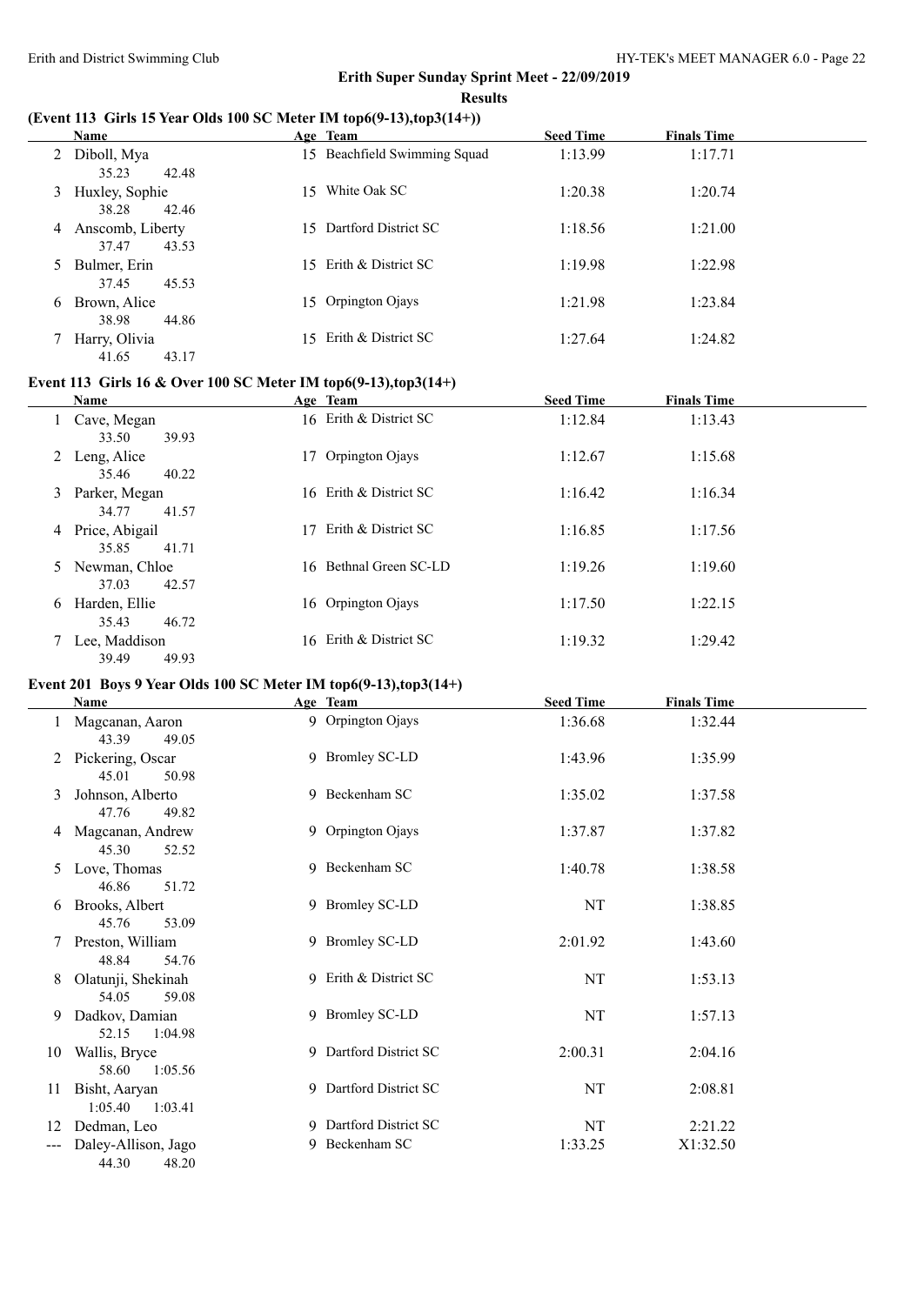**<u>Seed Time</u> Finals Time** 

#### **Erith Super Sunday Sprint Meet - 22/09/2019**

**Results**

#### **(Event 201 Boys 9 Year Olds 100 SC Meter IM top6(9-13),top3(14+))**

| Name               | Age Team                                                         | <b>Seed Time</b> | <b>Finals Time</b> |
|--------------------|------------------------------------------------------------------|------------------|--------------------|
| --- Dec. Adrian    | 9 Erith & District SC                                            | <b>NT</b>        | DO                 |
|                    | 8.3 Breaststroke kick used (legal in Masters Competitions) - fly |                  |                    |
| 1:03.34<br>1:07.64 |                                                                  |                  |                    |

#### **Event 201 Boys 10 Year Olds 100 SC Meter IM top6(9-13),top3(14+)**

|                        | Name                    |    | Age Team                        | <b>Seed Time</b> | <b>Finals Time</b> |  |
|------------------------|-------------------------|----|---------------------------------|------------------|--------------------|--|
|                        | Walker, Oliver          |    | 10 Beckenham SC                 | 1:30.13          | 1:30.23            |  |
|                        | 48.97<br>41.26          |    |                                 |                  |                    |  |
| 2                      | Shankar, Rishan         |    | 10 Beckenham SC                 | 1:31.89          | 1:31.83            |  |
|                        | 41.88<br>49.95          |    |                                 |                  |                    |  |
| 3                      | Goode, Oliver           |    | 10 Beckenham SC                 | 1:33.75          | 1:31.91            |  |
|                        | 41.83<br>50.08          |    |                                 |                  |                    |  |
| 4                      | McLennon Defoe, Maximus |    | 10 Woodside & Thornton Heath SC | 1:44.24          | 1:34.52            |  |
|                        | 43.08<br>51.44          |    |                                 |                  |                    |  |
| 5                      | Meksenas, Daniel        |    | 10 Dartford District SC         | 1:36.88          | 1:38.09            |  |
|                        | 52.46<br>45.63          |    |                                 |                  |                    |  |
| 6                      | Williams, Charles       |    | 10 Bromley SC-LD                | 1:56.31          | 1:40.89            |  |
|                        | 45.91<br>54.98          |    |                                 |                  |                    |  |
| 7                      | Olatunji, Samuel        |    | 10 Erith & District SC          | 2:05.46          | 1:41.80            |  |
|                        | 50.10<br>51.70          |    |                                 |                  |                    |  |
| 8                      | Mott, Joseph            |    | 10 Bromley SC-LD                | NT               | 1:42.45            |  |
|                        | 48.80<br>53.65          |    |                                 |                  |                    |  |
| 9                      | Dirse, Lukas            |    | 10 Bethnal Green SC-LD          | 1:44.50          | 1:47.07            |  |
|                        | 51.00<br>56.07          |    |                                 |                  |                    |  |
| 10                     | Eagle, Thomas           |    | 10 White Oak SC                 | 1:46.78          | 1:47.28            |  |
|                        | 52.19<br>55.09          |    |                                 |                  |                    |  |
| $\qquad \qquad \cdots$ | Brown, Kai              | 10 | Erith & District SC             | NT               | <b>NS</b>          |  |

#### **Event 201 Boys 11 Year Olds 100 SC Meter IM top6(9-13),top3(14+)**

|    | Name                                  | Age Team                  | <b>Seed Time</b> | <b>Finals Time</b> |  |
|----|---------------------------------------|---------------------------|------------------|--------------------|--|
|    | Dunsmore, Alex<br>42.01<br>43.44      | 11 Erith & District SC    | 1:36.29          | 1:25.45            |  |
|    | Nathan, Brandon<br>37.63<br>49.35     | 11 Dartford District SC   | 1:42.48          | 1:26.98            |  |
| 3  | Brosch, Mitchel<br>47.92<br>39.33     | 11 Edenbridge Piranhas SC | 1:24.10          | 1:27.25            |  |
| 4  | Roberts, Thomas<br>40.79<br>46.74     | 11 Bethnal Green SC-LD    | 1:33.40          | 1:27.53            |  |
| 5  | Harries, Charlie<br>40.97<br>46.87    | 11 White Oak SC           | 1:45.23          | 1:27.84            |  |
| 6  | Xian Ming, Li<br>40.89<br>47.98       | 11 Orpington Ojays        | 1:28.92          | 1:28.87            |  |
|    | Landeman, Sonny<br>40.83<br>48.25     | 11 Bromley SC-LD          | 1:40.14          | 1:29.08            |  |
| 8  | Banks, Michael<br>40.83<br>48.36      | 11 Bromley SC-LD          | 1:29.39          | 1:29.19            |  |
| 9  | Bird, Ethan<br>42.36<br>47.67         | 11 Bromley SC-LD          | 1:31.52          | 1:30.03            |  |
| 10 | Di Pace, Christian<br>42.17<br>48.46  | 11 Bromley SC-LD          | 1:41.35          | 1:30.63            |  |
| 11 | Cross, Samuel<br>41.80<br>49.31       | 11 Dartford District SC   | 1:37.10          | 1:31.11            |  |
| 12 | Bennett, Aubry<br>43.96<br>48.85      | 11 Edenbridge Piranhas SC | 1:35.10          | 1:32.81            |  |
| 13 | Heggenhougen, Storm<br>43.88<br>50.33 | 11 Bethnal Green SC-LD    | 1:35.00          | 1:34.21            |  |
| 14 | Brierley, Emile<br>43.06<br>52.95     | 11 Dartford District SC   | 1:35.26          | 1:36.01            |  |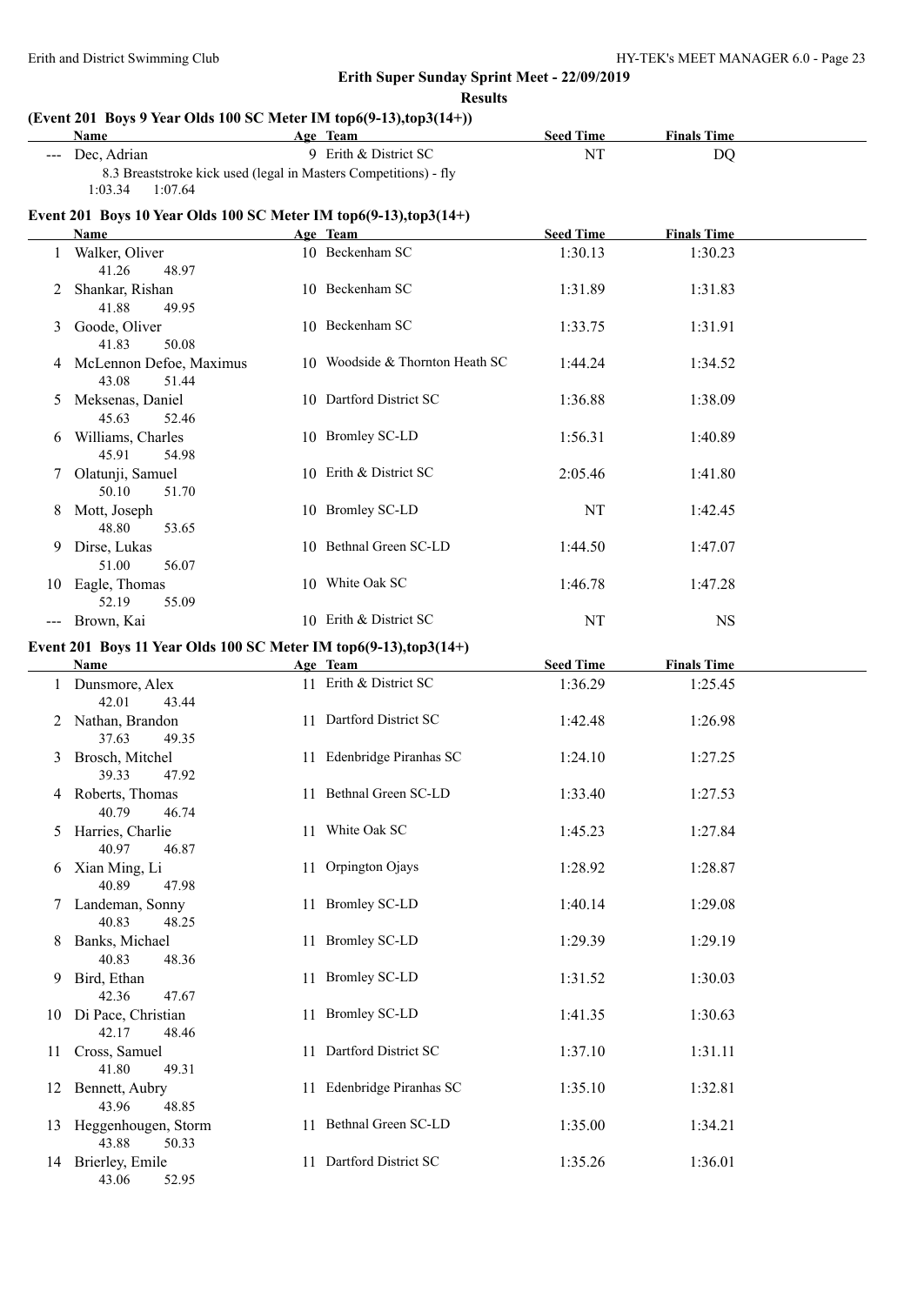#### **Results**

#### **(Event 201 Boys 11 Year Olds 100 SC Meter IM top6(9-13),top3(14+))**

|    | <b>Name</b>                                                                                              |    | Age Team                | <b>Seed Time</b> | <b>Finals Time</b> |  |
|----|----------------------------------------------------------------------------------------------------------|----|-------------------------|------------------|--------------------|--|
| 15 | O'Brien, James<br>45.40<br>52.15                                                                         |    | 11 Bethnal Green SC-LD  | 1:34.60          | 1:37.55            |  |
| 16 | Holt, Samuel<br>44.30<br>54.29                                                                           |    | 11 Erith & District SC  | 1:38.36          | 1:38.59            |  |
| 17 | Toros, Tyler<br>48.56<br>50.45                                                                           |    | 11 White Oak SC         | 1:47.25          | 1:39.01            |  |
| 18 | Wood, Arthur<br>47.89<br>53.35                                                                           | 11 | Tonbridge SC            | 1:48.88          | 1:41.24            |  |
| 19 | Ghatauray, Jack<br>46.88<br>55.73                                                                        |    | 11 Erith & District SC  | 1:36.62          | 1:42.61            |  |
| 20 | Riley, Harry<br>46.53<br>56.28                                                                           |    | 11 White Oak SC         | 1:52.25          | 1:42.81            |  |
| 21 | Stonkus, Laurynas<br>53.06<br>53.55                                                                      |    | 11 Erith & District SC  | 1:47.31          | 1:46.61            |  |
| 22 | Shen, Chengqi<br>48.55<br>58.25                                                                          |    | 11 Orpington Ojays      | 1:32.25          | 1:46.80            |  |
| 23 | Manekia, Ali<br>56.75<br>55.95                                                                           |    | 11 Beckenham SC         | 1:58.34          | 1:52.70            |  |
|    | 24 McCune, Oliver<br>54.56<br>1:01.42                                                                    |    | 11 Dartford District SC | 1:49.45          | 1:55.98            |  |
|    | --- Preston, Ricahrd<br>7.6 Touch not simultaneous and/or hands not separated - breast<br>40.55<br>52.43 |    | 11 White Oak SC         | 1:22.38          | <b>DQ</b>          |  |
|    | Tobun, Abdullah<br>8.2 Arms not brought forward simultaneously - fly<br>52.37<br>1:01.86                 |    | 11 Dartford District SC | NT               | DQ                 |  |
|    | Osborne, Ben<br>9.1 Incorrect individual stroke order (Fly, Back, Breast, Free) - IM<br>42.63<br>52.40   |    | 11 Erith & District SC  | 1:40.84          | DQ                 |  |

#### **Event 201 Boys 12 Year Olds 100 SC Meter IM top6(9-13),top3(14+)**

|    | <b>Name</b>                             |    | Age Team               | <b>Seed Time</b> | <b>Finals Time</b> |  |
|----|-----------------------------------------|----|------------------------|------------------|--------------------|--|
|    | Malcev, Lucas<br>34.89<br>43.27         |    | 12 Bethnal Green SC-LD | 1:18.68          | 1:18.16            |  |
| 2  | Eagle, Jack<br>35.81<br>43.11           |    | 12 White Oak SC        | 1:21.08          | 1:18.92            |  |
| 3  | Barrett, Thomas<br>37.38<br>42.72       |    | 12 Orpington Ojays     | 1:20.26          | 1:20.10            |  |
| 4  | Swarup, Vaatsalya<br>38.06<br>42.84     |    | 12 Orpington Ojays     | 1:28.34          | 1:20.90            |  |
| 5  | Brice, Charlie<br>37.69<br>44.60        |    | 12 Tonbridge SC        | 1:30.16          | 1:22.29            |  |
| 6  | Saito-Figuera, Nino<br>38.89<br>43.53   |    | 12 Bethnal Green SC-LD | 1:29.97          | 1:22.42            |  |
| 7  | Cambden, Luca<br>39.01<br>43.58         |    | 12 White Oak SC        | 1:31.58          | 1:22.59            |  |
| 8  | Lecuyer, Edouard<br>38.04<br>45.12      |    | 12 Bromley SC-LD       | 1:52.94          | 1:23.16            |  |
| 9  | Mok, Vince<br>38.36<br>44.92            |    | 12 White Oak SC        | 1:29.81          | 1:23.28            |  |
| 10 | Cavasino, Niccolo<br>39.46<br>45.06     |    | 12 Orpington Ojays     | 1:23.48          | 1:24.52            |  |
| 11 | Williams, Sebastian<br>38.91<br>46.32   |    | 12 Bromley SC-LD       | 1:31.41          | 1:25.23            |  |
| 12 | Mahendrakumar, Shoban<br>40.46<br>45.37 |    | 12 Bromley SC-LD       | 1:27.52          | 1:25.83            |  |
| 13 | Dec, Patryk<br>39.35<br>49.08           | 12 | Erith & District SC    | 1:31.47          | 1:28.43            |  |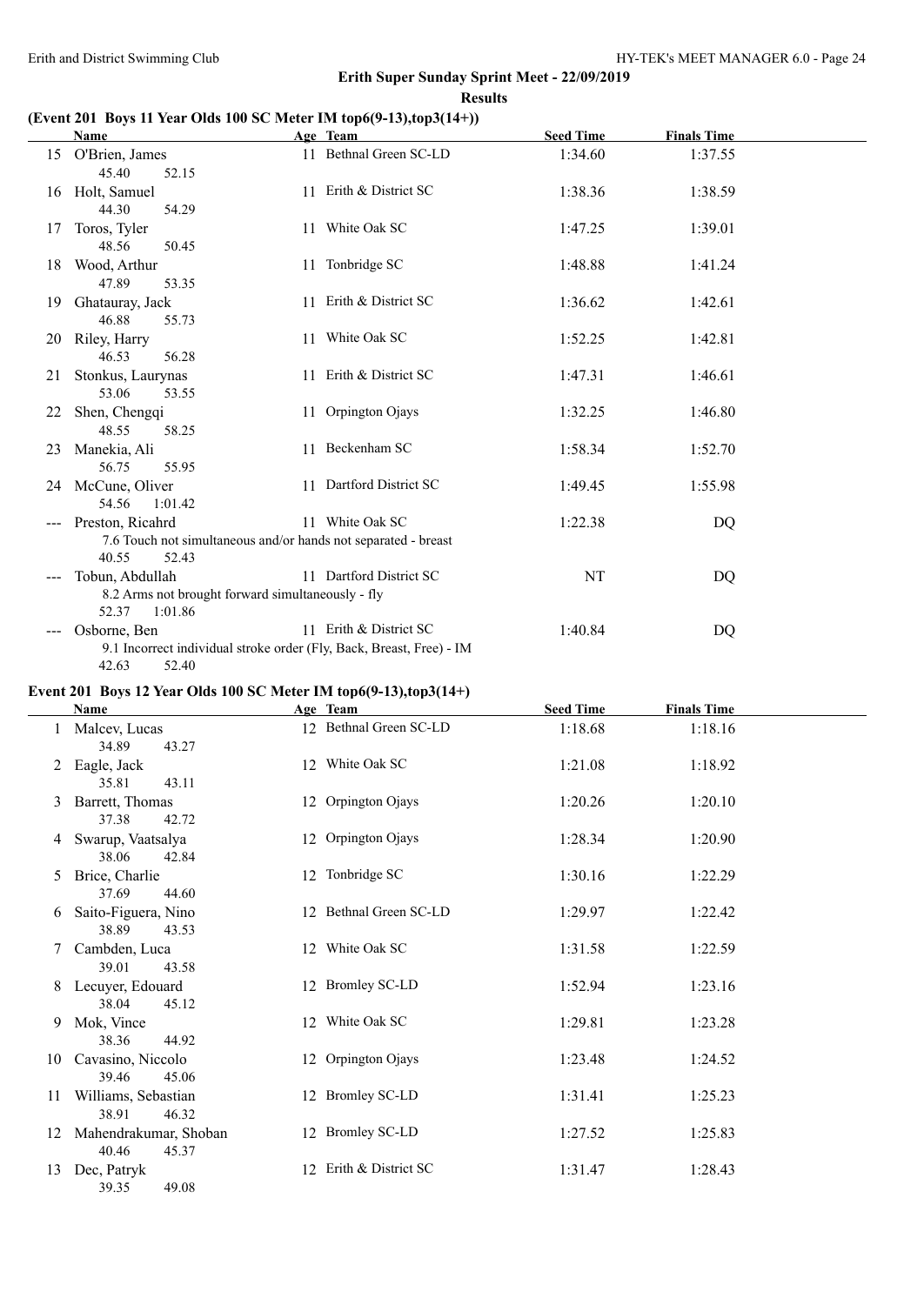#### **(Event 201 Boys 12 Year Olds 100 SC Meter IM top6(9-13),top3(14+))**

|    | Name                                       | Age Team                | <b>Seed Time</b> | <b>Finals Time</b> |  |
|----|--------------------------------------------|-------------------------|------------------|--------------------|--|
|    | 14 Charlesworth, Gabriel<br>41.93<br>46.86 | 12 Bromley SC-LD        | NT               | 1:28.79            |  |
| 15 | Peters, Max<br>42.95<br>47.26              | 12 Erith & District SC  | 1:41.00          | 1:30.21            |  |
| 16 | O'Brien, Dennis<br>48.07<br>42.56          | 12 Bethnal Green SC-LD  | 1:39.80          | 1:30.63            |  |
| 17 | Bisht, Arnav<br>41.85<br>49.45             | 12 Dartford District SC | 1:31.89          | 1:31.30            |  |
| 18 | Seager, Ashton<br>44.70<br>48.90           | 12 Erith & District SC  | 1:42.36          | 1:33.60            |  |
| 19 | Devey, Zachary<br>44.51<br>49.31           | 12 Tonbridge SC         | 1:31.60          | 1:33.82            |  |
| 20 | Hoang, Aidan<br>42.17<br>52.61             | 12 White Oak SC         | 1:48.83          | 1:34.78            |  |
| 21 | Watson, Calum<br>49.17<br>50.05            | 12 Erith & District SC  | 1:48.23          | 1:39.22            |  |
| 22 | Keeble, Ryan<br>47.13<br>55.49             | 12 Dartford District SC | 1:44.69          | 1:42.62            |  |
| 23 | Grigore, David<br>55.45<br>54.11           | 12 Erith & District SC  | NT               | 1:49.56            |  |

#### **Event 201 Boys 13 Year Olds 100 SC Meter IM top6(9-13),top3(14+)**

|    | Name                               |    | Age Team               | <b>Seed Time</b> | <b>Finals Time</b> |
|----|------------------------------------|----|------------------------|------------------|--------------------|
|    | Ryan, Samuel<br>39.34<br>31.70     |    | 13 Orpington Ojays     | 1:16.04          | 1:11.04            |
| 2  | Howard, Zachary<br>34.61<br>39.61  | 13 | Sevenoaks SC           | 1:19.91          | 1:14.22            |
| 3  | Ephigene, Ashton<br>39.49<br>35.94 |    | 13 Erith & District SC | 1:21.98          | 1:15.43            |
| 4  | Dunsmore, Owen<br>37.71<br>37.86   |    | 13 Erith & District SC | 1:23.56          | 1:15.57            |
| 5  | Kirdar, Timur<br>35.82<br>41.24    |    | 13 Bromley SC-LD       | 1:14.32          | 1:17.06            |
| 6  | Malcev, Daniel<br>35.64<br>41.87   | 13 | Bethnal Green SC-LD    | 1:17.06          | 1:17.51            |
|    | Scicluna, Leli<br>36.31<br>41.42   | 13 | Bethnal Green SC-LD    | 1:16.20          | 1:17.73            |
| 8  | Wang, Howard<br>36.38<br>43.05     | 13 | Bethnal Green SC-LD    | 1:20.20          | 1:19.43            |
| 9  | Lay, Nathan<br>44.23<br>36.36      | 13 | Bethnal Green SC-LD    | 1:14.80          | 1:20.59            |
| 10 | Harry, Luke<br>41.84<br>44.93      | 13 | Erith & District SC    | 1:26.49          | 1:26.77            |
| 11 | Spence, Jacob<br>45.91<br>47.79    | 13 | White Oak SC           | 1:44.58          | 1:33.70            |

#### **Event 201 Boys 14 Year Olds 100 SC Meter IM top6(9-13),top3(14+)**

|                     | Name                                         |    | Age Team               | <b>Seed Time</b> | <b>Finals Time</b> |  |
|---------------------|----------------------------------------------|----|------------------------|------------------|--------------------|--|
|                     | Wilding, Daniel<br>36.51<br>30.18            |    | 14 Erith & District SC | 1:12.66          | 1:06.69            |  |
|                     | 2 Somerville-Cotton, James<br>41.29<br>33.09 |    | 14 Orpington Ojays     | 1:18.62          | 1:14.38            |  |
| 3                   | Mahendrakumar, Sachin<br>36.63<br>39.00      |    | 14 Bromley SC-LD       | 1:22.34          | 1:15.63            |  |
| 4                   | Beattie, Ashley<br>41.24<br>37.68            |    | 14 Erith & District SC | 1:23.22          | 1:18.92            |  |
| $\qquad \qquad - -$ | Ghatauray, Rory<br>36.86<br>29.85            | 14 | Erith & District SC    | 1:06.72          | X1:06.71           |  |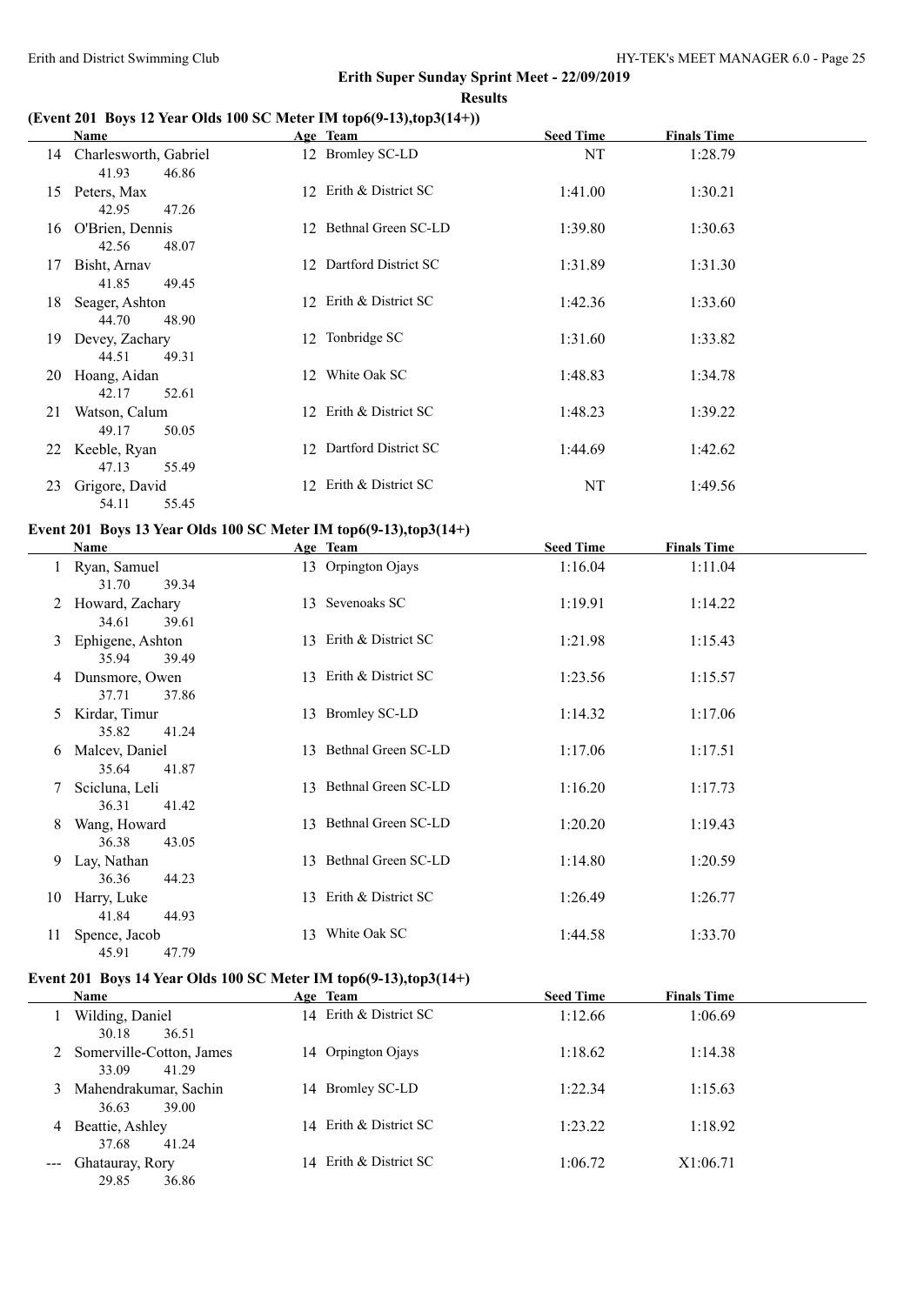**Results**

|                     | (Event 201 Boys 14 Year Olds 100 SC Meter IM top6(9-13), top3(14+))<br>Name |    | Age Team                  | <b>Seed Time</b> | <b>Finals Time</b> |  |
|---------------------|-----------------------------------------------------------------------------|----|---------------------------|------------------|--------------------|--|
| $\qquad \qquad - -$ | Sproston, James<br>31.11<br>38.42                                           |    | 14 Erith & District SC    | 1:07.52          | X1:09.53           |  |
|                     | Event 201 Boys 15 Year Olds 100 SC Meter IM top6(9-13), top3(14+)           |    |                           |                  |                    |  |
|                     | Name                                                                        |    | Age Team                  | <b>Seed Time</b> | <b>Finals Time</b> |  |
| 1                   | Morgan, Dominic<br>31.37<br>38.58                                           |    | 15 Edenbridge Piranhas SC | 1:14.43          | 1:09.95            |  |
|                     | 2 Enright, John<br>34.08<br>39.20                                           |    | 15 Erith & District SC    | 1:17.87          | 1:13.28            |  |
|                     | Event 201 Boys 16 & Over 100 SC Meter IM top6(9-13), top3(14+)              |    |                           |                  |                    |  |
|                     | <b>Name</b>                                                                 |    | Age Team                  | <b>Seed Time</b> | <b>Finals Time</b> |  |
| $\mathbf{1}$        | Wilson, Oscar<br>30.49<br>35.24                                             |    | 16 Sevenoaks SC           | 1:06.65          | 1:05.73            |  |
| 2                   | Wise, George<br>30.54<br>36.40                                              |    | 16 Dartford District SC   | 1:05.98          | 1:06.94            |  |
| 3                   | Moulton, Max<br>36.31<br>32.17                                              |    | 16 Dartford District SC   | 1:09.94          | 1:08.48            |  |
| 4                   | Wilding, Benjamin<br>31.66<br>36.87                                         |    | 17 Erith & District SC    | 1:10.02          | 1:08.53            |  |
| 5                   | Espana Ramirez, Felipe<br>32.36<br>38.11                                    |    | 18 Erith & District SC    | 1:09.32          | 1:10.47            |  |
| 6                   | Strover, Justin<br>32.33<br>38.30                                           |    | 16 Orpington Ojays        | 1:10.61          | 1:10.63            |  |
| 7                   | Burdett, Samuel<br>33.43<br>38.21                                           |    | 16 Erith & District SC    | 1:09.78          | 1:11.64            |  |
|                     | Event 202 Girls 9 Year Olds 50 SC Meter Backstroke (top 6 medals)           |    |                           |                  |                    |  |
|                     | Name                                                                        |    | Age Team                  | <b>Seed Time</b> | <b>Finals Time</b> |  |
| 1                   | Warner, Martha                                                              |    | 9 Beckenham SC            | 43.12            | 39.42              |  |
| 2                   | Adebajo, Grace                                                              |    | 9 Bromley SC-LD           | 46.35            | 43.11              |  |
| 3                   | Christopherson, Sienna                                                      |    | 9 Edenbridge Piranhas SC  | 43.98            | 43.50              |  |
| 4                   | Hampshire, Abigail                                                          |    | 9 Beckenham SC            | 47.40            | 45.33              |  |
| 5                   | Ruzzaman, Ruby                                                              | 9. | Bethnal Green SC-LD       | 45.53            | 45.62              |  |
| 6                   | Parton, Elodie                                                              | 9  | Tonbridge SC              | 46.09            | 45.75              |  |
|                     | Traynier, Poppy                                                             | 9  | Beckenham SC              | 45.36            | 46.33              |  |
| 8                   | Charpentier-Tappende, Apoll                                                 |    | 9 Bromley SC-LD           | 52.56            | 46.46              |  |
| 9                   | Bruggemeyer, Alex                                                           |    | 9 Beckenham SC            | 48.47            | 46.88              |  |
| 10                  | Mahendrakumar, Kobisha                                                      | 9. | <b>Bromley SC-LD</b>      | 46.50            | 47.01              |  |
| 11                  | Wilson, Sophie                                                              | 9. | Rochford & District SC    | 47.72            | 47.27              |  |
| 12                  | Sutherland, Isla                                                            | 9. | <b>Bromley SC-LD</b>      | 53.28            | 47.80              |  |
| 13                  | Gambrill, Imogen                                                            | 9  | White Oak SC              | 54.26            | 48.03              |  |
| 14                  | Brorson, Kara                                                               | 9  | <b>Bromley SC-LD</b>      | 47.31            | 48.38              |  |
| 15                  | Page, Olivia                                                                | 9  | Rochford & District SC    | 49.57            | 48.83              |  |
| 16                  | Hoang, Ada                                                                  | 9  | White Oak SC              | 53.89            | 50.37              |  |
| 17                  | Tsielepi, Ava                                                               | 9  | <b>Bromley SC-LD</b>      | 1:01.48          | 50.49              |  |
| 18                  | Matthews, Madaleine                                                         | 9  | <b>Bromley SC-LD</b>      | 55.47            | 50.50              |  |
| 19                  | Regha, Naomi                                                                | 9  | Erith & District SC       | NT               | 51.82              |  |
| 20                  | White, Abigail                                                              | 9  | White Oak SC              | 56.83            | 52.41              |  |
| 21                  | Collinet, Mia                                                               | 9  | <b>Bromley SC-LD</b>      | NT               | 52.69              |  |
| 22                  | Chatten, Charley                                                            | 9  | Erith & District SC       | 50.27            | 52.97              |  |
| 23                  | Banks, Abigail                                                              | 9  | <b>Bromley SC-LD</b>      | 51.16            | 53.04              |  |
| 24                  | Hall, Rose                                                                  | 9  | Bethnal Green SC-LD       | 51.00            | 53.73              |  |
| 25                  | Bettell, Samantha                                                           | 9  | White Oak SC              | 56.83            | 53.79              |  |
| 26                  | Laidlaw, Isabelle                                                           | 9  | Tonbridge SC              | 53.88            | 54.68              |  |
| 27                  | Doyle, Erin                                                                 | 9  | Tonbridge SC              | 59.50            | 55.17              |  |
| 28                  | Hildebrandt, Sophia                                                         | 9  | Tonbridge SC              | 59.23            | 55.44              |  |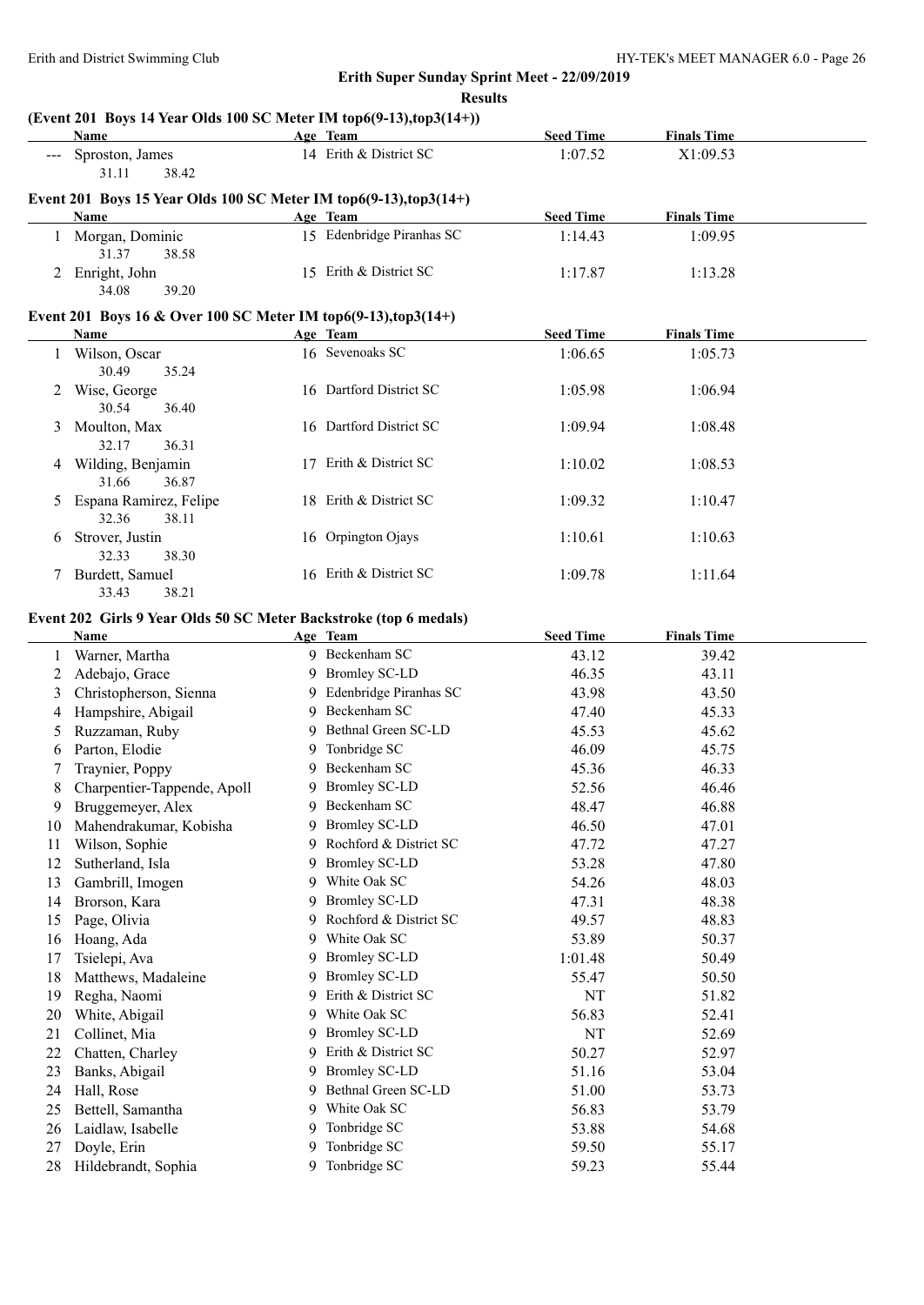#### **Results**

#### **(Event 202 Girls 9 Year Olds 50 SC Meter Backstroke (top 6 medals))**

|                        | Name                                                          |    | Age Team               | <b>Seed Time</b> | <b>Finals Time</b> |  |
|------------------------|---------------------------------------------------------------|----|------------------------|------------------|--------------------|--|
| 29                     | Mould, Evie                                                   |    | 9 Dartford District SC | 1:00.12          | 55.98              |  |
| 30                     | Cobb, Nicola                                                  |    | 9 Tonbridge SC         | NT               | 56.02              |  |
| 31                     | Preston, Anna                                                 | 9. | White Oak SC           | 58.25            | 56.81              |  |
| 32                     | Kett, Tillie                                                  |    | 9 Erith & District SC  | 58.78            | 59.44              |  |
| 33                     | Mealey, Annabel                                               |    | 9 Dartford District SC | 1:07.02          | 1:00.11            |  |
| 34                     | Poduval, Diya                                                 |    | 9 Bromley SC-LD        | 1:12.91          | 1:01.76            |  |
| 35                     | Regha, Naima                                                  |    | 9 Erith & District SC  | NT               | 1:02.33            |  |
| 36                     | Sameen, Zahra                                                 | 9. | Dartford District SC   | 58.79            | 1:02.45            |  |
| $\qquad \qquad -$      | Pastula, Natalia                                              | 9. | Bromley SC-LD          | 49.38            | DQ                 |  |
|                        | 6.3 Left position on the back (other than to initiate a turn) |    |                        |                  |                    |  |
|                        | Edwards, Charlotte                                            |    | 9 White Oak SC         | 56.19            | DQ                 |  |
|                        | 6.3 Left position on the back (other than to initiate a turn) |    |                        |                  |                    |  |
| $\qquad \qquad \cdots$ | Compaan, Emma                                                 |    | 9 White Oak SC         | 48.88            | DQ                 |  |
|                        | 6.3 Left position on the back (other than to initiate a turn) |    |                        |                  |                    |  |
| $\sim$ $\sim$ $\sim$   | Lawn, Josephine                                               |    | 9 Bromley SC-LD        | 43.49            | DQ                 |  |
|                        | 4.4 Starting before starting signal                           |    |                        |                  |                    |  |
|                        | Cannon, Amelia                                                | 9  | Tonbridge SC           | 54.70            | NS                 |  |

#### **Event 202 Girls 10 Year Olds 50 SC Meter Backstroke (top 6 medals)**

|                                                                                                                                                                                                                                                                                                                                                                                              | <b>Name</b>                                                   |    | Age Team                     | <b>Seed Time</b> | <b>Finals Time</b> |  |
|----------------------------------------------------------------------------------------------------------------------------------------------------------------------------------------------------------------------------------------------------------------------------------------------------------------------------------------------------------------------------------------------|---------------------------------------------------------------|----|------------------------------|------------------|--------------------|--|
|                                                                                                                                                                                                                                                                                                                                                                                              | Clarke, Niamh                                                 |    | 10 Erith & District SC       | 40.10            | 39.38              |  |
| 2                                                                                                                                                                                                                                                                                                                                                                                            | Deller, Lilly                                                 | 10 | Dartford District SC         | 42.36            | 39.95              |  |
| 3                                                                                                                                                                                                                                                                                                                                                                                            | Kirdar, Ela                                                   | 10 | <b>Bromley SC-LD</b>         | 44.79            | 41.22              |  |
| 4                                                                                                                                                                                                                                                                                                                                                                                            | Wynne Thomas, Eliza                                           | 10 | Tonbridge SC                 | 50.56            | 41.28              |  |
| 5                                                                                                                                                                                                                                                                                                                                                                                            | Stoyanova, Sofia                                              | 10 | Woodside & Thornton Heath SC | 42.34            | 41.31              |  |
| 6                                                                                                                                                                                                                                                                                                                                                                                            | Trigger, Delyth                                               | 10 | <b>Bromley SC-LD</b>         | 42.34            | 41.35              |  |
|                                                                                                                                                                                                                                                                                                                                                                                              | Shiu, Jessica                                                 | 10 | Beckenham SC                 | 42.28            | 41.65              |  |
| 8                                                                                                                                                                                                                                                                                                                                                                                            | Fay, Ella                                                     | 10 | White Oak SC                 | 45.38            | 42.58              |  |
| 9                                                                                                                                                                                                                                                                                                                                                                                            | Hughes, Mia                                                   | 10 | <b>Bromley SC-LD</b>         | 48.45            | 42.64              |  |
| 10                                                                                                                                                                                                                                                                                                                                                                                           | Beament, Sophia                                               | 10 | <b>Bromley SC-LD</b>         | NT               | 42.69              |  |
| 11                                                                                                                                                                                                                                                                                                                                                                                           | Knox, Yumi                                                    | 10 | Tonbridge SC                 | 45.34            | 44.99              |  |
| 12                                                                                                                                                                                                                                                                                                                                                                                           | Baykun, Veronica                                              | 10 | Beachfield Swimming Squad    | 50.43            | 45.67              |  |
| 13                                                                                                                                                                                                                                                                                                                                                                                           | Absalom, Scarlett                                             | 10 | Beckenham SC                 | 44.32            | 45.73              |  |
| 14                                                                                                                                                                                                                                                                                                                                                                                           | Bond, Carys                                                   | 10 | Orpington Ojays              | 45.62            | 45.89              |  |
| 15                                                                                                                                                                                                                                                                                                                                                                                           | Czapla, Julia                                                 | 10 | Dartford District SC         | 47.85            | 46.34              |  |
| 16                                                                                                                                                                                                                                                                                                                                                                                           | Nilagarathna, Tharushi                                        | 10 | <b>Bromley SC-LD</b>         | 45.00            | 46.55              |  |
| 17                                                                                                                                                                                                                                                                                                                                                                                           | Holliday, Rhiannon                                            | 10 | Dartford District SC         | 49.35            | 46.85              |  |
| 18                                                                                                                                                                                                                                                                                                                                                                                           | Campbell, Daisy                                               | 10 | Beckenham SC                 | 44.53            | 47.08              |  |
| 19                                                                                                                                                                                                                                                                                                                                                                                           | McGhee, Isabella                                              | 10 | Rochford & District SC       | 49.12            | 47.16              |  |
| 20                                                                                                                                                                                                                                                                                                                                                                                           | Joseph, Sloane                                                | 10 | Dartford District SC         | 46.21            | 47.26              |  |
| 21                                                                                                                                                                                                                                                                                                                                                                                           | Stobbs, Emily-Mae                                             |    | 10 Rochford & District SC    | 47.37            | 48.42              |  |
| 22                                                                                                                                                                                                                                                                                                                                                                                           | Powell, Leila                                                 | 10 | <b>Bromley SC-LD</b>         | 50.29            | 48.53              |  |
| 23                                                                                                                                                                                                                                                                                                                                                                                           | Charlesworth, Marie                                           | 10 | <b>Bromley SC-LD</b>         | NT               | 48.65              |  |
| 24                                                                                                                                                                                                                                                                                                                                                                                           | Cobb, Ava                                                     | 10 | Tonbridge SC                 | 51.35            | 50.31              |  |
| 25                                                                                                                                                                                                                                                                                                                                                                                           | Hall, Isobel                                                  | 10 | Dartford District SC         | 50.43            | 50.72              |  |
| 26                                                                                                                                                                                                                                                                                                                                                                                           | Mierzwa, Julia                                                | 10 | Dartford District SC         | NT               | 51.16              |  |
| 27                                                                                                                                                                                                                                                                                                                                                                                           | McRobbie, Charlotte                                           | 10 | Dartford District SC         | 52.33            | 52.10              |  |
| 28                                                                                                                                                                                                                                                                                                                                                                                           | Lopez O'Sullivan, Sofia                                       | 10 | Bethnal Green SC-LD          | 1:01.50          | 58.75              |  |
| $---$                                                                                                                                                                                                                                                                                                                                                                                        | John, Alexandra                                               | 10 | Beckenham SC                 | 39.33            | X40.45             |  |
| $\frac{1}{2} \frac{1}{2} \frac{1}{2} \frac{1}{2} \frac{1}{2} \frac{1}{2} \frac{1}{2} \frac{1}{2} \frac{1}{2} \frac{1}{2} \frac{1}{2} \frac{1}{2} \frac{1}{2} \frac{1}{2} \frac{1}{2} \frac{1}{2} \frac{1}{2} \frac{1}{2} \frac{1}{2} \frac{1}{2} \frac{1}{2} \frac{1}{2} \frac{1}{2} \frac{1}{2} \frac{1}{2} \frac{1}{2} \frac{1}{2} \frac{1}{2} \frac{1}{2} \frac{1}{2} \frac{1}{2} \frac{$ | White, Peyton                                                 |    | 10 Dartford District SC      | 47.92            | DQ                 |  |
|                                                                                                                                                                                                                                                                                                                                                                                              | 6.3 Left position on the back (other than to initiate a turn) |    |                              |                  |                    |  |

#### **Event 202 Girls 11 Year Olds 50 SC Meter Backstroke (top 6 medals)**

| Name           | Age Team                  | <b>Seed Time</b> | <b>Finals Time</b> |
|----------------|---------------------------|------------------|--------------------|
| Mitchell, Kara | Beachfield Swimming Squad | 41.58            | 37.58              |
| Hickey, Ava    | Orpington Ojays           | 38.29            | 37.95              |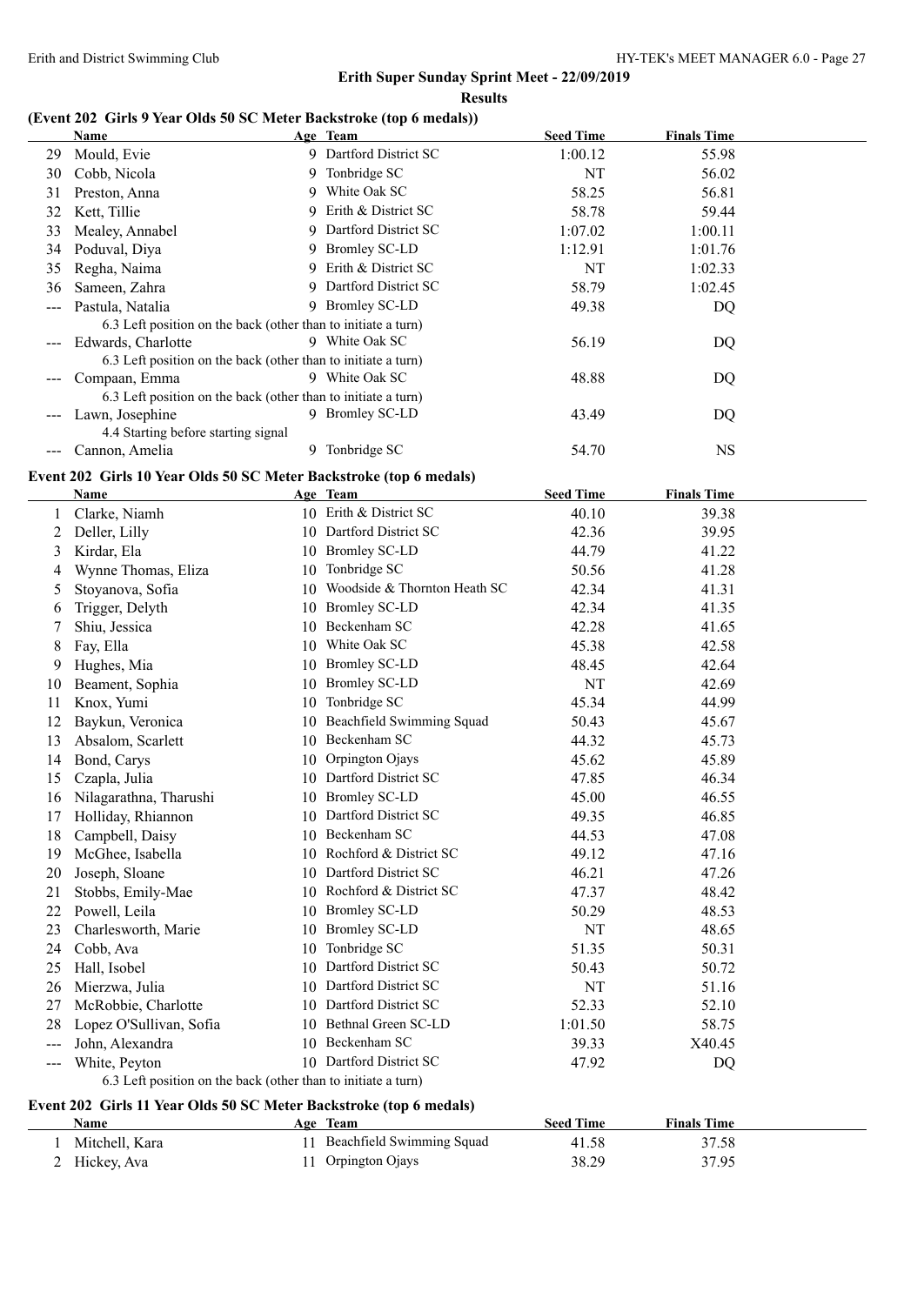#### **Results**

#### **(Event 202 Girls 11 Year Olds 50 SC Meter Backstroke (top 6 medals))**

|       | Name                                                          |     | Age Team                                                                                   | <b>Seed Time</b> | <b>Finals Time</b> |
|-------|---------------------------------------------------------------|-----|--------------------------------------------------------------------------------------------|------------------|--------------------|
| 3     | Bonfante, Emily                                               |     | 11 Bethnal Green SC-LD                                                                     | 38.70            | 38.05              |
| 4     | Field, Charlotte                                              | 11  | Orpington Ojays                                                                            | 40.02            | 38.47              |
| 5     | Sprague, Saskia                                               | 11  | <b>Bromley SC-LD</b>                                                                       | 39.37            | 39.04              |
| 6     | Bushmina, Esenia                                              | 11  | Erith & District SC                                                                        | 45.39            | 39.22              |
| 7     | Williamson, Sophie                                            | 11  | Beckenham SC                                                                               | 40.29            | 39.52              |
| 8     | Hall, Alice                                                   | 11  | Bethnal Green SC-LD                                                                        | 39.32            | 39.64              |
| 9     | Howard, Lisa                                                  | 11  | <b>Bromley SC-LD</b>                                                                       | 38.88            | 39.81              |
| 10    | Diana, Micah                                                  | 11  | Erith & District SC                                                                        | 39.22            | 40.26              |
| 11    | Sutherland, Niamh                                             | 11  | <b>Bromley SC-LD</b>                                                                       | 42.27            | 40.34              |
| 12    | Orchard, Isabel                                               | 11  | <b>Bromley SC-LD</b>                                                                       | 40.01            | 40.37              |
| 13    | Hampshire, Isabelle                                           | 11  | Beckenham SC                                                                               | 39.47            | 40.56              |
| 14    | Bloodworth, Charlotte                                         | 11  | Orpington Ojays                                                                            | 39.83            | 40.57              |
| 15    | Trigueirinho, Gabriela                                        | 11  | Sevenoaks SC                                                                               | 39.25            | 40.63              |
| 16    | Castleton, Isabelle                                           | 11  | Dartford District SC                                                                       | 45.12            | 41.06              |
| 17    | Davie, Scarlett                                               | 11  | White Oak SC                                                                               | 45.82            | 41.17              |
| 18    | Dunn, Olivia                                                  | 11  | Beckenham SC                                                                               | 39.85            | 41.41              |
| 19    | Finn, Alana                                                   | 11  | Rochford & District SC                                                                     | 39.57            | 41.58              |
| 20    | Vignoli, Raffaella                                            | 11  | <b>Bromley SC-LD</b>                                                                       | 44.19            | 42.04              |
| 21    | Gerwat, Leela                                                 | 11  | <b>Bromley SC-LD</b>                                                                       | 42.62            | 42.33              |
| 22    | Woodgate, Darcie                                              | 11  | Erith & District SC                                                                        | 44.88            | 42.76              |
| 23    | Lavington-Owen, Nell                                          | 11  | Beckenham SC                                                                               | 44.03            | 43.70              |
| 24    | Collins, Ellie                                                | 11  | Bethnal Green SC-LD                                                                        | 42.20            | 44.00              |
| 25    | Kennedy, Maya                                                 | 11  | Bethnal Green SC-LD                                                                        | 45.60            | 44.17              |
| 26    | Dumbleton, Isabelle                                           |     | 11 Dartford District SC                                                                    | 47.62            | 44.31              |
| 27    | Brzutowska, Sonia                                             | 11. | Woodside & Thornton Heath SC                                                               | 45.59            | 44.39              |
| 28    | Worley, Emma                                                  | 11  | Bethnal Green SC-LD                                                                        | 47.69            | 44.46              |
| 29    | Amrane, Yasmine                                               | 11  | <b>Bromley SC-LD</b>                                                                       | 45.09            | 44.80              |
| 30    | Spence, Orla                                                  | 11  | White Oak SC                                                                               | 49.71            | 45.02              |
| 31    | Tinker, Caitlin                                               | 11  | Orpington Ojays                                                                            | 45.75            | 45.16              |
| 32    | Tynan, Hollie                                                 | 11  | Erith & District SC                                                                        | 44.28            | 45.29              |
| 33    | Dudley, Aoife                                                 | 11. | Rochford & District SC                                                                     | 44.67            | 45.48              |
| 34    | Serrat Abbas, Shaniqua                                        | 11  | Erith & District SC                                                                        | 47.27            | 45.60              |
| 35    | Cioran, Olivia                                                | 11  | Orpington Ojays                                                                            | 44.22            | 45.73              |
| 36    | Beer, Caitlin                                                 | 11  | Dartford District SC                                                                       | 48.75            | 46.99              |
| *37   | Ismail, Aquilah                                               | 11  | Orpington Ojays                                                                            | 45.54            | 47.50              |
| $*37$ | Rochester Hines, Olivia                                       | 11  | Woodside & Thornton Heath SC                                                               | 47.51            | 47.50              |
| 39    | Netscher, Chloe                                               |     | 11 Bromley SC-LD                                                                           | 54.94            | 49.87              |
| 40    | Manning, Kailey                                               |     | 11 Dartford District SC                                                                    | 49.03            | 50.20              |
| 41    | Larner, Bethany                                               |     | 11 Erith & District SC                                                                     | 54.38            | 52.02              |
|       | Santos-Moya, Maria                                            |     | 11 Erith & District SC                                                                     | 46.94            | <b>DQ</b>          |
|       | 6.3 Left position on the back (other than to initiate a turn) |     |                                                                                            |                  |                    |
|       | Aram, Millie                                                  |     | 11 Dartford District SC                                                                    | 53.37            | <b>DQ</b>          |
|       |                                                               |     | 6.5 Single or double simultaneous arm pull used to initiate turn or not performed immediat |                  |                    |

#### **Event 203 Boys 9 Year Olds 50 SC Meter Breaststroke (top 6 medals)**

|    | Name                  | Age Team               | <b>Seed Time</b> | <b>Finals Time</b> |  |
|----|-----------------------|------------------------|------------------|--------------------|--|
|    | 1 Pickering, Oscar    | 9 Bromley SC-LD        | 51.64            | 48.85              |  |
|    | 2 Magcanan, Andrew    | 9 Orpington Ojays      | 1:50.08          | 50.34              |  |
|    | 3 Magcanan, Aaron     | 9 Orpington Ojays      | 55.62            | 51.16              |  |
|    | 4 Brooks, Albert      | 9 Bromley SC-LD        | NT               | 52.02              |  |
|    | 5 Kapatos, Alexandros | 9 Dartford District SC | 58.00            | 52.10              |  |
| 6  | Tricker, John         | 9 Beckenham SC         | 51.82            | 52.38              |  |
|    | 7 Daley-Allison, Jago | 9 Beckenham SC         | 52.38            | 52.40              |  |
|    | 8 Hutchinson, Harry   | 9 Beckenham SC         | 52.02            | 52.81              |  |
| 9  | Johnson, Alberto      | 9 Beckenham SC         | 52.10            | 52.99              |  |
| 10 | Olatunji, Shekinah    | 9 Erith & District SC  | 52.28            | 53.63              |  |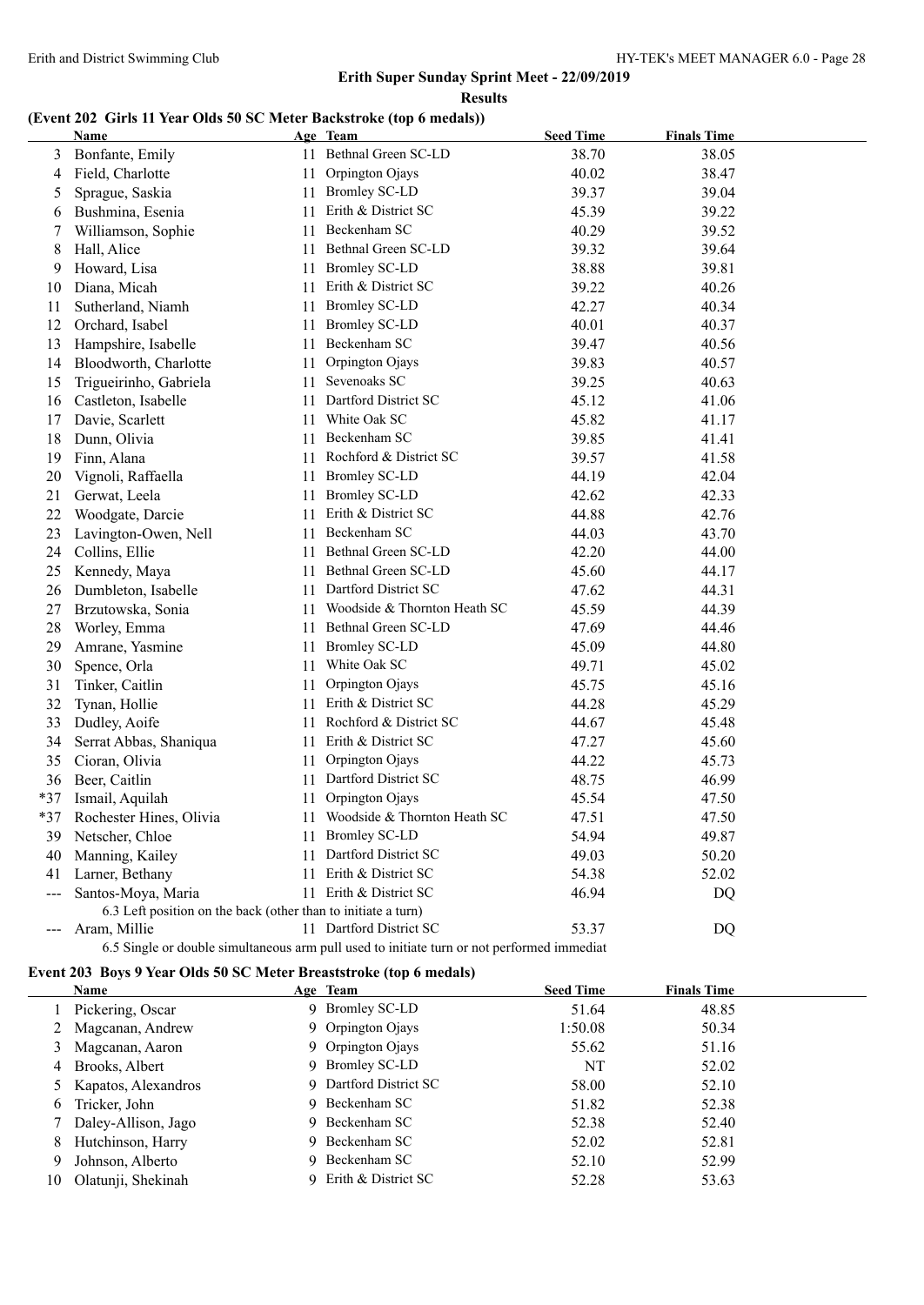$\overline{a}$ 

### **Erith Super Sunday Sprint Meet - 22/09/2019**

#### **Results**

#### **(Event 203 Boys 9 Year Olds 50 SC Meter Breaststroke (top 6 medals))**

|                                                                                                                                                                                                                                                                                                                                                                                                                                                                            | <b>Name</b>                                         |    | Age Team               | <b>Seed Time</b> | <b>Finals Time</b> |  |
|----------------------------------------------------------------------------------------------------------------------------------------------------------------------------------------------------------------------------------------------------------------------------------------------------------------------------------------------------------------------------------------------------------------------------------------------------------------------------|-----------------------------------------------------|----|------------------------|------------------|--------------------|--|
| 11                                                                                                                                                                                                                                                                                                                                                                                                                                                                         | Preston, William                                    |    | 9 Bromley SC-LD        | 1:03.10          | 55.39              |  |
| 12                                                                                                                                                                                                                                                                                                                                                                                                                                                                         | Love, Thomas                                        |    | 9 Beckenham SC         | 54.09            | 56.57              |  |
| 13                                                                                                                                                                                                                                                                                                                                                                                                                                                                         | Thomas, William                                     |    | 9 Beckenham SC         | 1:05.50          | 1:01.00            |  |
| 14                                                                                                                                                                                                                                                                                                                                                                                                                                                                         | Dadkov, Damian                                      |    | 9 Bromley SC-LD        | 1:01.85          | 1:02.07            |  |
| 15                                                                                                                                                                                                                                                                                                                                                                                                                                                                         | Dec, Adrian                                         |    | 9 Erith & District SC  | 1:09.82          | 1:06.00            |  |
| 16                                                                                                                                                                                                                                                                                                                                                                                                                                                                         | Dedman, Leo                                         |    | 9 Dartford District SC | NT               | 1:13.95            |  |
| $\frac{1}{2} \left( \frac{1}{2} \right) \left( \frac{1}{2} \right) \left( \frac{1}{2} \right) \left( \frac{1}{2} \right) \left( \frac{1}{2} \right) \left( \frac{1}{2} \right) \left( \frac{1}{2} \right) \left( \frac{1}{2} \right) \left( \frac{1}{2} \right) \left( \frac{1}{2} \right) \left( \frac{1}{2} \right) \left( \frac{1}{2} \right) \left( \frac{1}{2} \right) \left( \frac{1}{2} \right) \left( \frac{1}{2} \right) \left( \frac{1}{2} \right) \left( \frac$ | Wallis, Bryce                                       | 9. | Dartford District SC   | 1:08.87          | DQ                 |  |
|                                                                                                                                                                                                                                                                                                                                                                                                                                                                            | 7.4 Leg movements not on the same plane             |    |                        |                  |                    |  |
|                                                                                                                                                                                                                                                                                                                                                                                                                                                                            | --- Bisht, Aaryan                                   |    | 9 Dartford District SC | NT               | DQ                 |  |
|                                                                                                                                                                                                                                                                                                                                                                                                                                                                            | 7.4 Leg movements not on the same plane             |    |                        |                  |                    |  |
|                                                                                                                                                                                                                                                                                                                                                                                                                                                                            | --- Rodriguez-Aparicio, Tobias                      |    | 9 Orpington Ojays      | 1:01.25          | DQ                 |  |
|                                                                                                                                                                                                                                                                                                                                                                                                                                                                            | 7.6 Did not touch at turn or finish with both hands |    |                        |                  |                    |  |
|                                                                                                                                                                                                                                                                                                                                                                                                                                                                            | Griffith, Samuel                                    |    | 9 Erith & District SC  | 1:02.56          | DQ                 |  |
|                                                                                                                                                                                                                                                                                                                                                                                                                                                                            | 7.6 Did not touch at turn or finish with both hands |    |                        |                  |                    |  |

#### **Event 203 Boys 10 Year Olds 50 SC Meter Breaststroke (top 6 medals)**

|     | Name                                |    | Age Team                                                                                   | <b>Seed Time</b> | <b>Finals Time</b> |
|-----|-------------------------------------|----|--------------------------------------------------------------------------------------------|------------------|--------------------|
|     | McLennon Defoe, Maximus             | 10 | Woodside & Thornton Heath SC                                                               | 46.33            | 45.76              |
|     | Sawyer, Nathaniel                   | 10 | Beckenham SC                                                                               | 51.38            | 49.02              |
| 3   | Nikolic, Leo                        | 10 | Dartford District SC                                                                       | 49.11            | 49.46              |
| 4   | Dick, David                         | 10 | Erith & District SC                                                                        | 49.24            | 49.66              |
| 5   | Shankar, Rishan                     | 10 | Beckenham SC                                                                               | 49.33            | 49.71              |
| 6   | Walker, Oliver                      | 10 | Beckenham SC                                                                               | 48.45            | 50.55              |
|     | Dirse, Lukas                        | 10 | Bethnal Green SC-LD                                                                        | 51.99            | 50.57              |
|     | Olatunji, Samuel                    | 10 | Erith & District SC                                                                        | 53.28            | 50.64              |
| 9   | Meksenas, Daniel                    | 10 | Dartford District SC                                                                       | 52.84            | 52.97              |
| 10  | Goode, Oliver                       | 10 | Beckenham SC                                                                               | 57.32            | 54.44              |
| 11  | Eagle, Thomas                       | 10 | White Oak SC                                                                               | 53.47            | 54.84              |
| 12  | Hokstad, Tristan                    | 10 | <b>Bromley SC-LD</b>                                                                       | 48.33            | 55.54              |
| 13  | Williams, Charles                   | 10 | <b>Bromley SC-LD</b>                                                                       | 55.90            | 55.57              |
| 14  | Keeble, Luke                        | 10 | Dartford District SC                                                                       | 59.85            | 56.09              |
| 15  | Bossard, Aidan                      | 10 | Tonbridge SC                                                                               | 59.17            | 59.60              |
| 16  | Amusan, Noah                        | 10 | Bromley SC-LD                                                                              | <b>NT</b>        | 1:00.40            |
| 17  | Mott, Joseph                        | 10 | <b>Bromley SC-LD</b>                                                                       | 1:06.31          | 1:01.07            |
| 18  | Moorcroft, Harrison                 | 10 | Erith & District SC                                                                        | 1:06.22          | 1:03.92            |
|     | Ntiamoah, Kal-El                    | 10 | Beckenham SC                                                                               | 42.91            | X41.33             |
|     | Williamson, Sam                     |    | 10 Beckenham SC                                                                            | 55.84            | DQ                 |
|     |                                     |    | 7.4 Head not breaking surface before hands turn inward at widest point in 2nd stroke after |                  |                    |
|     | Christie, Charlie                   |    | 10 Erith & District SC                                                                     | 1:08.03          | DQ                 |
|     | 4.4 Starting before starting signal |    |                                                                                            |                  |                    |
|     | Brown, Kai                          | 10 | Erith & District SC                                                                        | 1:05.91          | <b>NS</b>          |
|     | Scully, Teddy                       | 10 | Bethnal Green SC-LD                                                                        | 51.53            | <b>NS</b>          |
| --- | Cappaert, Theo                      |    | 10 Bromley SC-LD                                                                           | NT               | <b>NS</b>          |

#### **Event 203 Boys 11 Year Olds 50 SC Meter Breaststroke (top 6 medals)**

|    | <b>Name</b>         |     | Age Team                  | <b>Seed Time</b> | <b>Finals Time</b> |  |
|----|---------------------|-----|---------------------------|------------------|--------------------|--|
|    | Nathan, Brandon     | 11  | Dartford District SC      | 48.20            | 44.61              |  |
|    | 2 Dunsmore, Alex    |     | 11 Erith & District SC    | 46.70            | 45.40              |  |
|    | Bennett, Aubry      |     | 11 Edenbridge Piranhas SC | 47.87            | 45.87              |  |
| 4  | Williams, Tom       |     | 11 Beckenham SC           | 47.19            | 46.10              |  |
|    | Belton, James       |     | 11 Bromley SC-LD          | 50.01            | 46.54              |  |
| 6  | Heggenhougen, Storm |     | 11 Bethnal Green SC-LD    | 49.36            | 46.80              |  |
|    | Roberts, Thomas     | 11. | Bethnal Green SC-LD       | 45.96            | 46.92              |  |
| 8  | Brosch, Mitchel     | 11  | Edenbridge Piranhas SC    | 48.02            | 47.16              |  |
| 9  | Bird, Ethan         | 11  | Bromley SC-LD             | 49.03            | 47.42              |  |
| 10 | Harries, Charlie    | 11  | White Oak SC              | 52.14            | 48.06              |  |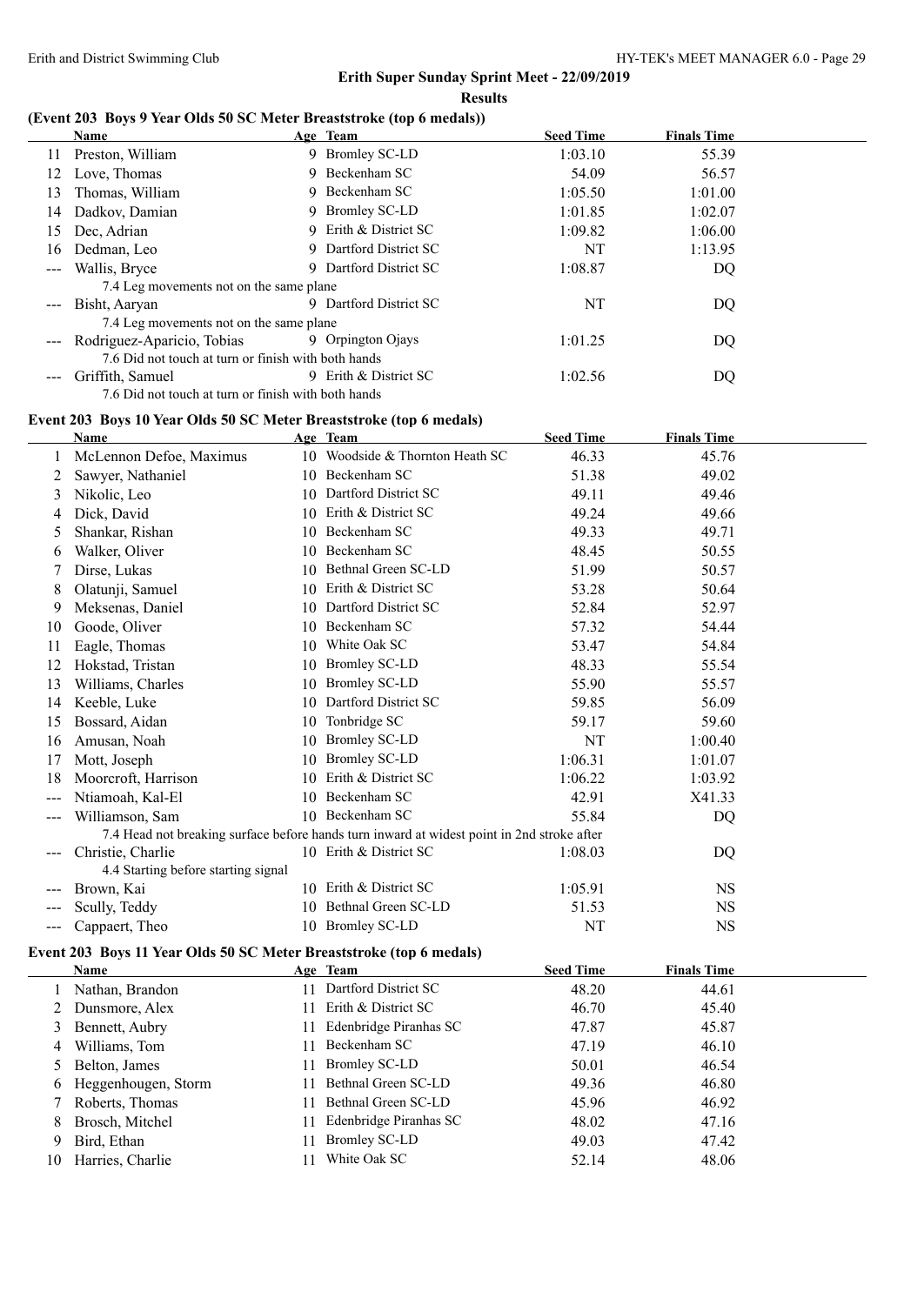#### **Results**

#### **(Event 203 Boys 11 Year Olds 50 SC Meter Breaststroke (top 6 medals))**

|    | Name                                                  |    | Age Team             | <b>Seed Time</b> | <b>Finals Time</b> |
|----|-------------------------------------------------------|----|----------------------|------------------|--------------------|
| 11 | Cross, Samuel                                         | 11 | Dartford District SC | 49.00            | 48.44              |
| 12 | Postlethwaite, Max                                    | 11 | Dartford District SC | 49.18            | 48.58              |
| 13 | Landeman, Sonny                                       | 11 | Bromley SC-LD        | 51.89            | 49.61              |
| 14 | Di Pace, Christian                                    | 11 | <b>Bromley SC-LD</b> | 49.10            | 50.66              |
| 15 | Wood, Arthur                                          | 11 | Tonbridge SC         | 48.84            | 50.73              |
| 16 | Osborne, Ben                                          |    | Erith & District SC  | 52.78            | 50.76              |
| 17 | Brierley, Emile                                       | 11 | Dartford District SC | 49.59            | 51.08              |
| 18 | Banks, Michael                                        | 11 | <b>Bromley SC-LD</b> | 52.44            | 51.50              |
| 19 | Stonkus, Laurynas                                     |    | Erith & District SC  | 55.17            | 51.87              |
| 20 | Manekia, Ali                                          | 11 | Beckenham SC         | 52.72            | 52.22              |
| 21 | O'Brien, James                                        |    | Bethnal Green SC-LD  | 53.26            | 53.02              |
| 22 | Kokkini, Harri                                        | 11 | Beckenham SC         | 53.38            | 53.09              |
| 23 | Riley, Harry                                          | 11 | White Oak SC         | 58.38            | 53.25              |
| 24 | Preston, Ricahrd                                      | 11 | White Oak SC         | 1:00.20          | 54.19              |
| 25 | Ghatauray, Jack                                       | 11 | Erith & District SC  | 58.26            | 54.43              |
| 26 | McCune, Oliver                                        | 11 | Dartford District SC | 1:01.88          | 55.02              |
| 27 | Shen, Chengqi                                         | 11 | Orpington Ojays      | 58.31            | 57.43              |
| 28 | Holt, Samuel                                          | 11 | Erith & District SC  | 1:00.63          | 58.27              |
| 29 | Tobun, Abdullah                                       |    | Dartford District SC | 1:05.39          | 1:05.89            |
|    | Toros, Tyler                                          | 11 | White Oak SC         | 53.27            | DQ                 |
|    | 7.6 Touch not simultaneous and/or hands not separated |    |                      |                  |                    |

#### **Event 204 Girls 12 Year Olds 50 SC Meter Butterfly (top 6 medals)**

|       | Name                                     |    | Age Team                     | <b>Seed Time</b> | <b>Finals Time</b> |
|-------|------------------------------------------|----|------------------------------|------------------|--------------------|
|       | Patfield, Evalyn                         | 12 | Tonbridge SC                 | 34.96            | 35.61              |
| 2     | Burrowes, Ruby                           | 12 | White Oak SC                 | 39.92            | 36.43              |
| 3     | Bond, Lauren                             | 12 | Orpington Ojays              | 37.50            | 36.90              |
| 4     | Nutkins, Isabel                          | 12 | Erith & District SC          | 37.04            | 37.85              |
| 5     | Sproston, Lucy                           | 12 | Erith & District SC          | 41.00            | 38.09              |
| 6     | Oreskovic, Nina                          | 12 | Erith & District SC          | 39.06            | 38.42              |
| 7     | Taylor, Louise                           | 12 | Beckenham SC                 | 36.30            | 38.99              |
| 8     | Todorova, Yoana                          | 12 | Bethnal Green SC-LD          | 37.22            | 40.29              |
| 9     | Sims, Eleonora                           | 12 | Bethnal Green SC-LD          | 38.60            | 40.31              |
| 10    | Cox, Ashleigh                            | 12 | Tonbridge SC                 | 40.59            | 40.49              |
| 11    | Bimha, Tinashe                           | 12 | Beckenham SC                 | 41.13            | 40.57              |
| 12    | Cramer, Holly                            | 12 | Rochford & District SC       | 41.16            | 40.83              |
| 13    | Gibson, Hannah                           | 12 | <b>Bromley SC-LD</b>         | 43.99            | 42.13              |
| 14    | Stobbs, Lily-Anne                        | 12 | Rochford & District SC       | 50.31            | 43.04              |
| 15    | Balmain, Lucy                            | 12 | <b>Bromley SC-LD</b>         | 42.50            | 43.70              |
| $*16$ | Hummel, Jessica                          | 12 | Beachfield Swimming Squad    | 42.47            | 44.11              |
| $*16$ | Campbell, Isobel Grace                   | 12 | Beckenham SC                 | 45.93            | 45.15              |
| 17    | Lamb, Sophie                             | 12 | <b>Bromley SC-LD</b>         | 44.87            | 44.69              |
| 18    | Davis, Zoe                               | 12 | Woodside & Thornton Heath SC | 49.00            | 45.70              |
| 19    | Anscomb, Imogen                          | 12 | Dartford District SC         | 53.96            | 47.29              |
| 20    | Banyon, Abigail                          | 12 | Woodside & Thornton Heath SC | 44.75            | 47.41              |
| $*21$ | Charles, Angel                           | 12 | <b>Bromley SC-LD</b>         | 50.42            | 47.56              |
| $*21$ | Selvey, Emma                             | 12 | White Oak SC                 | 41.91            | 47.56              |
| 23    | Scobie, Amelie                           | 12 | Orpington Ojays              | 53.78            | 55.25              |
| 24    | Patrick, Syriah                          | 12 | Woodside & Thornton Heath SC | 59.76            | 1:02.09            |
|       | Uwadiae-Abiola, Aziza                    | 12 | Woodside & Thornton Heath SC | 50.68            | DQ                 |
|       | 8.3 Alternating movement of legs or feet |    |                              |                  |                    |
|       | Ward, Katie                              |    | 12 Dartford District SC      | 43.91            | <b>NS</b>          |
| $---$ | Cannon, Isabelle                         | 12 | Tonbridge SC                 | 39.55            | <b>NS</b>          |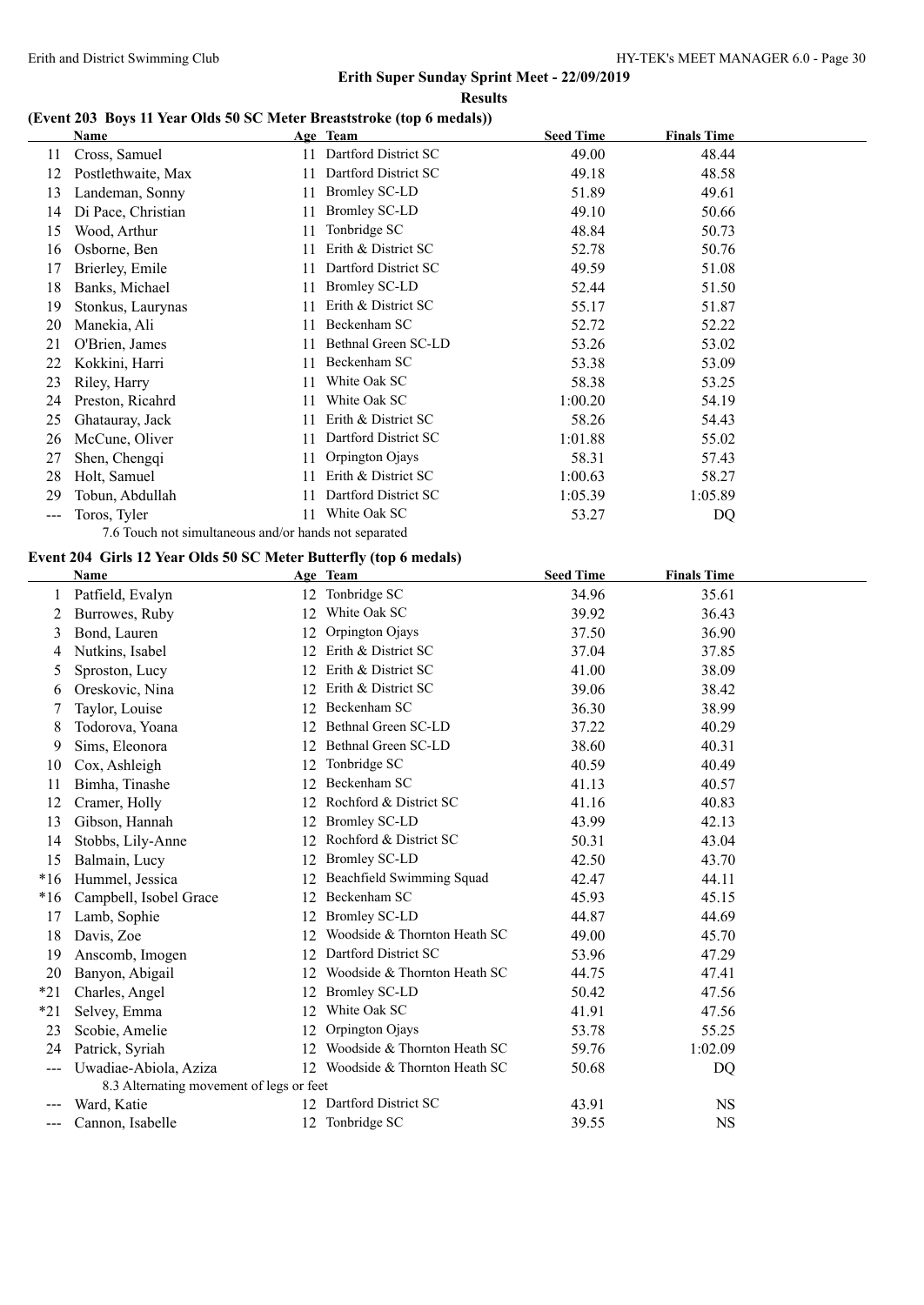$\overline{\phantom{a}}$ 

#### **Erith Super Sunday Sprint Meet - 22/09/2019 Results**

#### **Event 204 Girls 13 Year Olds 50 SC Meter Butterfly (top 6 medals)**

|    | Name              |     | Age Team                     | <b>Seed Time</b> | <b>Finals Time</b> |
|----|-------------------|-----|------------------------------|------------------|--------------------|
|    | Greener, Rhiana   | 13  | Erith & District SC          | 33.30            | 33.21              |
| 2  | O'Neill, Sophia   | 13  | Orpington Ojays              | 35.10            | 34.24              |
| 3  | Morris, Gracie    | 13  | Rochford & District SC       | 34.49            | 34.52              |
| 4  | Van Selm, Jessica | 13  | Bromley SC-LD                | 36.40            | 35.62              |
|    | Sharp, Megan      | 13  | Tonbridge SC                 | 35.71            | 37.00              |
| 6  | Tume, Grace       | 13  | Orpington Ojays              | 38.36            | 37.52              |
|    | Drake, Sydney     | 13  | Rochford & District SC       | 37.78            | 38.38              |
| 8  | Lewis, Hannah     | 13. | Bromley SC-LD                | NT               | 38.74              |
| 9  | Dobb, Heidi       | 13  | Bromley SC-LD                | 40.67            | 39.02              |
| 10 | Corder, Harriet   | 13  | Erith & District SC          | 40.67            | 40.56              |
| 11 | Foster, Kate      | 13. | Tonbridge SC                 | 45.66            | 41.38              |
| 12 | Stanley, Esmee    | 13  | Dartford District SC         | 43.91            | 41.80              |
| 13 | Wood, Ellen       | 13  | Tonbridge SC                 | 44.12            | 43.97              |
| 14 | Smith, Eve        | 13  | Woodside & Thornton Heath SC | 46.91            | 44.04              |
| 15 | Grover, Billie    | 13  | Erith & District SC          | 46.82            | 44.60              |
| 17 | Kolte, Sakshi     | 13  | Bromley SC-LD                | 44.50            | 45.36              |

#### **Event 205 Boys 12 Year Olds 50 SC Meter Freestyle (top 6 medals)**

|       | Name                                |    | Age Team                | <b>Seed Time</b> | <b>Finals Time</b> |
|-------|-------------------------------------|----|-------------------------|------------------|--------------------|
| 1     | Eagle, Jack                         |    | 12 White Oak SC         | 32.26            | 31.12              |
| 2     | Malcev, Lucas                       |    | 12 Bethnal Green SC-LD  | 30.50            | 31.18              |
| 3     | Saito-Figuera, Nino                 | 12 | Bethnal Green SC-LD     | 32.64            | 31.46              |
| 4     | Lecuyer, Edouard                    |    | 12 Bromley SC-LD        | 31.14            | 31.60              |
| 5     | Brice, Charlie                      | 12 | Tonbridge SC            | 31.60            | 31.75              |
| 6     | Cambden, Luca                       | 12 | White Oak SC            | 33.43            | 31.95              |
| 7     | Swarup, Vaatsalya                   | 12 | Orpington Ojays         | 32.44            | 32.50              |
| 8     | O'Brien, Dennis                     |    | 12 Bethnal Green SC-LD  | 33.90            | 32.73              |
| 9     | McGhee, Joseph                      | 12 | Rochford & District SC  | 33.16            | 33.09              |
| 10    | Mok, Vince                          | 12 | White Oak SC            | 35.80            | 33.25              |
| 11    | Williams, Sebastian                 |    | 12 Bromley SC-LD        | 32.58            | 33.28              |
| 12    | Nikolic, Alex                       | 12 | Dartford District SC    | 34.17            | 33.34              |
| 13    | Seager, Ashton                      | 12 | Erith & District SC     | 35.88            | 33.82              |
| 14    | Dell'Accio, Roberto                 |    | 12 Bromley SC-LD        | 34.03            | 33.88              |
| 15    | Kazibwe, Azariah                    | 12 | Beckenham SC            | 34.00            | 34.13              |
| 16    | Cavasino, Niccolo                   | 12 | Orpington Ojays         | 32.96            | 34.15              |
| 17    | Mahendrakumar, Shoban               |    | 12 Bromley SC-LD        | 32.56            | 34.26              |
| 18    | Isaacs, Harri-James                 | 12 | Tonbridge SC            | 34.39            | 34.74              |
| 19    | Smith, Calum                        | 12 | Dartford District SC    | 38.98            | 35.06              |
| 20    | Charlesworth, Gabriel               |    | 12 Bromley SC-LD        | 35.69            | 35.17              |
| 21    | Peters, Max                         | 12 | Erith & District SC     | 36.90            | 35.57              |
| 22    | Dec, Patryk                         | 12 | Erith & District SC     | 33.96            | 36.00              |
| 23    | Hoang, Aidan                        | 12 | White Oak SC            | 43.20            | 37.23              |
| 24    | Devey, Zachary                      | 12 | Tonbridge SC            | 36.01            | 37.42              |
| 25    | Wise, Jack                          | 12 | Dartford District SC    | 37.28            | 37.53              |
| 26    | Watson, Calum                       | 12 | Erith & District SC     | 39.56            | 40.07              |
| 27    | Kader, Faahim                       | 12 | Dartford District SC    | 42.03            | 40.45              |
| 28    | Keeble, Ryan                        | 12 | Dartford District SC    | 41.90            | 41.00              |
| 29    | Grigore, David                      |    | 12 Erith & District SC  | NT               | 41.43              |
| ---   | Hawkins, Tom                        | 12 | Greenwich Royals SC     | 29.43            | X29.87             |
| $---$ | Barrett, Thomas                     |    | 12 Orpington Ojays      | 32.05            | DQ                 |
|       | 4.4 Starting before starting signal |    |                         |                  |                    |
|       | Bisht, Arnav                        |    | 12 Dartford District SC | 34.56            | DQ                 |
|       | 4.4 Starting before starting signal |    |                         |                  |                    |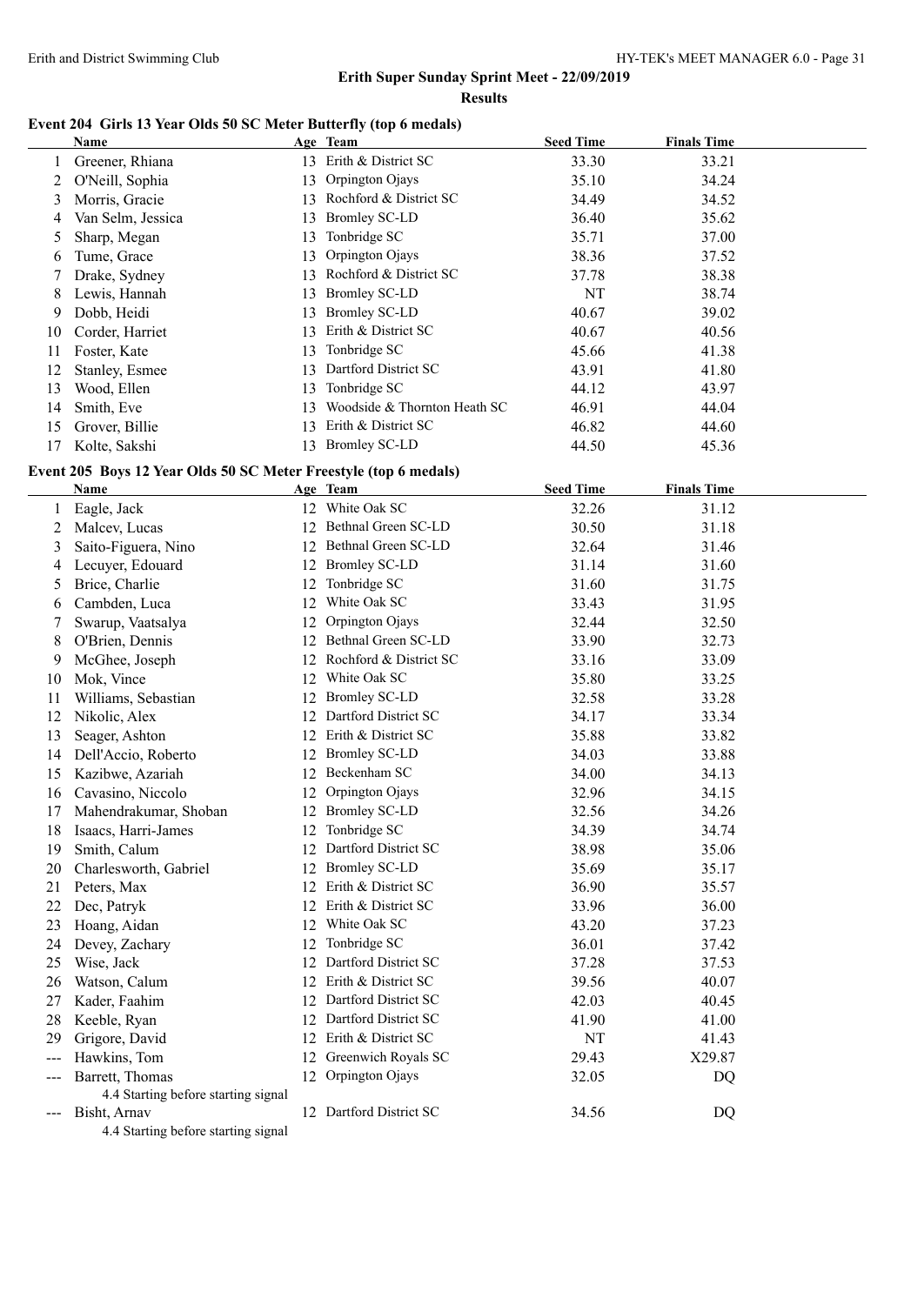|       | Event 205 Boys 13 Year Olds 50 SC Meter Freestyle (top 6 medals)   |    |                                 |                  |                    |  |
|-------|--------------------------------------------------------------------|----|---------------------------------|------------------|--------------------|--|
|       | <b>Name</b>                                                        |    | Age Team                        | <b>Seed Time</b> | <b>Finals Time</b> |  |
| 1     | Ryan, Samuel                                                       |    | 13 Orpington Ojays              | 28.53            | 27.88              |  |
| 2     | Ephigene, Ashton                                                   |    | 13 Erith & District SC          | 28.80            | 28.24              |  |
| 3     | Dunsmore, Owen                                                     | 13 | Erith & District SC             | 32.15            | 29.68              |  |
| 4     | Malcev, Daniel                                                     |    | 13 Bethnal Green SC-LD          | 31.10            | 30.09              |  |
| 5     | Howard, Zachary                                                    | 13 | Sevenoaks SC                    | 30.60            | 30.22              |  |
| 6     | Scicluna, Leli                                                     |    | 13 Bethnal Green SC-LD          | 30.40            | 30.86              |  |
| 7     | Wang, Howard                                                       |    | 13 Bethnal Green SC-LD          | 31.24            | 30.95              |  |
| 8     | Lay, Nathan                                                        |    | 13 Bethnal Green SC-LD          | 28.96            | 31.58              |  |
| 9     | Sutherland, Ewan                                                   |    | 13 Bromley SC-LD                | 38.42            | 31.78              |  |
| 10    | Harry, Luke                                                        |    | 13 Erith & District SC          | 33.45            | 34.06              |  |
| 11    | McLennon Defoe, Levi                                               |    | 13 Woodside & Thornton Heath SC | 34.70            | 34.82              |  |
| 12    | Spence, Jacob                                                      |    | 13 White Oak SC                 | 36.87            | 36.36              |  |
|       | Event 206 Girls 14 Year Olds 50 SC Meter Backstroke (top 3 medals) |    |                                 |                  |                    |  |
|       | Name                                                               |    | Age Team                        | <b>Seed Time</b> | <b>Finals Time</b> |  |
| 1     | Durnford, Lily                                                     |    | 14 Beachfield Swimming Squad    | 33.65            | 33.90              |  |
| 2     | Strover, Hannah                                                    |    | 14 Orpington Ojays              | 33.60            | 34.51              |  |
| 3     | Brown, Ellie                                                       |    | 14 Orpington Ojays              | 37.15            | 36.47              |  |
| 4     | Cooper, Lily-Mae                                                   |    | 14 Orpington Ojays              | 35.44            | 36.49              |  |
| 5     | Donne, Eleanor                                                     |    | 14 Orpington Ojays              | 38.75            | 36.51              |  |
| 6     | Hall, Freya                                                        |    | 14 Dartford District SC         | 36.43            | 36.57              |  |
| 7     | Whitehorne-King, Mckayla                                           |    | 14 White Oak SC                 | 37.38            | 36.59              |  |
| 8     | Collier, Leah                                                      |    | 14 Orpington Ojays              | 36.34            | 36.89              |  |
| 9     | Slattery, Ciara                                                    |    | 14 Beckenham SC                 | 37.85            | 37.68              |  |
| 10    | Cioran, Alexandra                                                  | 14 | Orpington Ojays                 | 37.65            | 38.16              |  |
| 11    | Di Pace, Arianna                                                   |    | 14 Bromley SC-LD                | 38.30            | 38.47              |  |
| $*12$ | Tremain, Katie                                                     |    | 14 Erith & District SC          | 37.43            | 38.60              |  |
| $*12$ | Page, Emma                                                         |    | 14 Rochford & District SC       | 36.63            | 38.60              |  |
| 14    | Turner, Georgia                                                    |    | 14 Erith & District SC          | 38.96            | 39.00              |  |
| 15    | Worley, Charlotte                                                  |    | 14 Bethnal Green SC-LD          | 41.31            | 39.88              |  |
| 16    | Santos-Moya, Lica                                                  |    | 14 Erith & District SC          | 38.69            | 39.93              |  |
| 17    | Baykun, Julia                                                      |    | 14 Beachfield Swimming Squad    | 41.09            | 41.11              |  |
|       | Event 206 Girls 15 Year Olds 50 SC Meter Backstroke (top 3 medals) |    |                                 |                  |                    |  |
|       | Name                                                               |    | Age Team                        | <b>Seed Time</b> | <b>Finals Time</b> |  |
|       | 1 Jolley-Ellis, Blythe                                             |    | 15 Orpington Ojays              | 33.56            | 34.60              |  |
| 2     | Menteath, Shannon                                                  |    | 15 Bromley SC-LD                | 35.03            | 35.17              |  |
| 3     | Barrett, Matilda                                                   | 15 | Orpington Ojays                 | 34.92            | 35.65              |  |
| 4     | Huxley, Sophie                                                     | 15 | White Oak SC                    | 35.78            | 36.99              |  |
| 5     | Anscomb, Liberty                                                   | 15 | Dartford District SC            | 36.41            | 37.26              |  |
| 6     | Bulmer, Erin                                                       | 15 | Erith & District SC             | 36.44            | 37.28              |  |
| 7     | Bolton, Amelia                                                     | 15 | Erith & District SC             | NT               | 37.36              |  |
| 8     | Khizzah, Melissa                                                   | 15 | Greenwich Royals SC             | 35.23            | 37.63              |  |
| 9     | Chatten, Abi                                                       | 15 | Erith & District SC             | 37.25            | 37.96              |  |
| 10    | Harry, Olivia                                                      |    | 15 Erith & District SC          | 43.20            | 41.63              |  |
|       | Event 206 Girls 16 & Over 50 SC Meter Backstroke (top 3 medals)    |    |                                 |                  |                    |  |
|       | <b>Name</b>                                                        |    | Age Team                        | <b>Seed Time</b> | <b>Finals Time</b> |  |
| 1     | Cave, Megan                                                        |    | 16 Erith & District SC          | 31.62            | 32.02              |  |
| 2     | Harden, Ellie                                                      |    | 16 Orpington Ojays              | 32.29            | 33.69              |  |
| 3     | Mitchell, Jodie                                                    |    | 20 Beachfield Swimming Squad    | 34.13            | 34.31              |  |
|       |                                                                    |    |                                 |                  |                    |  |

 Parker, Megan 16 Erith & District SC 34.04 35.19 Leng, Alice 17 Orpington Ojays 35.06 35.42 6 Price, Abigail 17 Erith & District SC 35.85 36.29 7 Newman, Chloe 16 Bethnal Green SC-LD 36.29 36.70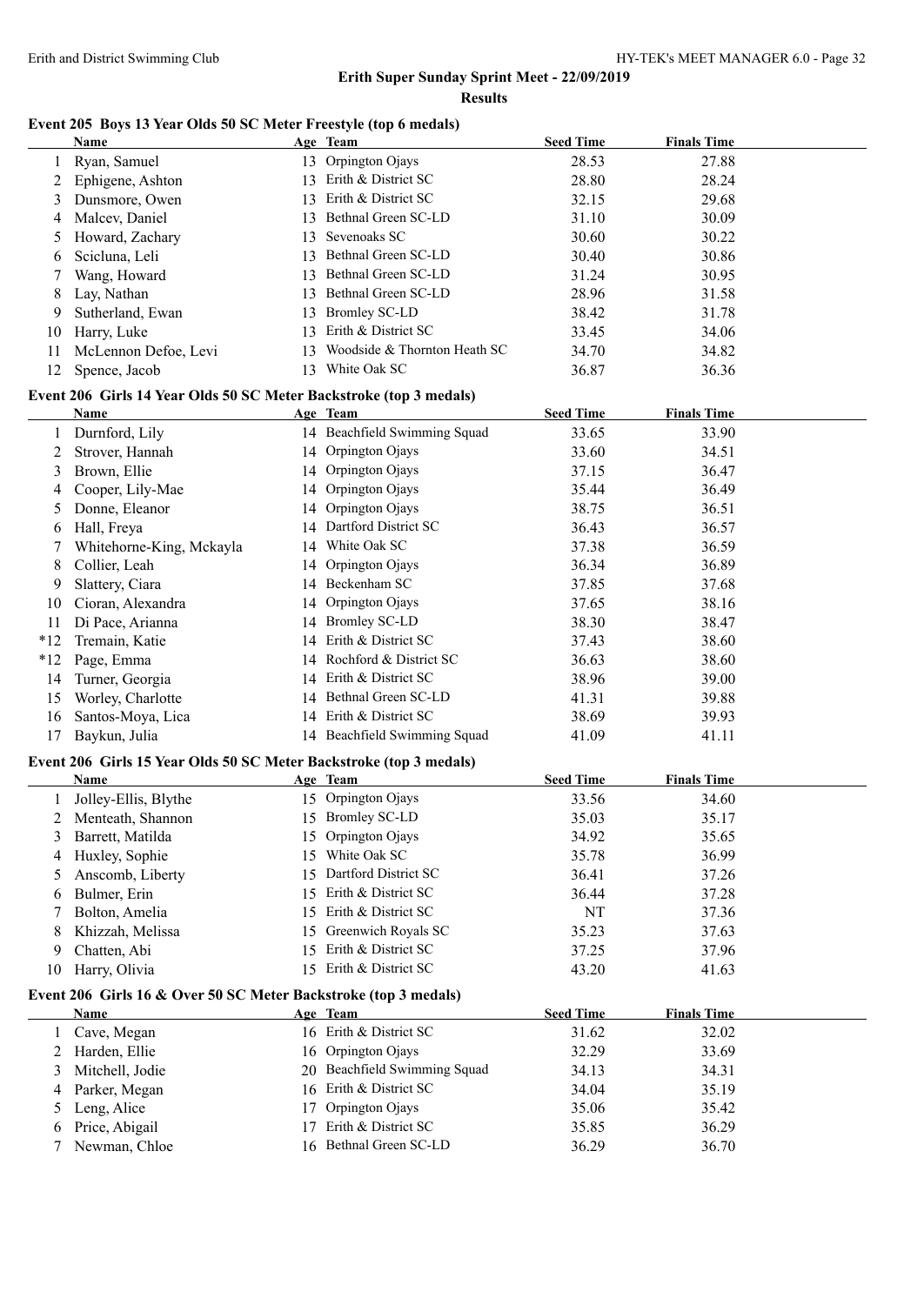#### **Event 207 Boys 14 Year Olds 50 SC Meter Breaststroke (top 3 medals)**

|                                                                                                | <b>Name</b>                                                         |    | Age Team                             | <b>Seed Time</b>          | <b>Finals Time</b>          |  |
|------------------------------------------------------------------------------------------------|---------------------------------------------------------------------|----|--------------------------------------|---------------------------|-----------------------------|--|
| 1                                                                                              | Wilding, Daniel                                                     |    | 14 Erith & District SC               | 35.40                     | 34.90                       |  |
| 2                                                                                              | Ghatauray, Rory                                                     |    | 14 Erith & District SC               | 35.65                     | 36.15                       |  |
| 3                                                                                              | Kapatos, Apostolos                                                  |    | 14 Dartford District SC              | 37.95                     | 37.31                       |  |
| 4                                                                                              | Storey, Coby                                                        |    | 14 Erith & District SC               | 37.50                     | 37.35                       |  |
| 5                                                                                              | Mahendrakumar, Sachin                                               |    | 14 Bromley SC-LD                     | 37.15                     | 38.49                       |  |
| 6                                                                                              | Sproston, James                                                     |    | 14 Erith & District SC               | 38.29                     | 39.55                       |  |
| 7                                                                                              | Beattie, Ashley                                                     |    | 14 Erith & District SC               | 43.84                     | 39.62                       |  |
| 8                                                                                              | Somerville-Cotton, James                                            |    | 14 Orpington Ojays                   | 43.23                     | 41.56                       |  |
| $--$                                                                                           | Zhao, Yan Jun                                                       |    | 14 Orpington Ojays                   | 46.22                     | DQ                          |  |
|                                                                                                | 7.6 Did not touch at turn or finish with both hands                 |    |                                      |                           |                             |  |
|                                                                                                | Event 207 Boys 15 Year Olds 50 SC Meter Breaststroke (top 3 medals) |    |                                      |                           |                             |  |
|                                                                                                | Name                                                                |    | Age Team                             | <b>Seed Time</b>          | <b>Finals Time</b>          |  |
| 1                                                                                              | Kapatos, Frangiskos                                                 |    | 15 Dartford District SC              | 36.80                     | 37.31                       |  |
| 2                                                                                              | Morgan, Dominic                                                     |    | 15 Edenbridge Piranhas SC            | 39.06                     | 37.77                       |  |
| 3                                                                                              | Enright, John                                                       |    | 15 Erith & District SC               | 41.10                     | 39.81                       |  |
|                                                                                                | Event 207 Boys 16 & Over 50 SC Meter Breaststroke (top 3 medals)    |    |                                      |                           |                             |  |
|                                                                                                | Name                                                                |    | Age Team                             | <b>Seed Time</b>          | <b>Finals Time</b>          |  |
| 1                                                                                              | Wilson, Oscar                                                       |    | 16 Sevenoaks SC                      | 33.57                     | 33.93                       |  |
| 2                                                                                              | Moulton, Max                                                        |    | 16 Dartford District SC              | 33.31                     | 34.54                       |  |
| 3                                                                                              | Wise, George                                                        |    | 16 Dartford District SC              | 35.64                     | 35.84                       |  |
| 4                                                                                              | Wilding, Benjamin                                                   |    | 17 Erith & District SC               | 36.10                     | 36.07                       |  |
| 5                                                                                              | Murphy, Connor                                                      |    | 16 Bromley SC-LD                     | 38.05                     | 37.99                       |  |
| 6                                                                                              | Espana Ramirez, Felipe                                              |    | 18 Erith & District SC               | 38.00                     | 38.21                       |  |
| 7                                                                                              | Burdett, Samuel                                                     |    | 16 Erith & District SC               | 37.99                     | 39.51                       |  |
|                                                                                                |                                                                     |    |                                      |                           |                             |  |
|                                                                                                | Event 208 Girls 9 Year Olds 50 SC Meter Butterfly (top 6 medals)    |    |                                      |                           |                             |  |
|                                                                                                | Name                                                                |    | Age Team<br>9 Edenbridge Piranhas SC | <b>Seed Time</b><br>44.21 | <b>Finals Time</b><br>43.69 |  |
| 1                                                                                              | Christopherson, Sienna<br>Traynier, Poppy                           |    | 9 Beckenham SC                       | 45.19                     | 45.27                       |  |
| 2<br>3                                                                                         | Mahendrakumar, Kobisha                                              |    | 9 Bromley SC-LD                      | 49.08                     | 46.70                       |  |
|                                                                                                |                                                                     |    | 9 Bromley SC-LD                      |                           |                             |  |
| 4<br>5                                                                                         | Adebajo, Grace<br>Wilson, Sophie                                    |    | 9 Rochford & District SC             | 1:07.21<br>55.00          | 46.80<br>48.00              |  |
|                                                                                                | Page, Olivia                                                        |    | Rochford & District SC               | 52.34                     | 50.96                       |  |
| 6<br>7                                                                                         | Compaan, Emma                                                       |    | 9 White Oak SC                       | 52.25                     | 51.21                       |  |
|                                                                                                | Charpentier-Tappende, Apoll                                         |    | 9 Bromley SC-LD                      | 56.81                     | 51.71                       |  |
| 8                                                                                              |                                                                     |    | 9 White Oak SC                       | 54.78                     | 52.18                       |  |
| 9                                                                                              | Hoang, Ada                                                          |    | 9 Beckenham SC                       | 51.54                     | 52.44                       |  |
| 10                                                                                             | Bruggemeyer, Alex<br>Sutherland, Isla                               | 9. | <b>Bromley SC-LD</b>                 | 56.15                     | 53.08                       |  |
| 11<br>12                                                                                       | Ruzzaman, Ruby                                                      | 9. | Bethnal Green SC-LD                  | 50.02                     | 53.51                       |  |
|                                                                                                | Brorson, Kara                                                       | 9. | <b>Bromley SC-LD</b>                 | 53.63                     | 54.20                       |  |
| 13<br>14                                                                                       | Gambrill, Imogen                                                    | 9. | White Oak SC                         | 53.78                     | 55.47                       |  |
|                                                                                                | Matthews, Madaleine                                                 | 9. | <b>Bromley SC-LD</b>                 | 57.47                     | 55.74                       |  |
| 15<br>16                                                                                       | Hall, Rose                                                          | 9. | Bethnal Green SC-LD                  | 1:08.30                   | 56.07                       |  |
|                                                                                                | Hampshire, Abigail                                                  | 9. | Beckenham SC                         | 51.34                     | 56.08                       |  |
| 17<br>18                                                                                       | Chatten, Charley                                                    | 9. | Erith & District SC                  | 57.12                     | 56.67                       |  |
| 19                                                                                             | Bettell, Samantha                                                   | 9. | White Oak SC                         | 52.64                     | 57.41                       |  |
| 20                                                                                             | Pastula, Natalia                                                    | 9  | <b>Bromley SC-LD</b>                 | 57.97                     | 59.32                       |  |
|                                                                                                |                                                                     | 9  | Dartford District SC                 |                           |                             |  |
| 21<br>22                                                                                       | Mould, Evie<br>Sameen, Zahra                                        | 9  | Dartford District SC                 | 56.83<br>1:02.79          | 1:00.42<br>1:00.55          |  |
| 23                                                                                             |                                                                     | 9  | <b>Bromley SC-LD</b>                 | NT                        |                             |  |
|                                                                                                | Tsielepi, Ava                                                       | 9  | <b>Bromley SC-LD</b>                 |                           | 1:00.74                     |  |
| 24<br>25                                                                                       | Collinet, Mia                                                       | 9  | Erith & District SC                  | 1:16.00                   | 1:05.81                     |  |
|                                                                                                | Kett, Tillie                                                        | 9  | Dartford District SC                 | NT                        | 1:06.10                     |  |
| 26                                                                                             | Mealey, Annabel                                                     |    | 9 Beckenham SC                       | NT                        | 1:15.79                     |  |
| $\frac{1}{2} \left( \frac{1}{2} \right) \left( \frac{1}{2} \right) \left( \frac{1}{2} \right)$ | Warner, Martha                                                      |    |                                      | 40.57                     | X42.50                      |  |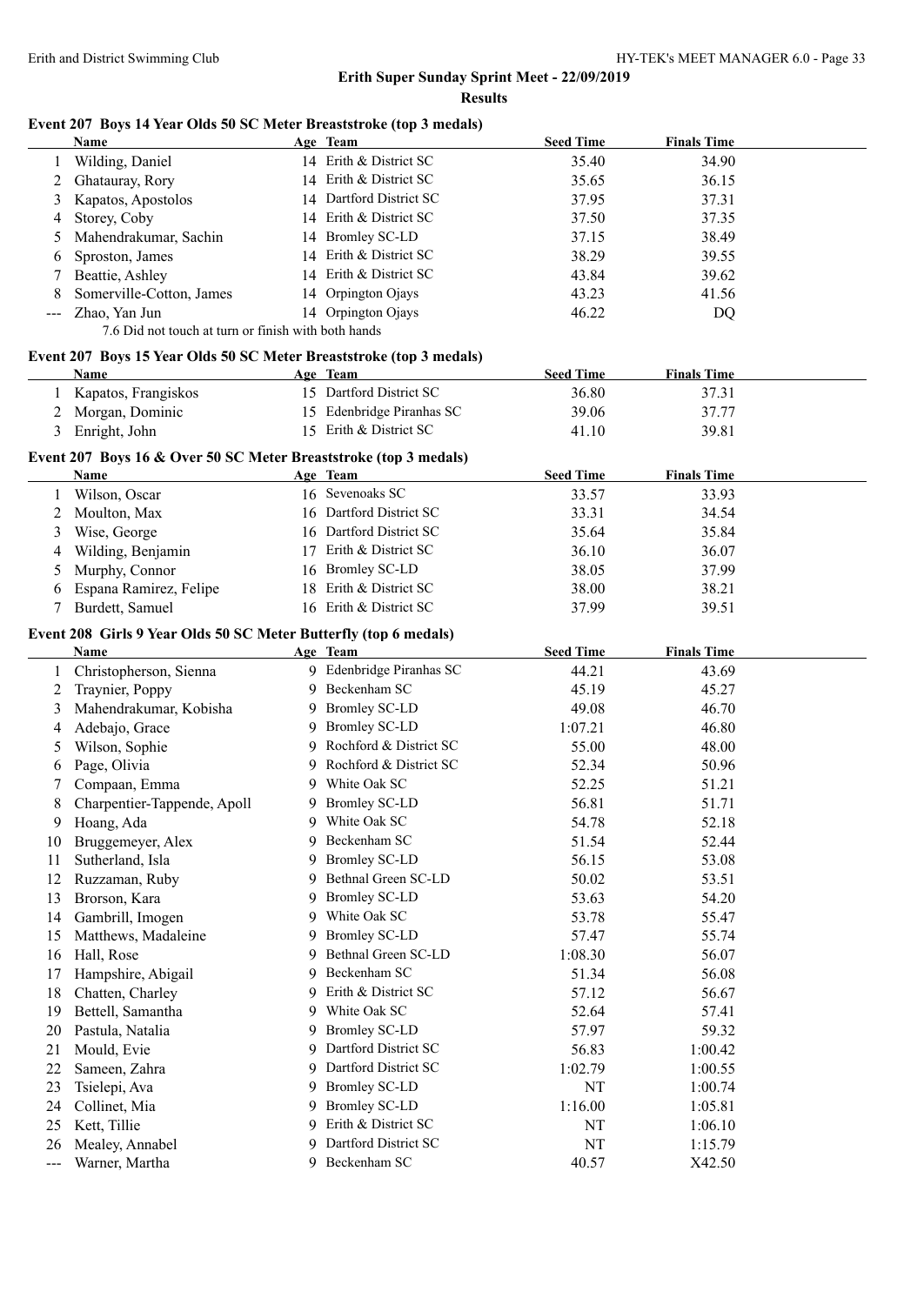#### **Results**

#### **(Event 208 Girls 9 Year Olds 50 SC Meter Butterfly (top 6 medals))**

|                     | Name                                     | Age Team                          | <b>Seed Time</b> | <b>Finals Time</b> |  |
|---------------------|------------------------------------------|-----------------------------------|------------------|--------------------|--|
|                     | --- Fletcher, Leila                      | Bethnal Green SC-LD<br>9          | 1:02.70          | DQ                 |  |
|                     | 8.3 Alternating movement of legs or feet |                                   |                  |                    |  |
| $\qquad \qquad - -$ | Regha, Naima                             | 9 Erith & District SC             | NT               | DQ                 |  |
|                     | 8.3 Alternating movement of legs or feet |                                   |                  |                    |  |
|                     | --- Poduval, Diya                        | Bromley SC-LD<br>9                | NT               | DQ                 |  |
|                     | 8.3 Alternating movement of legs or feet |                                   |                  |                    |  |
|                     | --- Regha, Naomi                         | Erith & District SC<br>9          | NT               | DQ                 |  |
|                     | 8.3 Alternating movement of legs or feet |                                   |                  |                    |  |
|                     | Cardoza, Kiera                           | Woodside & Thornton Heath SC<br>Q | 57.87            | DQ                 |  |
|                     | 8.3 Alternating movement of legs or feet |                                   |                  |                    |  |
|                     | Hildebrandt, Sophia                      | Tonbridge SC<br>9                 | NT               | <b>NS</b>          |  |
|                     | Banks, Abigail                           | Bromley SC-LD                     | 1:00.78          | <b>NS</b>          |  |
|                     |                                          |                                   |                  |                    |  |

#### **Event 208 Girls 10 Year Olds 50 SC Meter Butterfly (top 6 medals)**

| <b>Name</b>               |                                                                                   | <b>Seed Time</b>                                                                                                                                                                                                                                                                                                                                                                                                                                                                                                                                                                                                                                                                                                                                                                                                                                                                                                                                                                                                                                                                                                                         | <b>Finals Time</b>                                     |                                             |
|---------------------------|-----------------------------------------------------------------------------------|------------------------------------------------------------------------------------------------------------------------------------------------------------------------------------------------------------------------------------------------------------------------------------------------------------------------------------------------------------------------------------------------------------------------------------------------------------------------------------------------------------------------------------------------------------------------------------------------------------------------------------------------------------------------------------------------------------------------------------------------------------------------------------------------------------------------------------------------------------------------------------------------------------------------------------------------------------------------------------------------------------------------------------------------------------------------------------------------------------------------------------------|--------------------------------------------------------|---------------------------------------------|
|                           |                                                                                   | 38.57                                                                                                                                                                                                                                                                                                                                                                                                                                                                                                                                                                                                                                                                                                                                                                                                                                                                                                                                                                                                                                                                                                                                    | 37.74                                                  |                                             |
| John, Alexandra           |                                                                                   | 42.20                                                                                                                                                                                                                                                                                                                                                                                                                                                                                                                                                                                                                                                                                                                                                                                                                                                                                                                                                                                                                                                                                                                                    | 40.11                                                  |                                             |
| Stoyanova, Sofia          |                                                                                   | 41.12                                                                                                                                                                                                                                                                                                                                                                                                                                                                                                                                                                                                                                                                                                                                                                                                                                                                                                                                                                                                                                                                                                                                    | 41.18                                                  |                                             |
| Trigger, Delyth           |                                                                                   | 40.99                                                                                                                                                                                                                                                                                                                                                                                                                                                                                                                                                                                                                                                                                                                                                                                                                                                                                                                                                                                                                                                                                                                                    | 41.52                                                  |                                             |
| Hughes, Mia               |                                                                                   | 49.38                                                                                                                                                                                                                                                                                                                                                                                                                                                                                                                                                                                                                                                                                                                                                                                                                                                                                                                                                                                                                                                                                                                                    | 42.28                                                  |                                             |
| Wynne Thomas, Eliza       |                                                                                   | 42.78                                                                                                                                                                                                                                                                                                                                                                                                                                                                                                                                                                                                                                                                                                                                                                                                                                                                                                                                                                                                                                                                                                                                    | 43.35                                                  |                                             |
| Kirdar, Ela               |                                                                                   | 45.59                                                                                                                                                                                                                                                                                                                                                                                                                                                                                                                                                                                                                                                                                                                                                                                                                                                                                                                                                                                                                                                                                                                                    | 44.87                                                  |                                             |
| Beament, Sophia           |                                                                                   | <b>NT</b>                                                                                                                                                                                                                                                                                                                                                                                                                                                                                                                                                                                                                                                                                                                                                                                                                                                                                                                                                                                                                                                                                                                                | 45.18                                                  |                                             |
| Bond, Carys               |                                                                                   | 44.69                                                                                                                                                                                                                                                                                                                                                                                                                                                                                                                                                                                                                                                                                                                                                                                                                                                                                                                                                                                                                                                                                                                                    | 45.99                                                  |                                             |
| Fay, Ella                 |                                                                                   | 49.67                                                                                                                                                                                                                                                                                                                                                                                                                                                                                                                                                                                                                                                                                                                                                                                                                                                                                                                                                                                                                                                                                                                                    | 46.95                                                  |                                             |
| Shiu, Jessica             |                                                                                   | 50.58                                                                                                                                                                                                                                                                                                                                                                                                                                                                                                                                                                                                                                                                                                                                                                                                                                                                                                                                                                                                                                                                                                                                    | 46.98                                                  |                                             |
| Stobbs, Emily-Mae         |                                                                                   | 48.50                                                                                                                                                                                                                                                                                                                                                                                                                                                                                                                                                                                                                                                                                                                                                                                                                                                                                                                                                                                                                                                                                                                                    | 47.62                                                  |                                             |
| Knox, Yumi                |                                                                                   | 46.82                                                                                                                                                                                                                                                                                                                                                                                                                                                                                                                                                                                                                                                                                                                                                                                                                                                                                                                                                                                                                                                                                                                                    | 48.56                                                  |                                             |
| White, Peyton             |                                                                                   | 53.80                                                                                                                                                                                                                                                                                                                                                                                                                                                                                                                                                                                                                                                                                                                                                                                                                                                                                                                                                                                                                                                                                                                                    | 49.99                                                  |                                             |
| Holliday, Rhiannon        |                                                                                   | 53.33                                                                                                                                                                                                                                                                                                                                                                                                                                                                                                                                                                                                                                                                                                                                                                                                                                                                                                                                                                                                                                                                                                                                    | 51.52                                                  |                                             |
| Bowling, Carys            |                                                                                   | 46.09                                                                                                                                                                                                                                                                                                                                                                                                                                                                                                                                                                                                                                                                                                                                                                                                                                                                                                                                                                                                                                                                                                                                    | 52.54                                                  |                                             |
| Charlesworth, Marie       |                                                                                   | 47.95                                                                                                                                                                                                                                                                                                                                                                                                                                                                                                                                                                                                                                                                                                                                                                                                                                                                                                                                                                                                                                                                                                                                    | 53.08                                                  |                                             |
| Campbell, Daisy           |                                                                                   | 53.89                                                                                                                                                                                                                                                                                                                                                                                                                                                                                                                                                                                                                                                                                                                                                                                                                                                                                                                                                                                                                                                                                                                                    | 57.17                                                  |                                             |
| Sakizlis, Ilakkiya-Irenie |                                                                                   | NT                                                                                                                                                                                                                                                                                                                                                                                                                                                                                                                                                                                                                                                                                                                                                                                                                                                                                                                                                                                                                                                                                                                                       | 57.71                                                  |                                             |
| Drake, Libby              |                                                                                   | 55.00                                                                                                                                                                                                                                                                                                                                                                                                                                                                                                                                                                                                                                                                                                                                                                                                                                                                                                                                                                                                                                                                                                                                    | 59.51                                                  |                                             |
| Joseph, Sloane            |                                                                                   | 51.99                                                                                                                                                                                                                                                                                                                                                                                                                                                                                                                                                                                                                                                                                                                                                                                                                                                                                                                                                                                                                                                                                                                                    | 59.71                                                  |                                             |
| Mierzwa, Julia            |                                                                                   | NT                                                                                                                                                                                                                                                                                                                                                                                                                                                                                                                                                                                                                                                                                                                                                                                                                                                                                                                                                                                                                                                                                                                                       | 1:01.54                                                |                                             |
| McRobbie, Charlotte       |                                                                                   | <b>NT</b>                                                                                                                                                                                                                                                                                                                                                                                                                                                                                                                                                                                                                                                                                                                                                                                                                                                                                                                                                                                                                                                                                                                                | 1:03.44                                                |                                             |
| Lopez O'Sullivan, Sofia   |                                                                                   | 1:08.60                                                                                                                                                                                                                                                                                                                                                                                                                                                                                                                                                                                                                                                                                                                                                                                                                                                                                                                                                                                                                                                                                                                                  | DQ                                                     |                                             |
|                           |                                                                                   |                                                                                                                                                                                                                                                                                                                                                                                                                                                                                                                                                                                                                                                                                                                                                                                                                                                                                                                                                                                                                                                                                                                                          |                                                        |                                             |
| Baykun, Veronica          |                                                                                   |                                                                                                                                                                                                                                                                                                                                                                                                                                                                                                                                                                                                                                                                                                                                                                                                                                                                                                                                                                                                                                                                                                                                          | DQ                                                     |                                             |
|                           |                                                                                   |                                                                                                                                                                                                                                                                                                                                                                                                                                                                                                                                                                                                                                                                                                                                                                                                                                                                                                                                                                                                                                                                                                                                          |                                                        |                                             |
|                           |                                                                                   |                                                                                                                                                                                                                                                                                                                                                                                                                                                                                                                                                                                                                                                                                                                                                                                                                                                                                                                                                                                                                                                                                                                                          |                                                        |                                             |
|                           |                                                                                   |                                                                                                                                                                                                                                                                                                                                                                                                                                                                                                                                                                                                                                                                                                                                                                                                                                                                                                                                                                                                                                                                                                                                          |                                                        |                                             |
|                           |                                                                                   |                                                                                                                                                                                                                                                                                                                                                                                                                                                                                                                                                                                                                                                                                                                                                                                                                                                                                                                                                                                                                                                                                                                                          |                                                        |                                             |
|                           |                                                                                   |                                                                                                                                                                                                                                                                                                                                                                                                                                                                                                                                                                                                                                                                                                                                                                                                                                                                                                                                                                                                                                                                                                                                          |                                                        |                                             |
|                           |                                                                                   |                                                                                                                                                                                                                                                                                                                                                                                                                                                                                                                                                                                                                                                                                                                                                                                                                                                                                                                                                                                                                                                                                                                                          |                                                        |                                             |
|                           |                                                                                   |                                                                                                                                                                                                                                                                                                                                                                                                                                                                                                                                                                                                                                                                                                                                                                                                                                                                                                                                                                                                                                                                                                                                          |                                                        |                                             |
| Name                      |                                                                                   |                                                                                                                                                                                                                                                                                                                                                                                                                                                                                                                                                                                                                                                                                                                                                                                                                                                                                                                                                                                                                                                                                                                                          |                                                        |                                             |
|                           |                                                                                   | 37.91                                                                                                                                                                                                                                                                                                                                                                                                                                                                                                                                                                                                                                                                                                                                                                                                                                                                                                                                                                                                                                                                                                                                    | 37.16                                                  |                                             |
| Davie, Scarlett           |                                                                                   | 38.27                                                                                                                                                                                                                                                                                                                                                                                                                                                                                                                                                                                                                                                                                                                                                                                                                                                                                                                                                                                                                                                                                                                                    | 37.56                                                  |                                             |
| Field, Charlotte          |                                                                                   | 38.54                                                                                                                                                                                                                                                                                                                                                                                                                                                                                                                                                                                                                                                                                                                                                                                                                                                                                                                                                                                                                                                                                                                                    | 37.78                                                  |                                             |
| Gerwat, Leela             |                                                                                   | 39.26                                                                                                                                                                                                                                                                                                                                                                                                                                                                                                                                                                                                                                                                                                                                                                                                                                                                                                                                                                                                                                                                                                                                    | 38.93                                                  |                                             |
| Salamanca, Maria          |                                                                                   | 39.80                                                                                                                                                                                                                                                                                                                                                                                                                                                                                                                                                                                                                                                                                                                                                                                                                                                                                                                                                                                                                                                                                                                                    | 39.30                                                  |                                             |
| Parratt, Lily             |                                                                                   | 40.50                                                                                                                                                                                                                                                                                                                                                                                                                                                                                                                                                                                                                                                                                                                                                                                                                                                                                                                                                                                                                                                                                                                                    | 39.56                                                  |                                             |
|                           | Deller, Lilly<br>Czapla, Julia<br>Powell, Leila<br>Hall, Isobel<br>Mitchell, Kara | Age Team<br>10 Dartford District SC<br>10 Beckenham SC<br>10 Woodside & Thornton Heath SC<br>10 Bromley SC-LD<br>10 Bromley SC-LD<br>10 Tonbridge SC<br>10 Bromley SC-LD<br>10 Bromley SC-LD<br>10 Orpington Ojays<br>10 White Oak SC<br>10 Beckenham SC<br>10 Rochford & District SC<br>10 Tonbridge SC<br>10 Dartford District SC<br>10 Dartford District SC<br>10 Bromley SC-LD<br>10 Bromley SC-LD<br>10 Beckenham SC<br>10 Bromley SC-LD<br>10 Rochford & District SC<br>10 Dartford District SC<br>10 Dartford District SC<br>10 Dartford District SC<br>10 Bethnal Green SC-LD<br>8.3 Movements of the legs not simultaneous<br>10 Beachfield Swimming Squad<br>8.4 At turn or finish, did not touch with both hands<br>10 Dartford District SC<br>8.4 At turn or finish, did not touch with both hands<br>10 Bromley SC-LD<br>8.3 Alternating movement of legs or feet<br>10 Dartford District SC<br>Event 208 Girls 11 Year Olds 50 SC Meter Butterfly (top 6 medals)<br>Age Team<br>11 Beachfield Swimming Squad<br>11 White Oak SC<br>Orpington Ojays<br>11<br>11 Bromley SC-LD<br>11 Bromley SC-LD<br>11 Erith & District SC | 58.21<br>50.09<br>1:03.84<br>59.07<br><b>Seed Time</b> | DQ<br>DQ<br><b>NS</b><br><b>Finals Time</b> |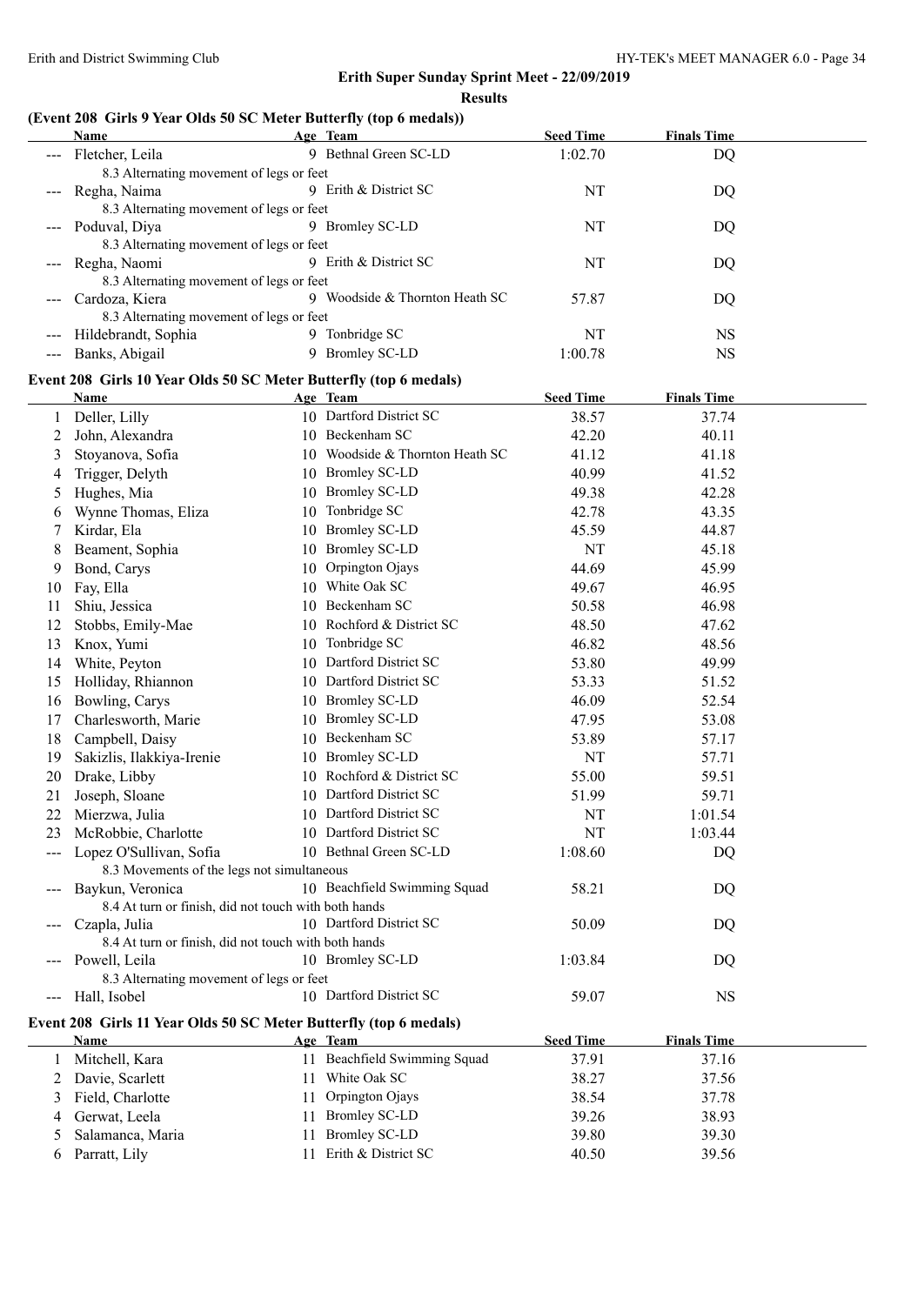#### **Results**

#### **(Event 208 Girls 11 Year Olds 50 SC Meter Butterfly (top 6 medals))**

|         | Name                                                                    |     | Age Team                        | <b>Seed Time</b> | <b>Finals Time</b> |  |
|---------|-------------------------------------------------------------------------|-----|---------------------------------|------------------|--------------------|--|
| 7       | Hall, Alice                                                             |     | 11 Bethnal Green SC-LD          | 40.20            | 40.28              |  |
| 8       | Bonfante, Emily                                                         | 11  | Bethnal Green SC-LD             | 39.22            | 40.57              |  |
| 9       | Howard, Lisa                                                            | 11  | <b>Bromley SC-LD</b>            | 43.84            | 41.86              |  |
| 10      | Castleton, Isabelle                                                     | 11  | Dartford District SC            | 42.57            | 41.96              |  |
| 11      | Collins, Ellie                                                          | 11  | Bethnal Green SC-LD             | 40.63            | 42.67              |  |
| 12      | Sutherland, Niamh                                                       | 11  | <b>Bromley SC-LD</b>            | 45.62            | 42.86              |  |
| 13      | Vignoli, Raffaella                                                      | 11. | <b>Bromley SC-LD</b>            | 41.48            | 43.19              |  |
| 14      | Lavington-Owen, Nell                                                    | 11. | Beckenham SC                    | 43.54            | 43.33              |  |
| 15      | Orchard, Isabel                                                         |     | 11 Bromley SC-LD                | 42.26            | 43.68              |  |
| 16      | Ismail, Nabilah                                                         | 11  | Orpington Ojays                 | 42.90            | 43.95              |  |
| 17      | Amrane, Yasmine                                                         |     | 11 Bromley SC-LD                | 44.92            | 44.11              |  |
| 18      | Hampshire, Isabelle                                                     |     | 11 Beckenham SC                 | 41.74            | 44.27              |  |
| 19      | Kennedy, Maya                                                           | 11  | Bethnal Green SC-LD             | 45.70            | 44.32              |  |
| 20      | Manning, Kailey                                                         | 11. | Dartford District SC            | 49.00            | 44.44              |  |
| 21      | Woodgate, Darcie                                                        | 11  | Erith & District SC             | 44.08            | 44.48              |  |
| 22      | Bloodworth, Charlotte                                                   | 11  | Orpington Ojays                 | 47.55            | 45.37              |  |
| 23      | Brzutowska, Sonia                                                       |     | 11 Woodside & Thornton Heath SC | 51.54            | 45.91              |  |
| 24      | Worley, Emma                                                            | 11  | Bethnal Green SC-LD             | 53.31            | 46.59              |  |
| 25      | Dunn, Olivia                                                            |     | 11 Beckenham SC                 | 46.63            | 47.14              |  |
| 26      | Tinker, Caitlin                                                         | 11  | Orpington Ojays                 | 48.02            | 47.16              |  |
| 27      | Santos-Moya, Maria                                                      |     | 11 Erith & District SC          | 44.71            | 48.39              |  |
| 28      | Serrat Abbas, Shaniqua                                                  |     | 11 Erith & District SC          | 41.87            | 48.86              |  |
| 29      | Diana, Micah                                                            |     | 11 Erith & District SC          | 48.21            | 49.10              |  |
| 30      | Netscher, Chloe                                                         |     | 11 Bromley SC-LD                | NT               | 49.62              |  |
| 31      | Tynan, Hollie                                                           |     | 11 Erith & District SC          | 46.83            | 49.79              |  |
| 32      | Dumbleton, Isabelle                                                     |     | 11 Dartford District SC         | 52.72            | 49.82              |  |
| 33      | Spence, Orla                                                            |     | 11 White Oak SC                 | 47.28            | 51.34              |  |
| 34      | Beer, Caitlin                                                           |     | 11 Dartford District SC         | 50.65            | 53.72              |  |
| 35      | Larner, Bethany                                                         |     | 11 Erith & District SC          | 51.69            | 53.96              |  |
| 36      | Aram, Millie                                                            | 11  | Dartford District SC            | 1:02.32          | 56.97              |  |
| ---     | Williamson, Sophie                                                      |     | 11 Beckenham SC                 | 36.22            | X36.68             |  |
| $- - -$ | Sprague, Saskia                                                         | 11  | <b>Bromley SC-LD</b>            | 36.50            | X36.89             |  |
| $---$   | Trigueirinho, Gabriela                                                  |     | 11 Sevenoaks SC                 | 47.26            | <b>NS</b>          |  |
|         |                                                                         |     |                                 |                  |                    |  |
|         | Event 209 Boys 9 Year Olds 50 SC Meter Freestyle (top 6 medals)<br>Name |     | Age Team                        | <b>Seed Time</b> | <b>Finals Time</b> |  |
|         |                                                                         |     | 9 Orpington Ojays               |                  |                    |  |
| 2       | 1 Magcanan, Andrew<br>Kapatos, Alexandros                               |     | 9 Dartford District SC          | 37.41<br>40.00   | 35.97<br>36.96     |  |
|         | Pickering, Oscar                                                        |     | 9 Bromley SC-LD                 | 39.46            |                    |  |
| 3       | Tricker, John                                                           | 9.  | Beckenham SC                    | 37.50            | 37.63<br>37.77     |  |
| 4       |                                                                         | 9   | Beckenham SC                    |                  |                    |  |
| 5       | Love, Thomas                                                            | 9.  | <b>Bromley SC-LD</b>            | 36.79            | 37.81              |  |
| 6       | Brooks, Albert                                                          |     | <b>Bromley SC-LD</b>            | 42.60            | 38.02              |  |
| 7       | Preston, William                                                        | 9.  | Erith & District SC             | 41.06            | 39.23              |  |
| 8       | Olatunji, Shekinah                                                      | 9   | Dartford District SC            | 42.88            | 41.48              |  |
| 9       | Bouton, Leo                                                             | 9.  | Dartford District SC            | 53.86            | 43.60              |  |
| 10      | Bisht, Aaryan                                                           | 9.  | Erith & District SC             | 46.61            | 43.90              |  |
| 11      | Akintolu, Matthew                                                       | 9.  |                                 | 47.19            | 44.19              |  |
| 12      | Hutchinson, Harry                                                       | 9.  | Beckenham SC                    | 40.51            | 44.57              |  |
| 13      | O'Brien, Luke                                                           | 9.  | Bethnal Green SC-LD             | 45.48            | 44.66              |  |
| 14      | Griffith, Samuel                                                        | 9.  | Erith & District SC             | 47.47            | 44.69              |  |
| 15      | Dadkov, Damian                                                          | 9.  | <b>Bromley SC-LD</b>            | 46.44            | 46.60              |  |
| 16      | Thomas, William                                                         | 9   | Beckenham SC                    | 45.00            | 47.54              |  |
| 17      | Rodriguez-Aparicio, Tobias                                              | 9.  | Orpington Ojays                 | 49.33            | 51.28              |  |
| 18      | Dec, Adrian                                                             | 9.  | Erith & District SC             | 55.09            | 51.81              |  |
| 19      | Dedman, Leo                                                             | 9   | Dartford District SC            | 1:05.30          | 54.05              |  |
| $---$   | Magcanan, Aaron                                                         | 9   | Orpington Ojays                 | 36.26            | X35.76             |  |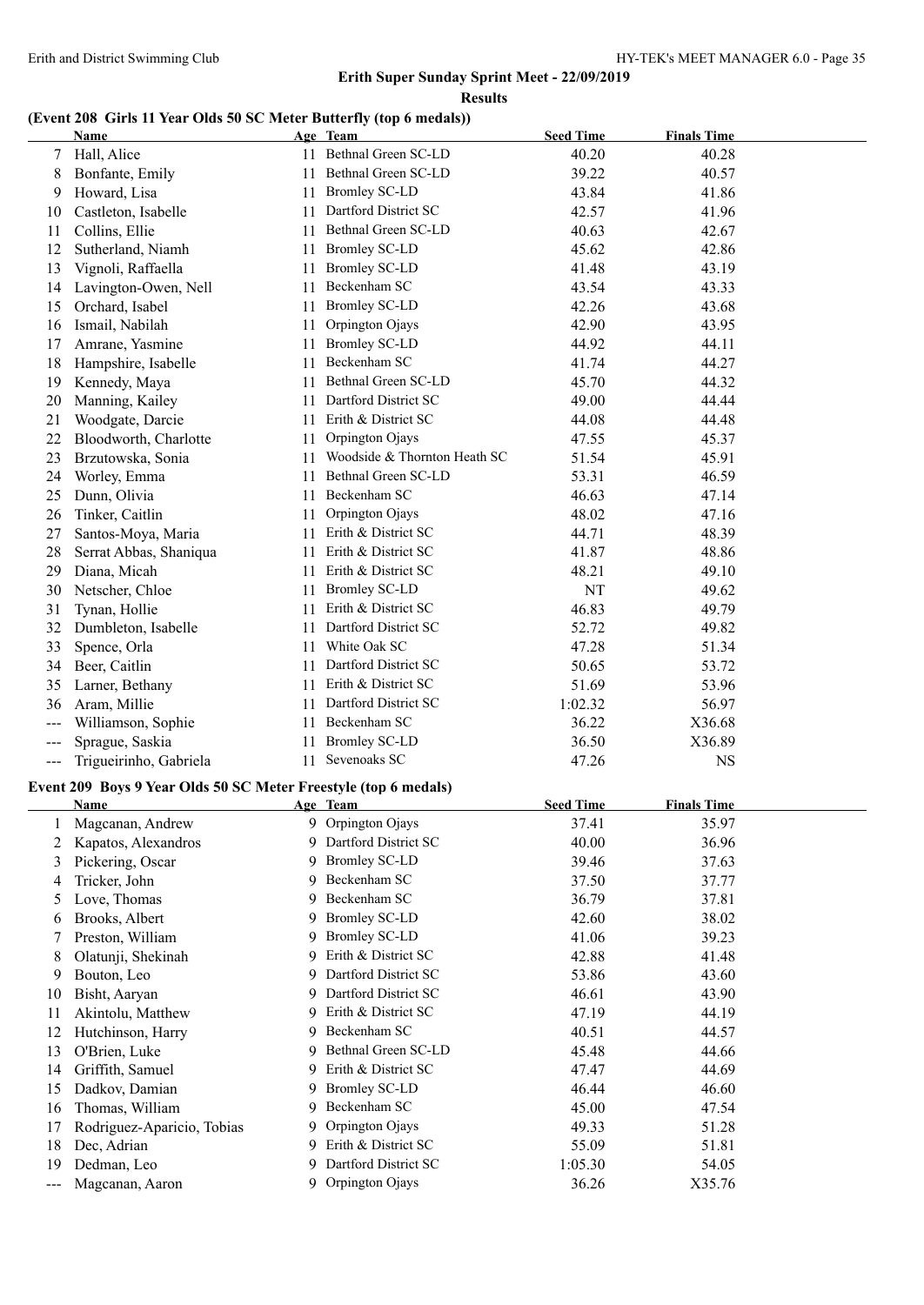#### **(Event 209 Boys 9 Year Olds 50 SC Meter Freestyle (top 6 medals))**

|                                                                                                                                                                                                                                                                                                                                                                                              | <b>Name</b>                         |   | Age Team              | <b>Seed Time</b> | <b>Finals Time</b> |
|----------------------------------------------------------------------------------------------------------------------------------------------------------------------------------------------------------------------------------------------------------------------------------------------------------------------------------------------------------------------------------------------|-------------------------------------|---|-----------------------|------------------|--------------------|
| $\frac{1}{2} \frac{1}{2} \frac{1}{2} \frac{1}{2} \frac{1}{2} \frac{1}{2} \frac{1}{2} \frac{1}{2} \frac{1}{2} \frac{1}{2} \frac{1}{2} \frac{1}{2} \frac{1}{2} \frac{1}{2} \frac{1}{2} \frac{1}{2} \frac{1}{2} \frac{1}{2} \frac{1}{2} \frac{1}{2} \frac{1}{2} \frac{1}{2} \frac{1}{2} \frac{1}{2} \frac{1}{2} \frac{1}{2} \frac{1}{2} \frac{1}{2} \frac{1}{2} \frac{1}{2} \frac{1}{2} \frac{$ | Johnson, Alberto                    | Q | Beckenham SC          | 35.46            | X36.82             |
|                                                                                                                                                                                                                                                                                                                                                                                              | --- Daley-Allison, Jago             | Q | Beckenham SC          | 36.47            | X38.08             |
| $---$                                                                                                                                                                                                                                                                                                                                                                                        | Wallis, Bryce                       |   | Dartford District SC  | 46.28            | DO                 |
|                                                                                                                                                                                                                                                                                                                                                                                              | 4.4 Starting before starting signal |   |                       |                  |                    |
|                                                                                                                                                                                                                                                                                                                                                                                              | --- Kane, Euan                      |   | Erith & District SC   | 1:03.37          | DO                 |
|                                                                                                                                                                                                                                                                                                                                                                                              | 4.4 Starting before starting signal |   |                       |                  |                    |
|                                                                                                                                                                                                                                                                                                                                                                                              | --- O'Connell, George               |   | 9 Erith & District SC | 46.79            | NS                 |

#### **Event 209 Boys 10 Year Olds 50 SC Meter Freestyle (top 6 medals)**

|       | Name                                |    | Age Team                     | <b>Seed Time</b> | <b>Finals Time</b> |
|-------|-------------------------------------|----|------------------------------|------------------|--------------------|
|       | Sawyer, Nathaniel                   | 10 | Beckenham SC                 | 35.51            | 35.32              |
|       | Walker, Oliver                      | 10 | Beckenham SC                 | 34.30            | 35.68              |
| 3     | Nikolic, Leo                        | 10 | Dartford District SC         | 35.40            | 35.83              |
| 4     | Goode, Oliver                       | 10 | Beckenham SC                 | 34.15            | 36.53              |
| 5     | McLennon Defoe, Maximus             | 10 | Woodside & Thornton Heath SC | 36.28            | 36.74              |
| 6     | Shankar, Rishan                     | 10 | Beckenham SC                 | 37.18            | 38.08              |
|       | Mott, Joseph                        | 10 | Bromley SC-LD                | 39.84            | 38.64              |
| 8     | Williamson, Sam                     | 10 | Beckenham SC                 | 36.72            | 38.65              |
| 9     | Olatunji, Samuel                    | 10 | Erith & District SC          | 38.09            | 39.01              |
| 10    | Lazizi, Rassim                      | 10 | Bethnal Green SC-LD          | 41.30            | 39.20              |
| 11    | Meksenas, Daniel                    | 10 | Dartford District SC         | 38.05            | 39.21              |
| 12    | Williams, Charles                   | 10 | <b>Bromley SC-LD</b>         | 39.57            | 39.61              |
| 13    | Dick, David                         | 10 | Erith & District SC          | 38.39            | 40.93              |
| 14    | Hokstad, Tristan                    | 10 | <b>Bromley SC-LD</b>         | 35.49            | 41.26              |
| 15    | Moorcroft, Harrison                 | 10 | Erith & District SC          | 42.65            | 41.86              |
| 16    | Eagle, Thomas                       | 10 | White Oak SC                 | 42.63            | 42.27              |
| 17    | Dirse, Lukas                        | 10 | Bethnal Green SC-LD          | 41.96            | 43.00              |
| 18    | Keeble, Luke                        | 10 | Dartford District SC         | 40.86            | 43.40              |
| 19    | Amusan, Noah                        | 10 | <b>Bromley SC-LD</b>         | NT               | 45.83              |
| 20    | Bossard, Aidan                      | 10 | Tonbridge SC                 | 55.50            | 53.15              |
| ---   | Ntiamoah, Kal-El                    | 10 | Beckenham SC                 | 31.99            | X31.30             |
| $---$ | Christie, Charlie                   | 10 | Erith & District SC          | 46.81            | DQ                 |
|       | 4.4 Starting before starting signal |    |                              |                  |                    |

#### **Event 209 Boys 11 Year Olds 50 SC Meter Freestyle (top 6 medals)**

|    | Name               |    | Age Team               | <b>Seed Time</b> | <b>Finals Time</b> |  |
|----|--------------------|----|------------------------|------------------|--------------------|--|
|    | Postlethwaite, Max | 11 | Dartford District SC   | 32.94            | 31.68              |  |
|    | Kinsambwe, Joshua  | 11 | Erith & District SC    | 32.95            | 32.21              |  |
| 3  | Dunsmore, Alex     | 11 | Erith & District SC    | 33.45            | 32.52              |  |
| 4  | Brosch, Mitchel    | 11 | Edenbridge Piranhas SC | 34.00            | 33.64              |  |
| 5  | Xian Ming, Li      | 11 | Orpington Ojays        | 34.95            | 34.04              |  |
| 6  | Banks, Michael     | 11 | <b>Bromley SC-LD</b>   | 33.50            | 34.55              |  |
|    | Belton, James      | 11 | <b>Bromley SC-LD</b>   | 34.79            | 34.75              |  |
| 8  | Di Pace, Christian | 11 | <b>Bromley SC-LD</b>   | 34.20            | 35.18              |  |
| 9  | Kokkini, Harri     | 11 | Beckenham SC           | 33.53            | 35.37              |  |
| 10 | Bird, Ethan        | 11 | <b>Bromley SC-LD</b>   | 34.34            | 35.56              |  |
| 11 | Landeman, Sonny    | 11 | <b>Bromley SC-LD</b>   | 35.50            | 35.81              |  |
| 12 | Nathan, Brandon    | 11 | Dartford District SC   | 41.36            | 35.86              |  |
| 13 | Holt, Samuel       | 11 | Erith & District SC    | 37.13            | 35.98              |  |
| 14 | Osborne, Ben       | 11 | Erith & District SC    | 36.40            | 36.06              |  |
| 15 | Harries, Charlie   | 11 | White Oak SC           | 39.17            | 36.35              |  |
| 16 | Williams, Tom      | 11 | Beckenham SC           | 34.44            | 36.84              |  |
| 17 | Cross, Samuel      | 11 | Dartford District SC   | 38.14            | 36.95              |  |
| 18 | Preston, Ricahrd   | 11 | White Oak SC           | 38.69            | 37.49              |  |
| 19 | O'Brien, James     | 11 | Bethnal Green SC-LD    | 39.00            | 37.61              |  |
| 20 | Brierley, Emile    |    | Dartford District SC   | 36.95            | 37.70              |  |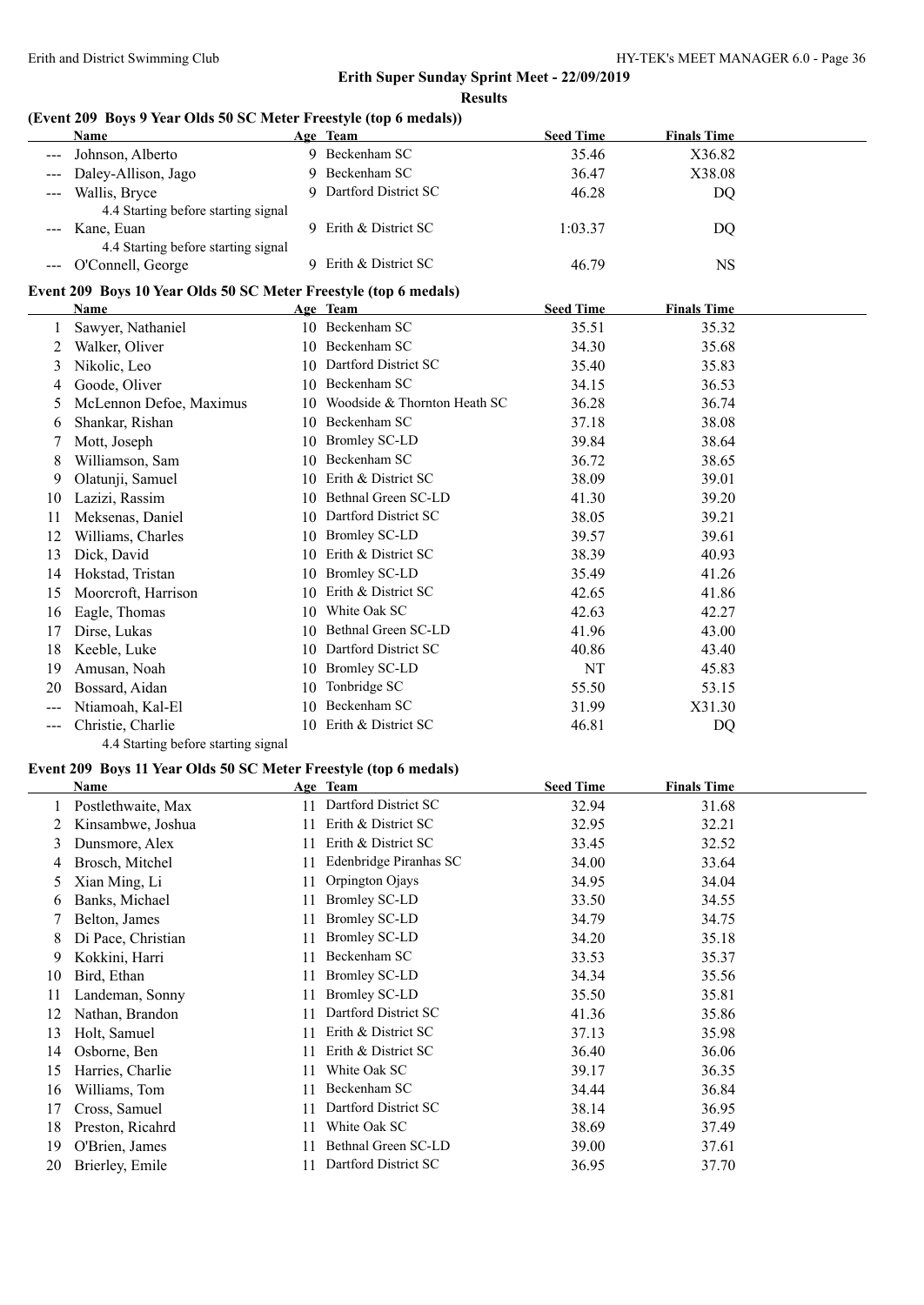#### **Results**

#### **(Event 209 Boys 11 Year Olds 50 SC Meter Freestyle (top 6 medals))**

|    | Name                |     | Age Team               | <b>Seed Time</b> | <b>Finals Time</b> |  |
|----|---------------------|-----|------------------------|------------------|--------------------|--|
|    | 21 Toros, Tyler     | 11  | White Oak SC           | 39.00            | 37.76              |  |
| 22 | Roberts, Thomas     | 11  | Bethnal Green SC-LD    | 37.80            | 37.96              |  |
| 23 | Wood, Arthur        | 11  | Tonbridge SC           | 37.54            | 38.30              |  |
| 24 | Heggenhougen, Storm | 11  | Bethnal Green SC-LD    | 45.50            | 38.37              |  |
| 25 | Ghatauray, Jack     | 11  | Erith & District SC    | 38.00            | 39.28              |  |
| 26 | Bennett, Aubry      | 11. | Edenbridge Piranhas SC | 37.87            | 41.14              |  |
| 27 | Shen, Chengqi       | 11  | Orpington Ojays        | 40.66            | 42.40              |  |
| 28 | Riley, Harry        | 11  | White Oak SC           | 40.37            | 43.02              |  |
| 29 | Tobun, Abdullah     | 11  | Dartford District SC   | 41.13            | 43.16              |  |
| 30 | Stonkus, Laurynas   | 11. | Erith & District SC    | 43.65            | 44.79              |  |
| 31 | Manekia, Ali        | 11  | Beckenham SC           | 46.91            | 45.71              |  |
| 32 | McCune, Oliver      |     | Dartford District SC   | 44.11            | 47.60              |  |
|    |                     |     |                        |                  |                    |  |

#### **Event 210 Girls 12 Year Olds 50 SC Meter Backstroke (top 6 medals)**

|     | <b>Name</b>                                                   |    | Age Team                                                                                   | <b>Seed Time</b> | <b>Finals Time</b> |  |
|-----|---------------------------------------------------------------|----|--------------------------------------------------------------------------------------------|------------------|--------------------|--|
|     | Burrowes, Ruby                                                | 12 | White Oak SC                                                                               | 39.91            | 36.46              |  |
| 2   | Sproston, Lucy                                                | 12 | Erith & District SC                                                                        | 37.06            | 38.09              |  |
| 3   | Bond, Lauren                                                  | 12 | Orpington Ojays                                                                            | 38.42            | 38.54              |  |
| 4   | Oreskovic, Nina                                               | 12 | Erith & District SC                                                                        | 37.29            | 38.69              |  |
| 5   | Stobbs, Lily-Anne                                             | 12 | Rochford & District SC                                                                     | 42.75            | 39.25              |  |
| 6   | Taylor, Louise                                                | 12 | Beckenham SC                                                                               | 37.58            | 39.82              |  |
|     | Nutkins, Isabel                                               | 12 | Erith & District SC                                                                        | 39.41            | 40.38              |  |
| 8   | Patfield, Evalyn                                              | 12 | Tonbridge SC                                                                               | 38.46            | 40.40              |  |
| 9   | Hummel, Jessica                                               | 12 | Beachfield Swimming Squad                                                                  | 42.64            | 40.95              |  |
| 10  | Bimha, Tinashe                                                | 12 | Beckenham SC                                                                               | 38.24            | 41.46              |  |
| 11  | Todorova, Yoana                                               | 12 | Bethnal Green SC-LD                                                                        | 40.28            | 41.76              |  |
| 12  | Lamb, Sophie                                                  | 12 | <b>Bromley SC-LD</b>                                                                       | 44.03            | 41.90              |  |
| 13  | Gibson, Hannah                                                | 12 | <b>Bromley SC-LD</b>                                                                       | 42.41            | 42.19              |  |
| 14  | Balmain, Lucy                                                 | 12 | <b>Bromley SC-LD</b>                                                                       | 40.56            | 42.80              |  |
| 15  | Cox, Ashleigh                                                 | 12 | Tonbridge SC                                                                               | 44.07            | 43.60              |  |
| 16  | Anscomb, Imogen                                               | 12 | Dartford District SC                                                                       | 49.59            | 44.01              |  |
| 17  | Campbell, Isobel Grace                                        | 12 | Beckenham SC                                                                               | 43.75            | 44.51              |  |
| 18  | Sims, Eleonora                                                | 12 | Bethnal Green SC-LD                                                                        | 42.50            | 44.65              |  |
| 19  | Selvey, Emma                                                  | 12 | White Oak SC                                                                               | 43.83            | 44.74              |  |
| 20  | Davis, Zoe                                                    | 12 | Woodside & Thornton Heath SC                                                               | 43.59            | 44.93              |  |
| 21  | Neeves, Ruby                                                  | 12 | Aqua Swimming Club (Sevenoaks)                                                             | NT               | 45.06              |  |
| 22  | Charles, Angel                                                | 12 | <b>Bromley SC-LD</b>                                                                       | 45.75            | 46.09              |  |
| 23  | Banyon, Abigail                                               | 12 | Woodside & Thornton Heath SC                                                               | 49.39            | 47.53              |  |
|     | Scobie, Amelie                                                | 12 | Orpington Ojays                                                                            | 55.86            | DQ                 |  |
|     | 6.3 Left position on the back (other than to initiate a turn) |    |                                                                                            |                  |                    |  |
| --- | Mukherjee, Aimee                                              |    | 12 Erith & District SC                                                                     | NT               | DQ                 |  |
|     |                                                               |    | 10.4 No contact with wall during turn; turn not made from wall; took stride/step from bott |                  |                    |  |

### **Event 210 Girls 13 Year Olds 50 SC Meter Backstroke (top 6 medals)**

|    | Name              |      | Age Team                  | <b>Seed Time</b> | <b>Finals Time</b> |  |
|----|-------------------|------|---------------------------|------------------|--------------------|--|
|    | 1 O'Neill, Sophia |      | 13 Orpington Ojays        | 33.50            | 32.84              |  |
|    | 2 Greener, Rhiana |      | 13 Erith & District SC    | 34.20            | 35.22              |  |
| 3  | Van Selm, Jessica |      | 13 Bromley SC-LD          | 37.10            | 37.06              |  |
|    | 4 Blaney, Ellie   |      | 13 Orpington Ojays        | 35.96            | 37.15              |  |
|    | 5 Drake, Sydney   |      | 13 Rochford & District SC | 38.03            | 37.45              |  |
|    | 6 Corder, Harriet |      | 13 Erith & District SC    | 38.77            | 37.55              |  |
|    | Black, Florence   |      | 13 Erith & District SC    | 40.35            | 38.18              |  |
| 8  | Sharp, Megan      | 13.  | Tonbridge SC              | 39.12            | 39.33              |  |
| 9. | Tume, Grace       |      | 13 Orpington Ojays        | 37.98            | 39.71              |  |
| 10 | Lewis, Hannah     |      | 13 Bromley SC-LD          | 39.46            | 40.49              |  |
| 11 | Stanley, Esmee    | l 3. | Dartford District SC      | 40.99            | 40.73              |  |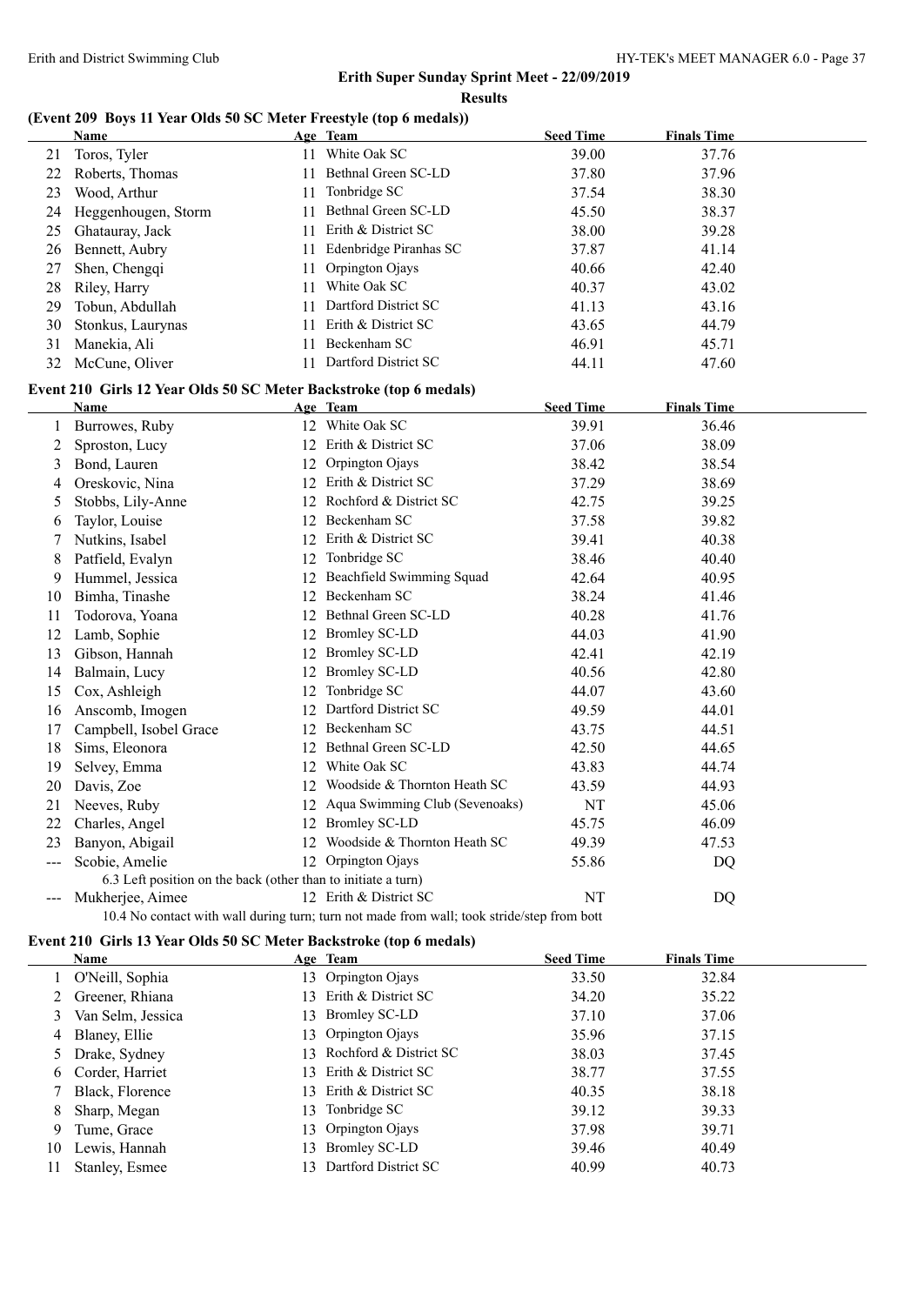#### Erith and District Swimming Club HY-TEK's MEET MANAGER 6.0 - Page 38

## **Erith Super Sunday Sprint Meet - 22/09/2019**

#### **Results**

#### **(Event 210 Girls 13 Year Olds 50 SC Meter Backstroke (top 6 medals))**

|    | Name                                                          |     | Age Team                          | <b>Seed Time</b> | <b>Finals Time</b> |
|----|---------------------------------------------------------------|-----|-----------------------------------|------------------|--------------------|
| 12 | Foster, Kate                                                  | 13. | Tonbridge SC                      | 42.94            | 42.67              |
| 13 | Wood, Ellen                                                   | 13. | Tonbridge SC                      | 42.26            | 42.94              |
| 14 | Grover, Billie                                                |     | 13 Erith & District SC            | 44.19            | 42.96              |
| 15 | Smith, Eve                                                    | 13. | Woodside & Thornton Heath SC      | 50.18            | 45.94              |
| 16 | Ashley, Isabelle                                              |     | 13 Aqua Swimming Club (Sevenoaks) | NT               | 45.98              |
| 17 | Gillings, Anna                                                |     | 13 Aqua Swimming Club (Sevenoaks) | NT               | 51.80              |
|    | --- Kolte, Sakshi                                             |     | 13 Bromley SC-LD                  | 41.60            | DQ                 |
|    | 6.3 Left position on the back (other than to initiate a turn) |     |                                   |                  |                    |
|    | Dobb, Heidi                                                   | 13. | Bromley SC-LD                     | 39.14            | NS                 |

#### **Event 211 Boys 12 Year Olds 50 SC Meter Breaststroke (top 6 medals)**

|                      | <b>Name</b>                                                                                                                                                                                                                                                                                                                                                              |    | Age Team                | <b>Seed Time</b> | <b>Finals Time</b>                  |  |
|----------------------|--------------------------------------------------------------------------------------------------------------------------------------------------------------------------------------------------------------------------------------------------------------------------------------------------------------------------------------------------------------------------|----|-------------------------|------------------|-------------------------------------|--|
| 1                    | Eagle, Jack                                                                                                                                                                                                                                                                                                                                                              |    | 12 White Oak SC         | 44.42            | 41.91                               |  |
| 2                    | Malcev, Lucas                                                                                                                                                                                                                                                                                                                                                            |    | 12 Bethnal Green SC-LD  | 40.16            | 42.69                               |  |
| 3                    | Mahendrakumar, Shoban                                                                                                                                                                                                                                                                                                                                                    |    | 12 Bromley SC-LD        | 41.25            | 42.92                               |  |
| 4                    | Barrett, Thomas                                                                                                                                                                                                                                                                                                                                                          |    | 12 Orpington Ojays      | 43.50            | 43.04                               |  |
| 5                    | Swarup, Vaatsalya                                                                                                                                                                                                                                                                                                                                                        |    | 12 Orpington Ojays      | 42.61            | 43.25                               |  |
| 6                    | Lecuyer, Edouard                                                                                                                                                                                                                                                                                                                                                         |    | 12 Bromley SC-LD        | 44.25            | 43.31                               |  |
| 7                    | Gallyot-Watts, Ieuan                                                                                                                                                                                                                                                                                                                                                     | 12 | White Oak SC            | 43.00            | 44.07                               |  |
| 8                    | Mok, Vince                                                                                                                                                                                                                                                                                                                                                               | 12 | White Oak SC            | 47.10            | 44.97                               |  |
| 9                    | Cavasino, Niccolo                                                                                                                                                                                                                                                                                                                                                        |    | 12 Orpington Ojays      | 47.26            | 45.20                               |  |
| 10                   | Nikolic, Alex                                                                                                                                                                                                                                                                                                                                                            |    | 12 Dartford District SC | 46.73            | 45.40                               |  |
| 11                   | Brice, Charlie                                                                                                                                                                                                                                                                                                                                                           |    | 12 Tonbridge SC         | 46.20            | 45.51                               |  |
| 12                   | Charlesworth, Gabriel                                                                                                                                                                                                                                                                                                                                                    |    | 12 Bromley SC-LD        | 46.63            | 45.54                               |  |
| 13                   | Dell'Accio, Roberto                                                                                                                                                                                                                                                                                                                                                      |    | 12 Bromley SC-LD        | 48.70            | 46.68                               |  |
| 14                   | Seager, Ashton                                                                                                                                                                                                                                                                                                                                                           |    | 12 Erith & District SC  | 47.31            | 47.10                               |  |
| 15                   | Williams, Sebastian                                                                                                                                                                                                                                                                                                                                                      |    | 12 Bromley SC-LD        | 51.49            | 47.18                               |  |
| 16                   | Devey, Zachary                                                                                                                                                                                                                                                                                                                                                           |    | 12 Tonbridge SC         | 45.35            | 47.54                               |  |
| 17                   | Smith, Calum                                                                                                                                                                                                                                                                                                                                                             |    | 12 Dartford District SC | 51.16            | 47.94                               |  |
| 18                   | Bisht, Arnav                                                                                                                                                                                                                                                                                                                                                             |    | 12 Dartford District SC | 49.46            | 48.38                               |  |
| 19                   | Peters, Max                                                                                                                                                                                                                                                                                                                                                              |    | 12 Erith & District SC  | 48.61            | 48.76                               |  |
| 20                   | Hoang, Aidan                                                                                                                                                                                                                                                                                                                                                             |    | 12 White Oak SC         | 52.28            | 49.43                               |  |
| 21                   | O'Brien, Dennis                                                                                                                                                                                                                                                                                                                                                          |    | 12 Bethnal Green SC-LD  | 49.50            | 50.32                               |  |
| 22                   | Dec, Patryk                                                                                                                                                                                                                                                                                                                                                              |    | 12 Erith & District SC  | 47.47            | 52.04                               |  |
| $*23$                | Watson, Calum                                                                                                                                                                                                                                                                                                                                                            |    | 12 Erith & District SC  | 57.18            | 52.05                               |  |
| $*23$                | Kazibwe, Azariah                                                                                                                                                                                                                                                                                                                                                         |    | 12 Beckenham SC         | 47.40            | 52.05                               |  |
| 25                   | Kader, Faahim                                                                                                                                                                                                                                                                                                                                                            |    | 12 Dartford District SC | 55.31            | 55.70                               |  |
| 26                   | Grigore, David                                                                                                                                                                                                                                                                                                                                                           |    | 12 Erith & District SC  | NT               | 56.20                               |  |
| 27                   | Keeble, Ryan                                                                                                                                                                                                                                                                                                                                                             |    | 12 Dartford District SC | 1:04.03          | 56.73                               |  |
| 28                   | Wise, Jack                                                                                                                                                                                                                                                                                                                                                               |    | 12 Dartford District SC | 58.08            | 58.26                               |  |
| ---                  | Hawkins, Tom                                                                                                                                                                                                                                                                                                                                                             |    | 12 Greenwich Royals SC  | 38.30            | X38.25                              |  |
| $\sim$ $\sim$ $\sim$ | Cambden, Luca                                                                                                                                                                                                                                                                                                                                                            |    | 12 White Oak SC         | 46.63            | DQ                                  |  |
|                      | 7.6 Did not touch at turn or finish with both hands                                                                                                                                                                                                                                                                                                                      |    |                         |                  |                                     |  |
|                      | Isaacs, Harri-James                                                                                                                                                                                                                                                                                                                                                      |    | 12 Tonbridge SC         | 48.86            | DQ                                  |  |
|                      | 4.4 Starting before starting signal                                                                                                                                                                                                                                                                                                                                      |    |                         |                  |                                     |  |
|                      | Saito-Figuera, Nino                                                                                                                                                                                                                                                                                                                                                      |    | 12 Bethnal Green SC-LD  | 42.51            | <b>DQ</b>                           |  |
|                      | 7.6 Touch not simultaneous and/or hands not separated                                                                                                                                                                                                                                                                                                                    |    |                         |                  |                                     |  |
|                      | Event 211 Boys 13 Year Olds 50 SC Meter Breaststroke (top 6 medals)                                                                                                                                                                                                                                                                                                      |    |                         |                  |                                     |  |
|                      | $\lambda$ as $\lambda$ as $\lambda$ as $\lambda$ as $\lambda$ as $\lambda$ as $\lambda$ as $\lambda$ as $\lambda$ as $\lambda$ as $\lambda$ as $\lambda$ as $\lambda$ as $\lambda$ as $\lambda$ as $\lambda$ as $\lambda$ as $\lambda$ as $\lambda$ as $\lambda$ as $\lambda$ as $\lambda$ as $\lambda$ as $\lambda$ as $\lambda$ as $\lambda$ as $\lambda$ as $\lambda$ |    |                         | $2$ and Times    | $E_{\text{total}}$ $E_{\text{max}}$ |  |

|                | Name               | Age Team               | <b>Seed Time</b> | <b>Finals Time</b> |
|----------------|--------------------|------------------------|------------------|--------------------|
|                | Dunsmore, Owen     | 13 Erith & District SC | 41.98            | 36.59              |
|                | 2 Ephigene, Ashton | 13 Erith & District SC | 38.47            | 37.13              |
|                | 3 Howard, Zachary  | 13 Sevenoaks SC        | 38.00            | 37.85              |
|                | 4 Scicluna, Leli   | 13 Bethnal Green SC-LD | 39.90            | 39.70              |
|                | 5 Wang, Howard     | 13 Bethnal Green SC-LD | 39.70            | 40.24              |
| 6 <sup>1</sup> | Ryan, Samuel       | 13 Orpington Ojays     | 41.55            | 40.58              |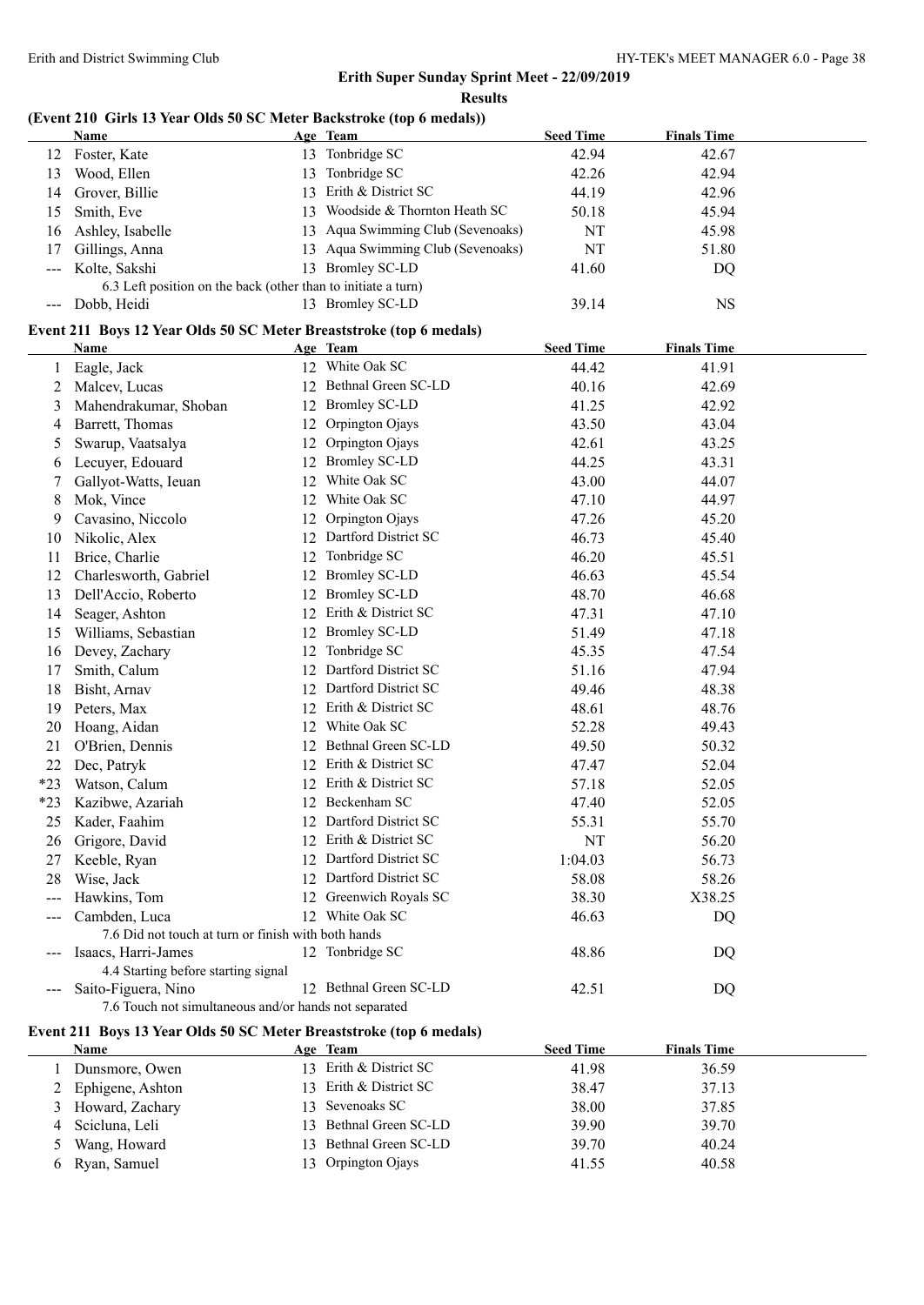**Results**

# **(Event 211 Boys 13 Year Olds 50 SC Meter Breaststroke (top 6 medals))**

|    | <b>Name</b>                                                       |    | Age Team                     | <b>Seed Time</b> | <b>Finals Time</b> |  |
|----|-------------------------------------------------------------------|----|------------------------------|------------------|--------------------|--|
| 7  | Kirdar, Timur                                                     |    | 13 Bromley SC-LD             | 40.17            | 40.70              |  |
| 8  | Harry, Luke                                                       | 13 | Erith & District SC          | 41.97            | 42.05              |  |
| 9  | Malcev, Daniel                                                    | 13 | Bethnal Green SC-LD          | 38.75            | 42.86              |  |
| 10 | Sutherland, Ewan                                                  | 13 | <b>Bromley SC-LD</b>         | 48.02            | 44.05              |  |
| 11 | Lay, Nathan                                                       | 13 | Bethnal Green SC-LD          | 43.44            | 44.07              |  |
| 12 | Spence, Jacob                                                     |    | 13 White Oak SC              | 50.63            | 48.18              |  |
|    |                                                                   |    |                              |                  |                    |  |
|    | Event 212 Girls 14 Year Olds 50 SC Meter Butterfly (top 3 medals) |    |                              |                  |                    |  |
|    | Name                                                              |    | Age Team                     | <b>Seed Time</b> | <b>Finals Time</b> |  |
| 1  | Durnford, Lily                                                    |    | 14 Beachfield Swimming Squad | 32.75            | 32.89              |  |
| 2  | Hall, Freya                                                       |    | 14 Dartford District SC      | 33.19            | 34.77              |  |
| 3  | Strover, Hannah                                                   |    | 14 Orpington Ojays           | 36.60            | 34.88              |  |
| 4  | Brown, Ellie                                                      | 14 | Orpington Ojays              | 35.98            | 35.82              |  |
| 5  | Turner, Georgia                                                   |    | 14 Erith & District SC       | 35.04            | 36.61              |  |
| 6  | Ismail, Safiyah                                                   | 14 | Orpington Ojays              | 35.52            | 36.82              |  |
| 7  | Di Pace, Arianna                                                  |    | 14 Bromley SC-LD             | 36.25            | 37.19              |  |
| 8  | Santos-Moya, Lica                                                 | 14 | Erith & District SC          | 35.54            | 37.46              |  |
| 9  | Cooper, Lily-Mae                                                  | 14 | Orpington Ojays              | 36.13            | 37.75              |  |
| 10 | Page, Emma                                                        |    | 14 Rochford & District SC    | 35.73            | 37.80              |  |
| 11 | Donne, Eleanor                                                    | 14 | Orpington Ojays              | 39.14            | 37.90              |  |
| 12 | Collier, Leah                                                     |    | 14 Orpington Ojays           | 36.41            | 38.70              |  |
| 13 | Worley, Charlotte                                                 |    | 14 Bethnal Green SC-LD       | 37.70            | 39.41              |  |
| 14 | Tremain, Katie                                                    |    | 14 Erith & District SC       | 38.44            | 42.01              |  |
| 15 | Baykun, Julia                                                     |    | 14 Beachfield Swimming Squad | 41.84            | 42.58              |  |
|    | Event 212 Girls 15 Year Olds 50 SC Meter Butterfly (top 3 medals) |    |                              |                  |                    |  |
|    | <b>Name</b>                                                       |    | Age Team                     | <b>Seed Time</b> | <b>Finals Time</b> |  |
| 1  | Jolley-Ellis, Blythe                                              |    | 15 Orpington Ojays           | 31.77            | 32.64              |  |
| 2  | Menteath, Shannon                                                 |    | 15 Bromley SC-LD             | 32.62            | 33.80              |  |
| 3  | Khizzah, Melissa                                                  | 15 | Greenwich Royals SC          | 31.89            | 34.75              |  |
| 4  | Barrett, Matilda                                                  | 15 | Orpington Ojays              | 35.21            | 35.40              |  |
| 5  | Bulmer, Erin                                                      | 15 | Erith & District SC          | 34.80            | 36.71              |  |
| 6  | Chatten, Abi                                                      | 15 | Erith & District SC          | 36.79            | 37.56              |  |
| 7  | Huxley, Sophie                                                    | 15 | White Oak SC                 | 36.65            | 38.04              |  |
| 8  | Anscomb, Liberty                                                  | 15 | Dartford District SC         | 38.01            | 38.36              |  |
| 9  |                                                                   |    | 15 Erith & District SC       | 39.16            |                    |  |
|    | Harry, Olivia                                                     |    |                              |                  | 38.74              |  |
|    | Event 212 Girls 16 & Over 50 SC Meter Butterfly (top 3 medals)    |    |                              |                  |                    |  |
|    | <b>Name</b>                                                       |    | Age Team                     | <b>Seed Time</b> | <b>Finals Time</b> |  |
| 1  | Mitchell, Jodie                                                   |    | 20 Beachfield Swimming Squad | 30.72            | 32.29              |  |
| 2  | Cave, Megan                                                       | 16 | Erith & District SC          | 31.80            | 33.02              |  |
| 3  | Leng, Alice                                                       | 17 | Orpington Ojays              | 32.95            | 33.35              |  |
| 4  | Parker, Megan                                                     | 16 | Erith & District SC          | 32.80            | 33.79              |  |
| 5  | Price, Abigail                                                    | 17 | Erith & District SC          | 32.60            | 34.12              |  |
| 6  | Hawkins, Amie                                                     | 16 | Greenwich Royals SC          | 33.15            | 34.81              |  |
|    | Newman, Chloe                                                     | 16 | Bethnal Green SC-LD          | 34.70            | 36.47              |  |
| 8  | Harden, Ellie                                                     | 16 | Orpington Ojays              | 34.54            | 37.50              |  |
|    | Event 213 Boys 14 Year Olds 50 SC Meter Freestyle (top 3 medals)  |    |                              |                  |                    |  |
|    | <b>Name</b>                                                       |    | Age Team                     | <b>Seed Time</b> | <b>Finals Time</b> |  |
| 1  | Wilding, Daniel                                                   |    | 14 Erith & District SC       | 27.75            | 26.40              |  |
| 2  | Kapatos, Apostolos                                                |    | 14 Dartford District SC      | 28.89            | 29.06              |  |
| 3  | Somerville-Cotton, James                                          | 14 | Orpington Ojays              | 30.10            | 29.80              |  |
| 4  | Beattie, Ashley                                                   | 14 | Erith & District SC          | 31.47            | 30.21              |  |
| 5  | Mahendrakumar, Sachin                                             | 14 | <b>Bromley SC-LD</b>         | 30.03            | 30.39              |  |
| 6  | Storey, Coby                                                      | 14 | Erith & District SC          | 31.92            | 31.77              |  |
| 7  | Zhao, Yan Jun                                                     | 14 | Orpington Ojays              | 35.36            | 33.46              |  |
|    |                                                                   |    |                              |                  |                    |  |